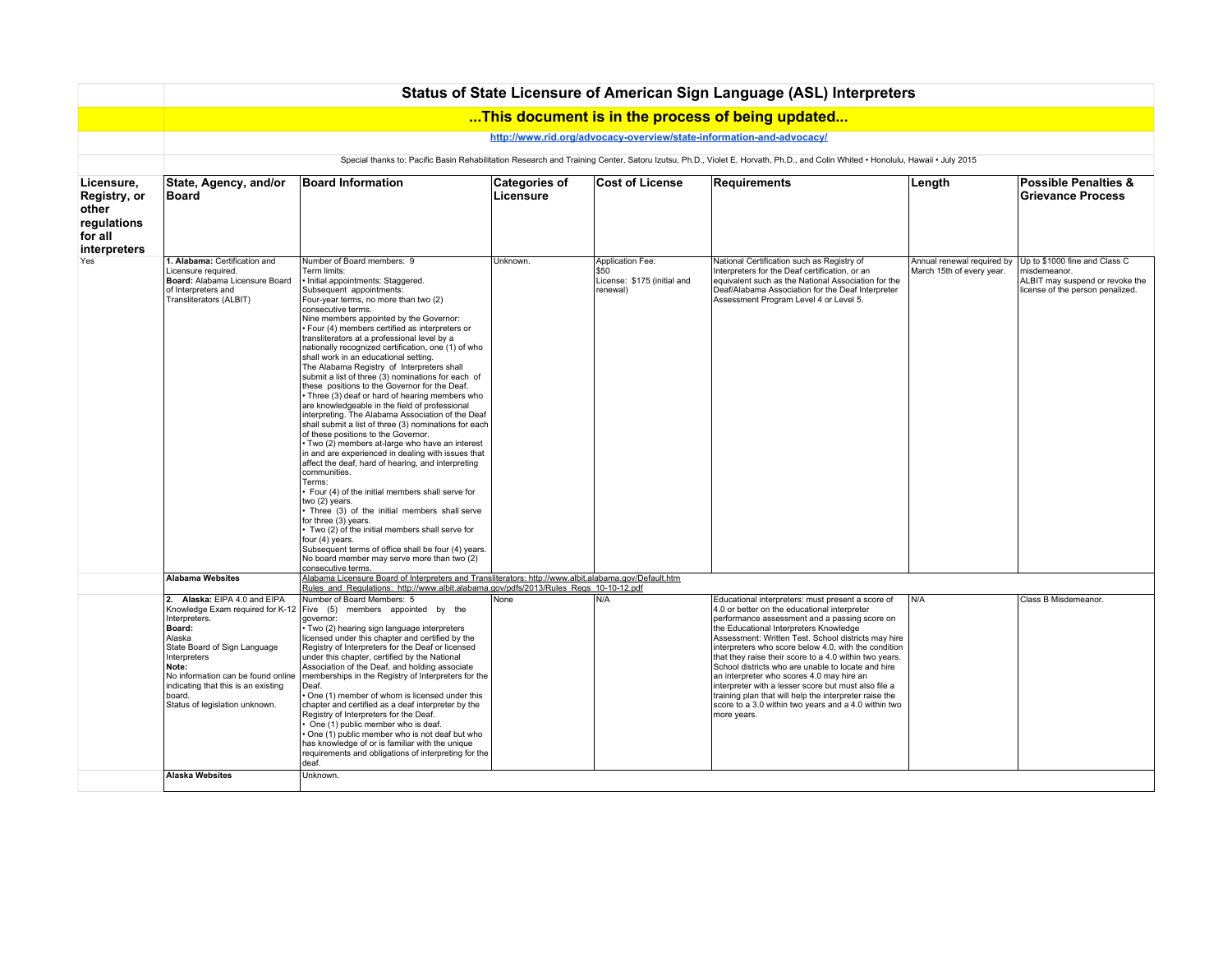|                                                                               | Status of State Licensure of American Sign Language (ASL) Interpreters                                                           |                                                                                                                                                                                                                                                                                                                                                                                                                                                                                                                                                                                                                                                                                                                                                                                                                                                                                                                                                                                                                                                                                                                                                                                                                                                                                                                                                                                                                                                                                                                        |                                                                                                                                                   |                                                                                                                                                                                                                                                                     |                                                                                                                                                                                                                                                                                                                                                                                                                                                                                                                                                                       |                          |                                                                                                                                                                                                                                                                                                                                                                                                                                                 |  |  |  |  |
|-------------------------------------------------------------------------------|----------------------------------------------------------------------------------------------------------------------------------|------------------------------------------------------------------------------------------------------------------------------------------------------------------------------------------------------------------------------------------------------------------------------------------------------------------------------------------------------------------------------------------------------------------------------------------------------------------------------------------------------------------------------------------------------------------------------------------------------------------------------------------------------------------------------------------------------------------------------------------------------------------------------------------------------------------------------------------------------------------------------------------------------------------------------------------------------------------------------------------------------------------------------------------------------------------------------------------------------------------------------------------------------------------------------------------------------------------------------------------------------------------------------------------------------------------------------------------------------------------------------------------------------------------------------------------------------------------------------------------------------------------------|---------------------------------------------------------------------------------------------------------------------------------------------------|---------------------------------------------------------------------------------------------------------------------------------------------------------------------------------------------------------------------------------------------------------------------|-----------------------------------------------------------------------------------------------------------------------------------------------------------------------------------------------------------------------------------------------------------------------------------------------------------------------------------------------------------------------------------------------------------------------------------------------------------------------------------------------------------------------------------------------------------------------|--------------------------|-------------------------------------------------------------------------------------------------------------------------------------------------------------------------------------------------------------------------------------------------------------------------------------------------------------------------------------------------------------------------------------------------------------------------------------------------|--|--|--|--|
|                                                                               |                                                                                                                                  |                                                                                                                                                                                                                                                                                                                                                                                                                                                                                                                                                                                                                                                                                                                                                                                                                                                                                                                                                                                                                                                                                                                                                                                                                                                                                                                                                                                                                                                                                                                        |                                                                                                                                                   |                                                                                                                                                                                                                                                                     | This document is in the process of being updated                                                                                                                                                                                                                                                                                                                                                                                                                                                                                                                      |                          |                                                                                                                                                                                                                                                                                                                                                                                                                                                 |  |  |  |  |
|                                                                               | http://www.rid.org/advocacy-overview/state-information-and-advocacy/                                                             |                                                                                                                                                                                                                                                                                                                                                                                                                                                                                                                                                                                                                                                                                                                                                                                                                                                                                                                                                                                                                                                                                                                                                                                                                                                                                                                                                                                                                                                                                                                        |                                                                                                                                                   |                                                                                                                                                                                                                                                                     |                                                                                                                                                                                                                                                                                                                                                                                                                                                                                                                                                                       |                          |                                                                                                                                                                                                                                                                                                                                                                                                                                                 |  |  |  |  |
|                                                                               |                                                                                                                                  |                                                                                                                                                                                                                                                                                                                                                                                                                                                                                                                                                                                                                                                                                                                                                                                                                                                                                                                                                                                                                                                                                                                                                                                                                                                                                                                                                                                                                                                                                                                        |                                                                                                                                                   |                                                                                                                                                                                                                                                                     | Special thanks to: Pacific Basin Rehabilitation Research and Training Center, Satoru Izutsu, Ph.D., Violet E. Horvath, Ph.D., and Colin Whited . Honolulu, Hawaii . July 2015                                                                                                                                                                                                                                                                                                                                                                                         |                          |                                                                                                                                                                                                                                                                                                                                                                                                                                                 |  |  |  |  |
| Licensure,<br>Registry, or<br>other<br>regulations<br>for all<br>interpreters | State, Agency, and/or<br>Board                                                                                                   | <b>Board Information</b>                                                                                                                                                                                                                                                                                                                                                                                                                                                                                                                                                                                                                                                                                                                                                                                                                                                                                                                                                                                                                                                                                                                                                                                                                                                                                                                                                                                                                                                                                               | <b>Categories of</b><br>Licensure                                                                                                                 | <b>Cost of License</b>                                                                                                                                                                                                                                              | <b>Requirements</b>                                                                                                                                                                                                                                                                                                                                                                                                                                                                                                                                                   | Length                   | <b>Possible Penalties &amp;</b><br>Grievance Process                                                                                                                                                                                                                                                                                                                                                                                            |  |  |  |  |
|                                                                               | 3. Arizona: Certification and<br>Licensure Required<br><b>Commission: Arizona Commission</b><br>for the Deaf and Hard of Hearing | Number of Commission Members: 14<br>Term Limits:<br>Three-year terms with no more than two (2)<br>consecutive terms.<br>Fourteen (14) commissioners appointed by the<br>Governor oversee the work of ACDHH:<br>Four (4) Deaf representatives.<br>Four (4) Hard of Hearing representatives.<br>One (1) parent of a Deaf or Hard of Hearing<br>child.<br>One (1) member who is a<br>licensed sign language interpreter.<br>One (1) licensed hearing aid dispenser.<br>One (1) clinical audiologist representative.<br>One (1) representative from the Arizona<br>Department of Economic Security.<br>One (1) representative from the Arizona State<br>Schools for the Deaf and the Blind.                                                                                                                                                                                                                                                                                                                                                                                                                                                                                                                                                                                                                                                                                                                                                                                                                                | Legal.<br>General.<br>Provisional.                                                                                                                | Provisional:<br>\$25 with \$25 renewal on<br>birthdav.<br>Legal and General: \$125 with<br>\$50 renewal.<br>A provisional license shall not<br>be renewed more than two<br>times and must prove they<br>take the performance exam<br>before their 2nd renewal date. | General:: RID, NAD, or BEI III or IV Certification<br>Legal Class A: RID SC:L, BEI CIC<br>Legal Class C: 10,000 hours of paid interpreting as<br>a certified interpreter plus 50 hours of legal training<br>plus NIC<br>Advanced or Master, NAD III, IV, or V, CI,<br>CT, or CSC, or BEI Levels IV or V, Advanced,<br>Master,<br>Trilingual Advanced or Master<br>Class D: 500 hours of paid interpreting as a certified<br>interpreter plus 50 hours of legal training plus RID<br>CDI.<br>CLIP-R, OIC, or OTC or BEI OC:B, OC:C,<br>Intermediary<br>Levels III or V | Annual renewal required. | A person not licensed shall not<br>falsely identify themselves as<br>licensed interpreters, practice as<br>an interpreter, or use another<br>person's license.<br>Violation is a class 2 misdemeanor<br>(up to four months in jail / up to<br>\$750 fine for individual persons or<br>up to a \$10,000 fine for<br>enterprises).                                                                                                                |  |  |  |  |
|                                                                               | <b>Arizona Websites</b>                                                                                                          | Commission: http://www.acdhh.org/interpreter-services<br>Law: http://www.azleg.state.az.us/legtext/44leg/2r/summary/h.sb1151_3-02-00_health.doc.htm<br>Grievance Process: http://www.acdhh.org/media/37268/Interpreter-Complaint-Process-Overview.pdf                                                                                                                                                                                                                                                                                                                                                                                                                                                                                                                                                                                                                                                                                                                                                                                                                                                                                                                                                                                                                                                                                                                                                                                                                                                                  |                                                                                                                                                   |                                                                                                                                                                                                                                                                     |                                                                                                                                                                                                                                                                                                                                                                                                                                                                                                                                                                       |                          |                                                                                                                                                                                                                                                                                                                                                                                                                                                 |  |  |  |  |
| Yes                                                                           | 4. Arkansas<br><b>Agency: Department of Health</b><br>Board: Advisory Board for<br>Interpreters for the Deaf                     | Number of Board Members: 7<br>Term Limits:<br>Three-year terms with no more than two (2)<br>consecutive terms.<br>Seven (7) members appointed by the<br>Director of the Department of Health:<br>· Four (4) licensed qualified interpreters appointed<br>from a list of eight (8) submitted by the Arkansas<br>Registry of Interpreters for the Deaf in conjunction<br>with the Arkansas Association of the Deaf.<br>Two (2) members appointed from a list of four (4)<br>submitted by the Arkansas Association of the<br>Deaf in conjunction with the Arkansas Registry of<br>Interpreters for the Deaf who are deaf persons,<br>hard of hearing persons, or oral deaf persons not<br>licensed under this subchapter.<br>One (1) member appointed from a list of two (2)<br>submitted by the Arkansas Association of the Deaf<br>in conjunction with the Arkansas Registry of<br>Interpreters for the Deaf who are neither<br>individuals who are deaf, deafblind, hard of<br>hearing, or oral deaf and who are not licensed<br>under this subchapter. Each member shall serve<br>a term of three<br>(3) years. A member shall not serve more than<br>two (2) consecutive terms.<br>Four (4) members of the board constitute a<br>quorum for the transaction of business of the<br>board.<br>If a vacancy occurs on the board, the director shall<br>appoint to complete the term vacated a person<br>who possesses the same qualifications as those<br>required for the position to which he or she is<br>appointed. | Education.<br>Courts.<br>State Agencies.<br>Medical.<br>All venues. (Recent<br>legislation now allows for<br>state licensure for all<br>settings) | Initial Application and<br>licensure fee:<br> \$125<br>Annual fee:<br>590<br>Upgrade fee:<br>$ $ \$35<br>Annual late fee:<br>\$25<br>Replacement card fee: \$10<br>Insufficient funds fee: \$35                                                                     | Interpreters in the educational setting must meet or<br>exceed the following criteria:<br>College degree preferred or high school diploma<br>or equivalency.<br>Passing score of 80% on the written test regarding<br>information in the Arkansas Handbook for<br>Educational Interpreters/Transliterators, Teachers<br>and Administrators.<br>Minimum Level 3 in Transliterating on the Mid-<br>America Quality<br>Assurance<br>Screening Test (QAST) and Level 2 in Interpreting<br>or minimum QAST Level 3 in Interpreting and QAST<br>Level 2 in Transliterating. | Annual renewal required. | Complaints may be filed when an<br>individual, hiring agency, or<br>interpreting agency commits one of<br>the following:<br>· Violates the Professional Code of<br>Conduct.<br>Engages in the practice of<br>interpreting without a license (fine<br>of \$100-500 which may be waived<br>if the interpreter becomes licensed<br>within thirty (30) days).<br>• Knowingly hires an interpreter<br>who is not qualified (fine of \$500-<br>1000). |  |  |  |  |
|                                                                               | <b>Arkansas Websites</b>                                                                                                         | Licensure Application: http://www.arkansasrid.org/interpreters-and-interpreting/certification-and-licensure/<br>Rules & Regulations: http://www.healthy.arkansas.gov/aboutADH/RulesRegs/InterpretersRule.pdf                                                                                                                                                                                                                                                                                                                                                                                                                                                                                                                                                                                                                                                                                                                                                                                                                                                                                                                                                                                                                                                                                                                                                                                                                                                                                                           |                                                                                                                                                   |                                                                                                                                                                                                                                                                     |                                                                                                                                                                                                                                                                                                                                                                                                                                                                                                                                                                       |                          |                                                                                                                                                                                                                                                                                                                                                                                                                                                 |  |  |  |  |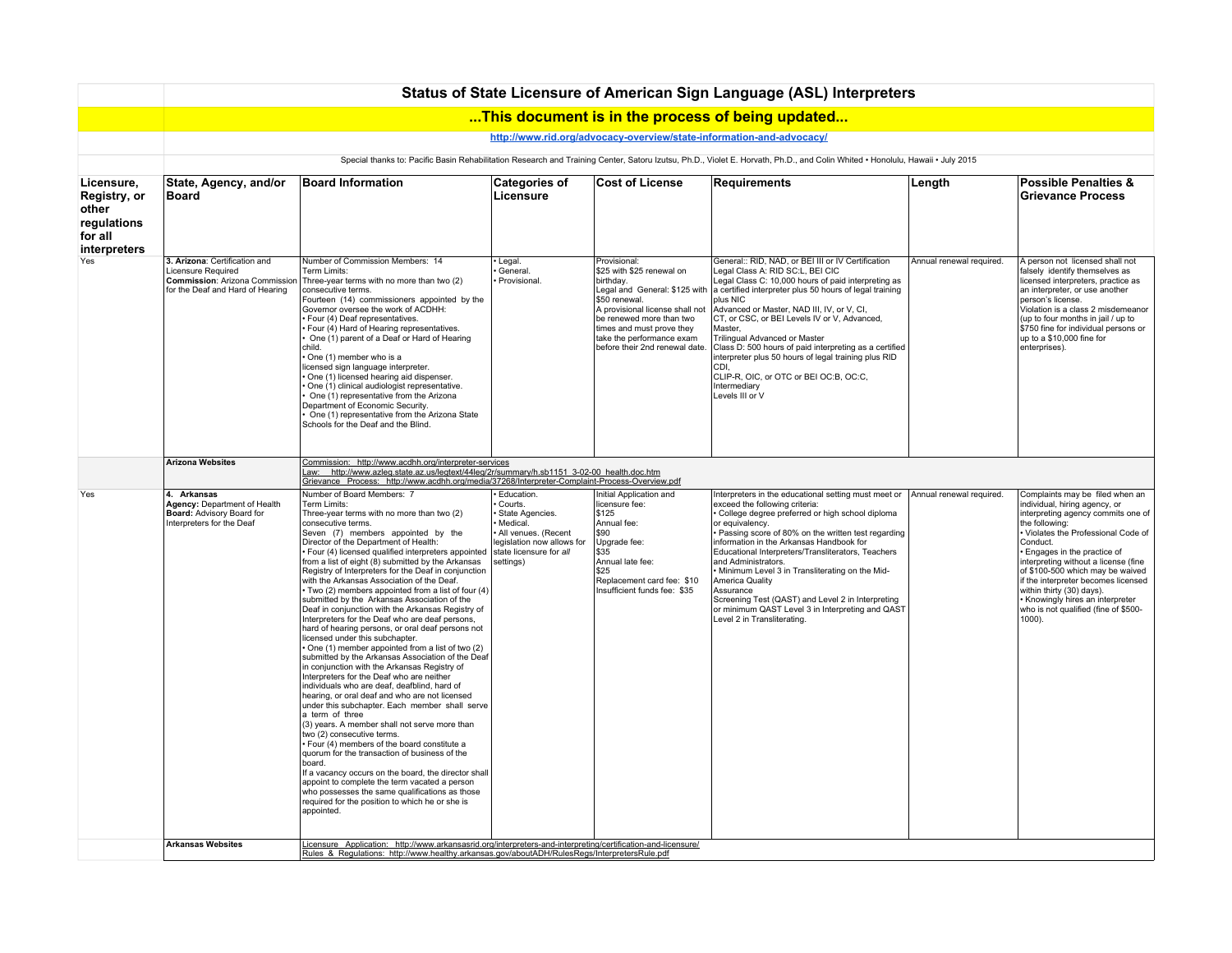|                                                                               | Status of State Licensure of American Sign Language (ASL) Interpreters                                                                                                                                                                         |                                                                                                                                                                                                                                                                                                                                                                            |                                                                                      |                                                   |                                                                                                                                                                                                                                                                                                                                                                                                                                                                                   |                                                                                                                                                          |                                                      |  |  |  |
|-------------------------------------------------------------------------------|------------------------------------------------------------------------------------------------------------------------------------------------------------------------------------------------------------------------------------------------|----------------------------------------------------------------------------------------------------------------------------------------------------------------------------------------------------------------------------------------------------------------------------------------------------------------------------------------------------------------------------|--------------------------------------------------------------------------------------|---------------------------------------------------|-----------------------------------------------------------------------------------------------------------------------------------------------------------------------------------------------------------------------------------------------------------------------------------------------------------------------------------------------------------------------------------------------------------------------------------------------------------------------------------|----------------------------------------------------------------------------------------------------------------------------------------------------------|------------------------------------------------------|--|--|--|
|                                                                               |                                                                                                                                                                                                                                                |                                                                                                                                                                                                                                                                                                                                                                            |                                                                                      |                                                   | This document is in the process of being updated                                                                                                                                                                                                                                                                                                                                                                                                                                  |                                                                                                                                                          |                                                      |  |  |  |
|                                                                               | http://www.rid.org/advocacy-overview/state-information-and-advocacy/                                                                                                                                                                           |                                                                                                                                                                                                                                                                                                                                                                            |                                                                                      |                                                   |                                                                                                                                                                                                                                                                                                                                                                                                                                                                                   |                                                                                                                                                          |                                                      |  |  |  |
|                                                                               | Special thanks to: Pacific Basin Rehabilitation Research and Training Center, Satoru Izutsu, Ph.D., Violet E. Horvath, Ph.D., and Colin Whited · Honolulu, Hawaii · July 2015                                                                  |                                                                                                                                                                                                                                                                                                                                                                            |                                                                                      |                                                   |                                                                                                                                                                                                                                                                                                                                                                                                                                                                                   |                                                                                                                                                          |                                                      |  |  |  |
| Licensure.<br>Registry, or<br>other<br>regulations<br>for all<br>interpreters | State, Agency, and/or<br>Board                                                                                                                                                                                                                 | <b>Board Information</b>                                                                                                                                                                                                                                                                                                                                                   | <b>Categories of</b><br>Licensure                                                    | <b>Cost of License</b>                            | Requirements                                                                                                                                                                                                                                                                                                                                                                                                                                                                      | Length                                                                                                                                                   | <b>Possible Penalties &amp;</b><br>Grievance Process |  |  |  |
| No                                                                            | 5. California<br>Agency: Department of Social<br>Services, Office of Deaf Access:<br>Deaf Access<br>Program<br>Note: There are currently no<br>licensing<br>requirements in<br>California                                                      | No licensing requirements.                                                                                                                                                                                                                                                                                                                                                 | No licensing<br>requirements.                                                        | No licensing requirements.                        | No licensing requirements.                                                                                                                                                                                                                                                                                                                                                                                                                                                        | No licensing requirements.                                                                                                                               | No licensing requirements.                           |  |  |  |
|                                                                               | <b>California Websites</b>                                                                                                                                                                                                                     | N/A                                                                                                                                                                                                                                                                                                                                                                        |                                                                                      |                                                   |                                                                                                                                                                                                                                                                                                                                                                                                                                                                                   |                                                                                                                                                          |                                                      |  |  |  |
| No                                                                            | 6. Colorado<br>Agency: Colorado Department of<br>Education<br><b>Board:</b> Educational Interpreter<br>Advisory Board (Advisory capacity<br>only)<br>Note: Educational Interpreters<br>only.                                                   | Number of Advisory Board members: 11<br>Additional information unknown.                                                                                                                                                                                                                                                                                                    | · Authorization:<br>Educational Interpreter.<br>· Temporary Authorization<br>Status. | Application fee: \$90<br>Fingerprinting fee: \$30 | Authorization<br>AA Degree.<br>Passed EIPA Written Test.<br>3.5 or higher on EIPA Performance Test.<br><b>Temporary Authorization Status</b><br>Currently working on, or have, AA Degree.<br>Taken EIPA Written Test, pass or fail, or are<br>scheduled to take the EIPA Written Test.<br>· Taken the EIPA Performance Test, 3.4 or below,<br>or are scheduled to take the EIPA Performance<br>Test.<br>· Taken the EIPA Pre-Hiring Screening offered<br>by your school district. | Authorization: Renewal<br>every five (5) years.<br>Temporary Authorization<br>Status:<br>May be renewed annually<br>for a maximum of three (3)<br>vears. | Unknown.                                             |  |  |  |
|                                                                               | Colorado Websites                                                                                                                                                                                                                              | Colorado Commission for the Deaf and Hard of Hearing: http://www.ccdhh.com/<br>Educational Interpreter Advisory Board: http://www.cde.state.co.us/cdesped/rs-edinterpreters                                                                                                                                                                                                |                                                                                      |                                                   |                                                                                                                                                                                                                                                                                                                                                                                                                                                                                   |                                                                                                                                                          |                                                      |  |  |  |
| Yes                                                                           | 7. Connecticut<br>Agency: Department of Rehab<br>Services<br>Board: Interpreting Standards and<br>Monitoring Board<br>Note:<br>Recent legislation signed into law.<br>Implementation of Interpreter<br>Registry and Qualifications<br>ongoing. | Number of Board Members: 7<br>Seven (7) members to be appointed by the<br>Commissioner of the Department of Rehabilitation<br>Services (DORS) from each of the following<br>constituencies:<br>Deaf consumers.<br>Hard of hearing consumers.<br>Deaf-blind consumers.<br>Hearing consumers.<br>Interpreting professionals.<br>Deaf professionals.<br>Interpreter trainers. | Unknown.                                                                             | Unknown.                                          | Unknown.                                                                                                                                                                                                                                                                                                                                                                                                                                                                          | Unknown.                                                                                                                                                 | Unknown.                                             |  |  |  |
|                                                                               | <b>Connecticut Websites</b>                                                                                                                                                                                                                    | Law implementation updates: http://www.connrid.com/CRID Task Force.html                                                                                                                                                                                                                                                                                                    |                                                                                      |                                                   |                                                                                                                                                                                                                                                                                                                                                                                                                                                                                   |                                                                                                                                                          |                                                      |  |  |  |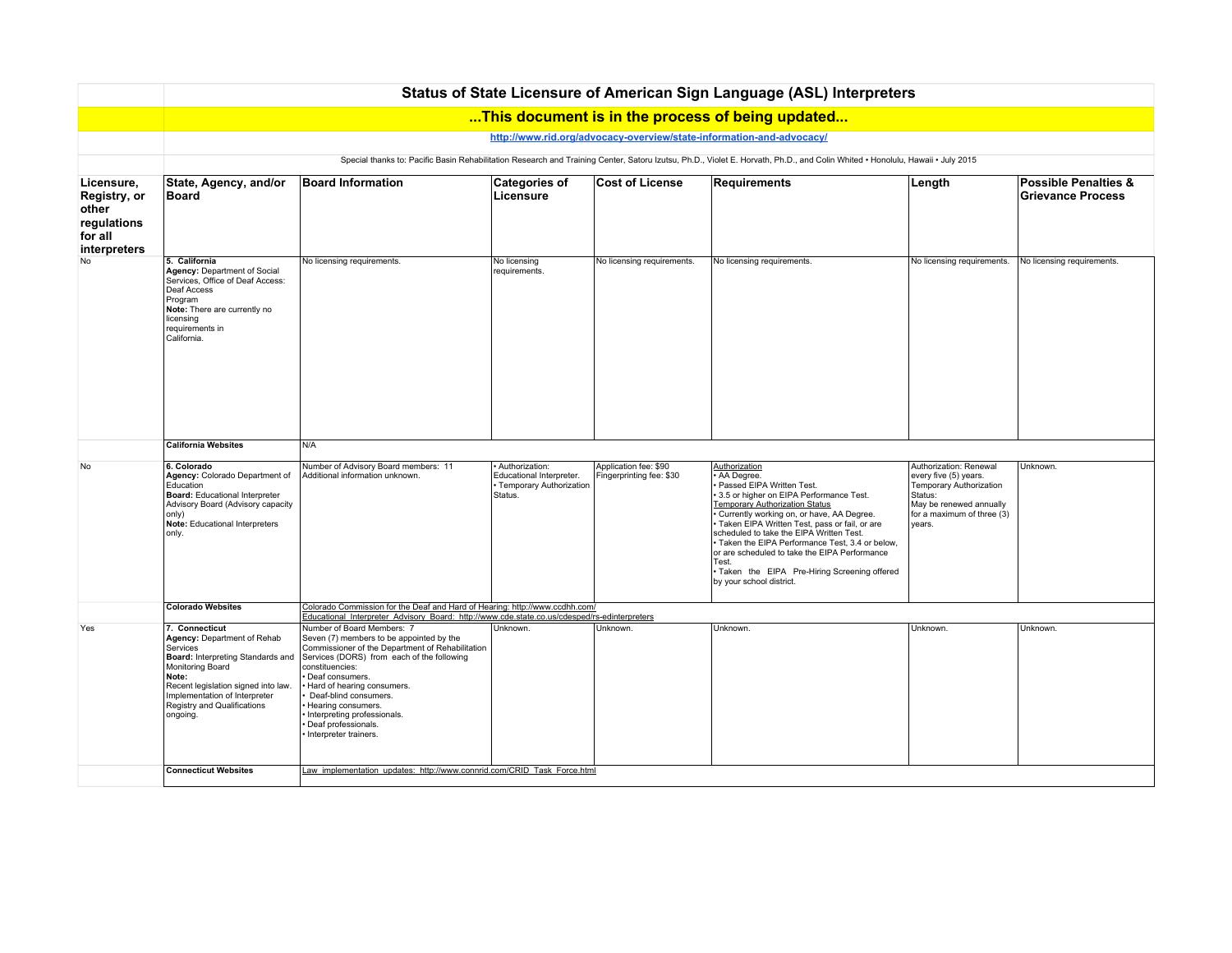|                                                                               | Status of State Licensure of American Sign Language (ASL) Interpreters                                                                                                        |                                                                                                                            |                                                                      |                            |                                                                                                                                                                                                                                                                                                                                                                                                                                                                                                                                                                                                                                                                                                                                                                                                                                                                                                                                                                                                                                                                                                                                                                              |                            |                                                      |  |  |  |
|-------------------------------------------------------------------------------|-------------------------------------------------------------------------------------------------------------------------------------------------------------------------------|----------------------------------------------------------------------------------------------------------------------------|----------------------------------------------------------------------|----------------------------|------------------------------------------------------------------------------------------------------------------------------------------------------------------------------------------------------------------------------------------------------------------------------------------------------------------------------------------------------------------------------------------------------------------------------------------------------------------------------------------------------------------------------------------------------------------------------------------------------------------------------------------------------------------------------------------------------------------------------------------------------------------------------------------------------------------------------------------------------------------------------------------------------------------------------------------------------------------------------------------------------------------------------------------------------------------------------------------------------------------------------------------------------------------------------|----------------------------|------------------------------------------------------|--|--|--|
|                                                                               |                                                                                                                                                                               |                                                                                                                            |                                                                      |                            | This document is in the process of being updated                                                                                                                                                                                                                                                                                                                                                                                                                                                                                                                                                                                                                                                                                                                                                                                                                                                                                                                                                                                                                                                                                                                             |                            |                                                      |  |  |  |
|                                                                               |                                                                                                                                                                               |                                                                                                                            |                                                                      |                            | http://www.rid.org/advocacy-overview/state-information-and-advocacy/                                                                                                                                                                                                                                                                                                                                                                                                                                                                                                                                                                                                                                                                                                                                                                                                                                                                                                                                                                                                                                                                                                         |                            |                                                      |  |  |  |
|                                                                               | Special thanks to: Pacific Basin Rehabilitation Research and Training Center, Satoru Izutsu, Ph.D., Violet E. Horvath, Ph.D., and Colin Whited . Honolulu, Hawaii . July 2015 |                                                                                                                            |                                                                      |                            |                                                                                                                                                                                                                                                                                                                                                                                                                                                                                                                                                                                                                                                                                                                                                                                                                                                                                                                                                                                                                                                                                                                                                                              |                            |                                                      |  |  |  |
| Licensure,<br>Registry, or<br>other<br>regulations<br>for all<br>interpreters | State, Agency, and/or<br><b>Board</b>                                                                                                                                         | <b>Board Information</b>                                                                                                   | <b>Categories of</b><br>Licensure                                    | <b>Cost of License</b>     | <b>Requirements</b>                                                                                                                                                                                                                                                                                                                                                                                                                                                                                                                                                                                                                                                                                                                                                                                                                                                                                                                                                                                                                                                                                                                                                          | Length                     | <b>Possible Penalties &amp;</b><br>Grievance Process |  |  |  |
| No                                                                            | 8. Delaware<br>Agency: Delaware Office for the<br>Deaf and Hard of Hearing<br>Note: There are currently no<br>licensing<br>requirements in<br>Delaware.                       | No licensing requirements.                                                                                                 | No licensing<br>requirements.                                        | No licensing requirements. | No licensing requirements.                                                                                                                                                                                                                                                                                                                                                                                                                                                                                                                                                                                                                                                                                                                                                                                                                                                                                                                                                                                                                                                                                                                                                   | No licensing requirements. | No licensing requirements.                           |  |  |  |
|                                                                               | <b>Delaware Websites</b>                                                                                                                                                      | N/A                                                                                                                        |                                                                      |                            |                                                                                                                                                                                                                                                                                                                                                                                                                                                                                                                                                                                                                                                                                                                                                                                                                                                                                                                                                                                                                                                                                                                                                                              |                            |                                                      |  |  |  |
| Attempted                                                                     | 9. Florida<br>Note: Legislation to establish state<br>licensure for sign language<br>interpreters currently pending.                                                          | Legislation pending.                                                                                                       | Legislation pending.                                                 | Legislation pending.       | Legislation pending.                                                                                                                                                                                                                                                                                                                                                                                                                                                                                                                                                                                                                                                                                                                                                                                                                                                                                                                                                                                                                                                                                                                                                         | Legislation pending.       | Legislation pending.                                 |  |  |  |
|                                                                               | <b>Florida Websites</b>                                                                                                                                                       | Legislation: http://www.fridcentral.com/Resources/Documents/SB1304%202014.pdf                                              |                                                                      |                            |                                                                                                                                                                                                                                                                                                                                                                                                                                                                                                                                                                                                                                                                                                                                                                                                                                                                                                                                                                                                                                                                                                                                                                              |                            |                                                      |  |  |  |
| No                                                                            | 10. Georgia<br>Commission: Georgia<br>Professional Standards<br>Commission<br>Note: Educational Interpreters<br>only.                                                         | Number of Commission members: 18 Additional<br>information unknown.                                                        | · Educational Interpreter<br>License.<br>· Non-Renewable<br>License. | Unknown                    | <b>Educational Licensure</b><br>. Hold a valid certification through the Registry of<br>Interpreters for the Deaf (RID).<br>OR<br>• Pass the Educational Interpreter Performance<br>Assessment (EIPA) at level<br>3.5 or higher within five (5)<br>years preceding the date of application and hold a<br>bachelor's degree or higher in any field from a<br>GaPSC- accepted, accredited institution of higher<br>education.<br>If the applicant is applying for licensure with the<br>EIPA and does not meet the degree requirement,<br>the initial five (5) year license will be issued and the<br>degree requirement must be met for renewal.<br>Non-Renewable Licensure<br>• If the applicant does not meet the licensure<br>requirements, excluding the degree requirement, a<br>one (1) year Non-Renewable license in this field<br>may be issued at the request of a local unit of<br>administration for completion of this requirement.<br>AND<br>• If the applicant does not meet renewal<br>requirements, a one (1) year Non-<br>Renewable License may be requested by the local<br>unit of administration to allow time for<br>completion of renewal requirements. | Every five<br>(5) years.   | Unknown.                                             |  |  |  |
|                                                                               | <b>Georgia Websites</b>                                                                                                                                                       | Georgia Professional Standards Commission: http://www.gapsc.com/Commission/Rules/Proposed/Download/20130325/505-2-.043.pdf |                                                                      |                            |                                                                                                                                                                                                                                                                                                                                                                                                                                                                                                                                                                                                                                                                                                                                                                                                                                                                                                                                                                                                                                                                                                                                                                              |                            |                                                      |  |  |  |
| No                                                                            | 11. Hawaii<br>Note: There are currently no<br>licensing<br>requirements in Hawaii.                                                                                            | No licensing requirements.                                                                                                 | No licensing<br>requirements.                                        | No licensing requirements. | No licensing requirements.                                                                                                                                                                                                                                                                                                                                                                                                                                                                                                                                                                                                                                                                                                                                                                                                                                                                                                                                                                                                                                                                                                                                                   | No licensing requirements. | No licensing requirements.                           |  |  |  |
|                                                                               | <b>Hawaii Websites</b>                                                                                                                                                        | N/A                                                                                                                        |                                                                      |                            |                                                                                                                                                                                                                                                                                                                                                                                                                                                                                                                                                                                                                                                                                                                                                                                                                                                                                                                                                                                                                                                                                                                                                                              |                            |                                                      |  |  |  |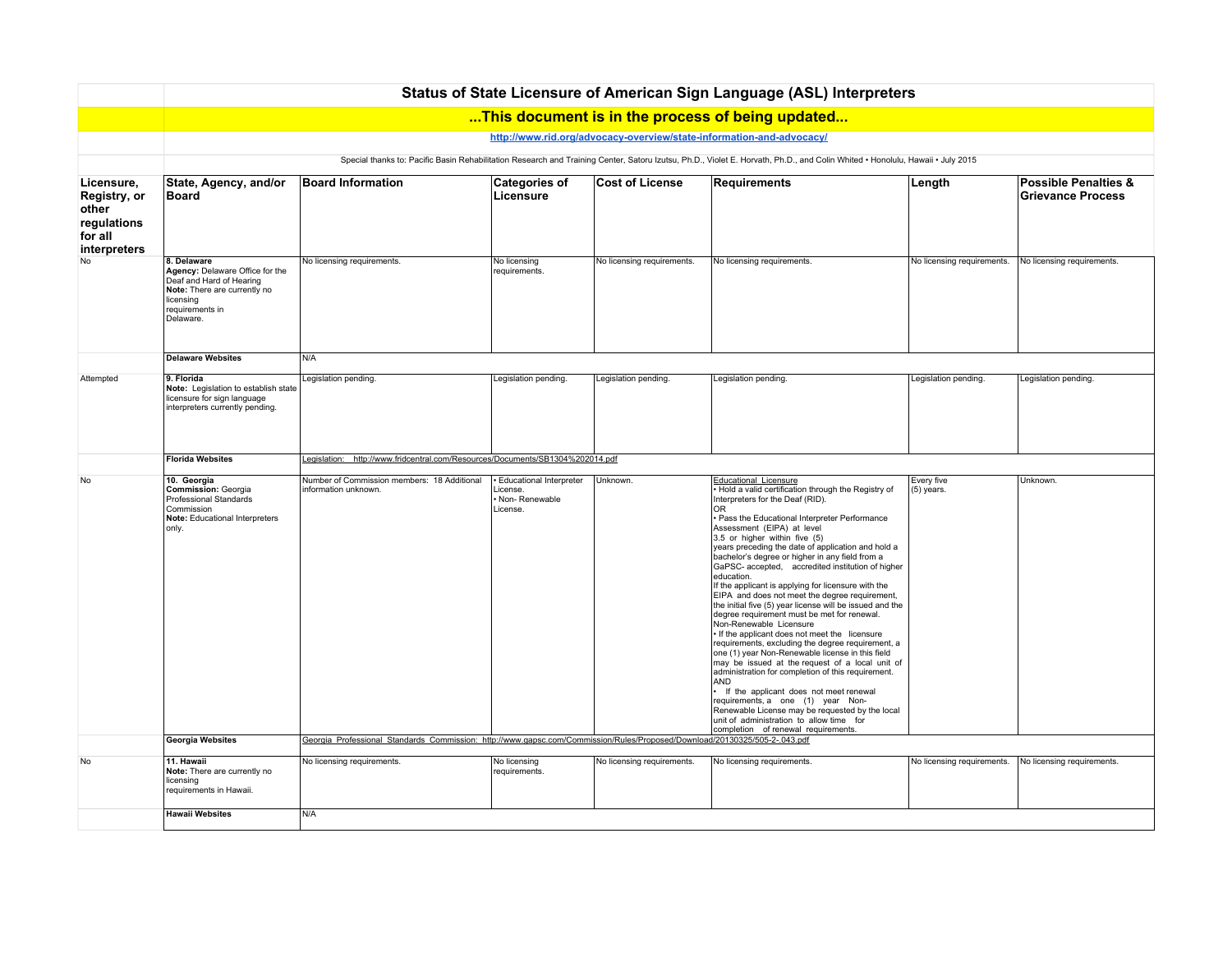|                                                                               | Status of State Licensure of American Sign Language (ASL) Interpreters                                              |                                                                                                                                                                                                                                                                                                                                                                                                                                                                                                                                                                                                                                         |                            |                                                                                                                                                                                                                                                                                                                                                                                                           |                                                                                                                                                                                                                                                                                                                                                      |                                                                                                                                                                                                                                                 |                                                             |  |  |  |  |  |
|-------------------------------------------------------------------------------|---------------------------------------------------------------------------------------------------------------------|-----------------------------------------------------------------------------------------------------------------------------------------------------------------------------------------------------------------------------------------------------------------------------------------------------------------------------------------------------------------------------------------------------------------------------------------------------------------------------------------------------------------------------------------------------------------------------------------------------------------------------------------|----------------------------|-----------------------------------------------------------------------------------------------------------------------------------------------------------------------------------------------------------------------------------------------------------------------------------------------------------------------------------------------------------------------------------------------------------|------------------------------------------------------------------------------------------------------------------------------------------------------------------------------------------------------------------------------------------------------------------------------------------------------------------------------------------------------|-------------------------------------------------------------------------------------------------------------------------------------------------------------------------------------------------------------------------------------------------|-------------------------------------------------------------|--|--|--|--|--|
|                                                                               | This document is in the process of being updated                                                                    |                                                                                                                                                                                                                                                                                                                                                                                                                                                                                                                                                                                                                                         |                            |                                                                                                                                                                                                                                                                                                                                                                                                           |                                                                                                                                                                                                                                                                                                                                                      |                                                                                                                                                                                                                                                 |                                                             |  |  |  |  |  |
|                                                                               | http://www.rid.org/advocacy-overview/state-information-and-advocacy/                                                |                                                                                                                                                                                                                                                                                                                                                                                                                                                                                                                                                                                                                                         |                            |                                                                                                                                                                                                                                                                                                                                                                                                           |                                                                                                                                                                                                                                                                                                                                                      |                                                                                                                                                                                                                                                 |                                                             |  |  |  |  |  |
|                                                                               |                                                                                                                     |                                                                                                                                                                                                                                                                                                                                                                                                                                                                                                                                                                                                                                         |                            |                                                                                                                                                                                                                                                                                                                                                                                                           | Special thanks to: Pacific Basin Rehabilitation Research and Training Center, Satoru Izutsu, Ph.D., Violet E. Horvath, Ph.D., and Colin Whited . Honolulu, Hawaii . July 2015                                                                                                                                                                        |                                                                                                                                                                                                                                                 |                                                             |  |  |  |  |  |
| Licensure,<br>Registry, or<br>other<br>regulations<br>for all<br>interpreters | State, Agency, and/or<br><b>Board</b>                                                                               | <b>Board Information</b>                                                                                                                                                                                                                                                                                                                                                                                                                                                                                                                                                                                                                | Categories of<br>Licensure | <b>Cost of License</b>                                                                                                                                                                                                                                                                                                                                                                                    | Requirements                                                                                                                                                                                                                                                                                                                                         | ∣Length                                                                                                                                                                                                                                         | <b>Possible Penalties &amp;</b><br><b>Grievance Process</b> |  |  |  |  |  |
| Yes                                                                           | 12. Idaho<br>Note: Legislation to establish state<br>licensure for sign language<br>interpreters currently pending. | Legislation pending.                                                                                                                                                                                                                                                                                                                                                                                                                                                                                                                                                                                                                    | Legislation pending.       | Legislation pending.                                                                                                                                                                                                                                                                                                                                                                                      | Legislation pending.                                                                                                                                                                                                                                                                                                                                 | Legislation pending.                                                                                                                                                                                                                            | Legislation pending.                                        |  |  |  |  |  |
| Yes                                                                           | <b>Idaho Websites</b><br>13. Illinois                                                                               | Legislation: https://drive.google.com/file/d/0B1mbPgtzfN3DWjViWEFBcGVDU1U/edit<br>Number of Board Members: 7 Term Limits:                                                                                                                                                                                                                                                                                                                                                                                                                                                                                                               | · Licensure.               | Application fee:                                                                                                                                                                                                                                                                                                                                                                                          | Licensure Proof of the following:                                                                                                                                                                                                                                                                                                                    | License                                                                                                                                                                                                                                         | Unknown.                                                    |  |  |  |  |  |
|                                                                               | <b>Commission: Illinois Deaf and</b><br>Hard of Hearing Commission<br>Board: Illinois Board of Interpreters         | <b>Unknown</b><br>The Director shall appoint an Illinois Board of<br>Interpreters for the Deaf consisting of seven (7)<br>voting members who shall serve in an advisory<br>capacity to the Commission and to the<br>Department.<br>The Director shall consider recommendations by<br>consumer and professional groups related to the<br>interpreting profession and deaf and hard of<br>hearing community.<br>The Board shall be composed of the following:<br>· Four (4) licensed interpreters for the deaf.<br>Three (3) deaf or hard of hearing<br>consumers.<br>The Interpreter Coordinator shall serve as a non-<br>voting member. | Provisional Licensure.     | \$50<br>Initial License Fee:<br>\$175<br>Renewal fee:<br>\$150<br>Late renewal fee:<br>\$60<br>Inactive Status Fee: \$50<br>Restoration license fee:<br>\$75 plus payment<br>of all lapsed renewal fees not<br>to exceed \$1500<br>Duplicate license fee:<br>\$20<br>Fee for certification of a<br>licensee's record for any<br>reason:<br>\$20<br>Fee for wall certificate<br>showing licensure:<br>\$20 | · Certification of graduation from high school or its<br>equivalent.<br>· Proof of an accepted certification.<br>• The required fee.<br>Provisional Licensure One of the following:<br>Proof of an accepted certificate.<br>· Proof that the applicant has completed, and is<br>awaiting results of a test required for acceptable<br>certification. | Annual renewal required.<br>License expires on 12/31 of<br>each year.<br>License renewal may take<br>place during the sixty (60)<br>days prior to date of<br>expiration.<br>Provisional Expires twelve<br>(12) months<br>from date of issuance. |                                                             |  |  |  |  |  |
|                                                                               | <b>Illinois Websites</b>                                                                                            | Illinois Deaf and Hard of Hearing Commission: http://www.ilga.gov/commission/jcar/admincode/068/06801515sections.html<br>Law: http://www2.illinois.gov/idhhc/documents/interpreter%20pdfs/interpreter%20licensure%20rules.pdf                                                                                                                                                                                                                                                                                                                                                                                                           |                            |                                                                                                                                                                                                                                                                                                                                                                                                           |                                                                                                                                                                                                                                                                                                                                                      |                                                                                                                                                                                                                                                 |                                                             |  |  |  |  |  |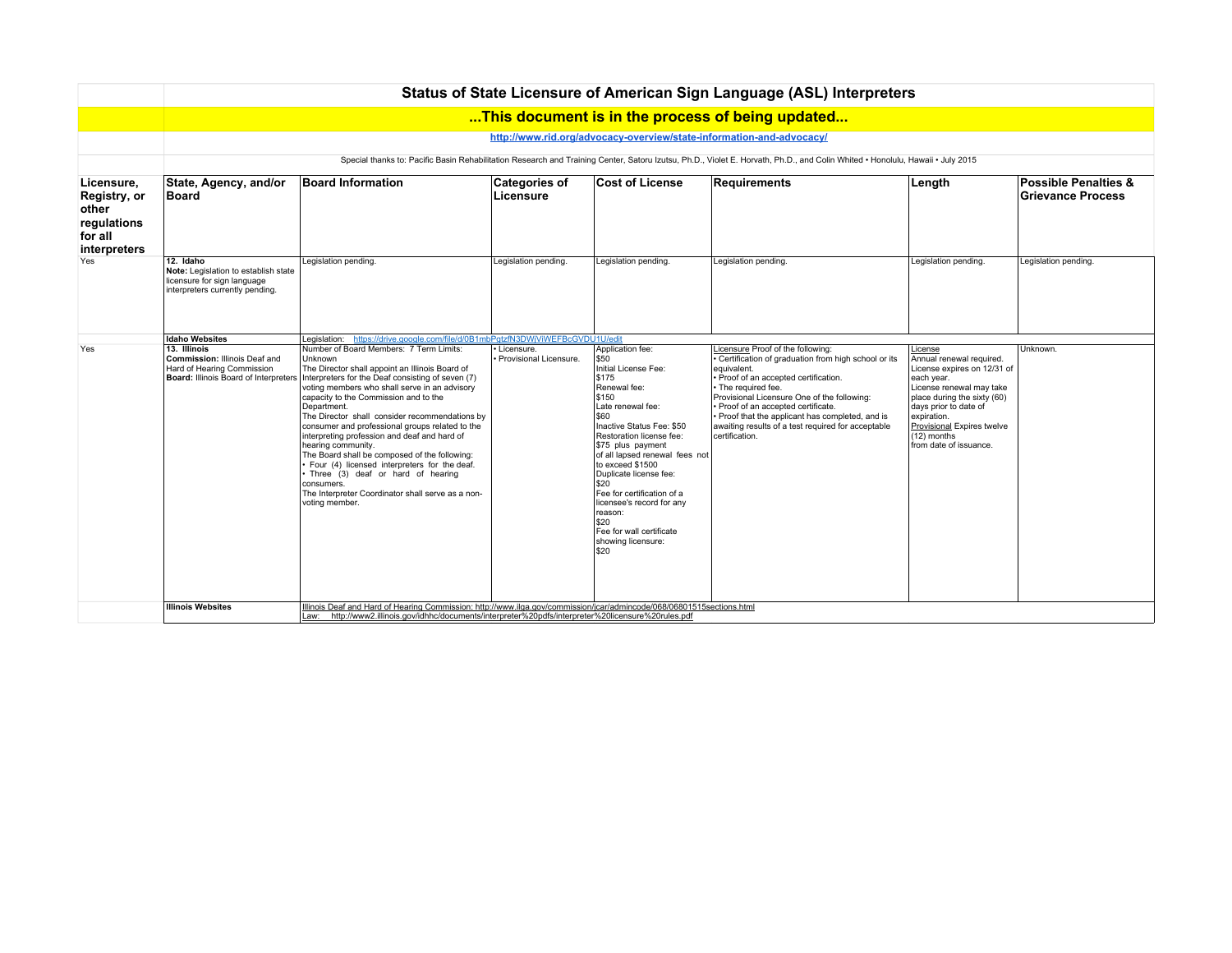|                                                                                      | Status of State Licensure of American Sign Language (ASL) Interpreters                                                                                                        |                                                                                                                                                                                                                                                                                                                                                                                                                                                                                                                                                                                                                                                                                                                                                                                                                                                                                                                                                                                        |                                                                                                                            |                        |                                                                                                                                                                                                                                                                                                                                                                                                                                                                                                                                                                                                                                                                                                                                                                                                                                                                                                                                                                                                                                                                                                                                   |                                 |                                                                                                                                                                                                                                                                                                                                                                                                                                                                                                                                                                                                                                                                                                                                                                                                                                                                                                                                                                                                                                                                                                                                                                                                                                                                                                                                                                                                      |  |  |  |  |  |
|--------------------------------------------------------------------------------------|-------------------------------------------------------------------------------------------------------------------------------------------------------------------------------|----------------------------------------------------------------------------------------------------------------------------------------------------------------------------------------------------------------------------------------------------------------------------------------------------------------------------------------------------------------------------------------------------------------------------------------------------------------------------------------------------------------------------------------------------------------------------------------------------------------------------------------------------------------------------------------------------------------------------------------------------------------------------------------------------------------------------------------------------------------------------------------------------------------------------------------------------------------------------------------|----------------------------------------------------------------------------------------------------------------------------|------------------------|-----------------------------------------------------------------------------------------------------------------------------------------------------------------------------------------------------------------------------------------------------------------------------------------------------------------------------------------------------------------------------------------------------------------------------------------------------------------------------------------------------------------------------------------------------------------------------------------------------------------------------------------------------------------------------------------------------------------------------------------------------------------------------------------------------------------------------------------------------------------------------------------------------------------------------------------------------------------------------------------------------------------------------------------------------------------------------------------------------------------------------------|---------------------------------|------------------------------------------------------------------------------------------------------------------------------------------------------------------------------------------------------------------------------------------------------------------------------------------------------------------------------------------------------------------------------------------------------------------------------------------------------------------------------------------------------------------------------------------------------------------------------------------------------------------------------------------------------------------------------------------------------------------------------------------------------------------------------------------------------------------------------------------------------------------------------------------------------------------------------------------------------------------------------------------------------------------------------------------------------------------------------------------------------------------------------------------------------------------------------------------------------------------------------------------------------------------------------------------------------------------------------------------------------------------------------------------------------|--|--|--|--|--|
|                                                                                      |                                                                                                                                                                               |                                                                                                                                                                                                                                                                                                                                                                                                                                                                                                                                                                                                                                                                                                                                                                                                                                                                                                                                                                                        |                                                                                                                            |                        | This document is in the process of being updated                                                                                                                                                                                                                                                                                                                                                                                                                                                                                                                                                                                                                                                                                                                                                                                                                                                                                                                                                                                                                                                                                  |                                 |                                                                                                                                                                                                                                                                                                                                                                                                                                                                                                                                                                                                                                                                                                                                                                                                                                                                                                                                                                                                                                                                                                                                                                                                                                                                                                                                                                                                      |  |  |  |  |  |
|                                                                                      |                                                                                                                                                                               |                                                                                                                                                                                                                                                                                                                                                                                                                                                                                                                                                                                                                                                                                                                                                                                                                                                                                                                                                                                        |                                                                                                                            |                        | http://www.rid.org/advocacy-overview/state-information-and-advocacy/                                                                                                                                                                                                                                                                                                                                                                                                                                                                                                                                                                                                                                                                                                                                                                                                                                                                                                                                                                                                                                                              |                                 |                                                                                                                                                                                                                                                                                                                                                                                                                                                                                                                                                                                                                                                                                                                                                                                                                                                                                                                                                                                                                                                                                                                                                                                                                                                                                                                                                                                                      |  |  |  |  |  |
|                                                                                      | Special thanks to: Pacific Basin Rehabilitation Research and Training Center, Satoru Izutsu, Ph.D., Violet E. Horvath, Ph.D., and Colin Whited . Honolulu, Hawaii . July 2015 |                                                                                                                                                                                                                                                                                                                                                                                                                                                                                                                                                                                                                                                                                                                                                                                                                                                                                                                                                                                        |                                                                                                                            |                        |                                                                                                                                                                                                                                                                                                                                                                                                                                                                                                                                                                                                                                                                                                                                                                                                                                                                                                                                                                                                                                                                                                                                   |                                 |                                                                                                                                                                                                                                                                                                                                                                                                                                                                                                                                                                                                                                                                                                                                                                                                                                                                                                                                                                                                                                                                                                                                                                                                                                                                                                                                                                                                      |  |  |  |  |  |
| Licensure.<br>Registry, or<br>other<br>regulations<br>for all<br><b>interpreters</b> | State, Agency, and/or<br>Board                                                                                                                                                | <b>Board Information</b>                                                                                                                                                                                                                                                                                                                                                                                                                                                                                                                                                                                                                                                                                                                                                                                                                                                                                                                                                               | <b>Categories of</b><br>Licensure                                                                                          | <b>Cost of License</b> | Requirements                                                                                                                                                                                                                                                                                                                                                                                                                                                                                                                                                                                                                                                                                                                                                                                                                                                                                                                                                                                                                                                                                                                      | Length                          | <b>Possible Penalties &amp;</b><br><b>Grievance Process</b>                                                                                                                                                                                                                                                                                                                                                                                                                                                                                                                                                                                                                                                                                                                                                                                                                                                                                                                                                                                                                                                                                                                                                                                                                                                                                                                                          |  |  |  |  |  |
| Yes                                                                                  | 14. Indiana<br>Agency: Division of Disability,<br>Aging, and Rehabilitative Services<br>Board: Board of Interpreter<br>Standards                                              | Number of Board Members: 7<br>Term Limits: Staggered<br>Board of Interpreter Standards consists of seven<br>(7) members. At least three (3) of the seven (7)<br>members shall be persons who are deaf or hard of   • Cued Speech.<br>hearing.<br>Board members shall meet at least one (1) of the<br>following:<br>Knowledge of the interpreting process, which<br>includes having at least three of the following:<br>a. RID, NAD, or ASLTA certification.<br>b. Membership in a deaf association.<br>c. Graduation from an interpreter education<br>program.<br>d. One hundred (100) clock hours of<br>attendance in a workshop regarding the<br>interpreting process.<br>e. One hundred (100) clock hours of<br>ASL studies.<br>At least five (5) years of documented experience<br>as a provider or consumer of interpreting<br>services.<br>Three (3) letters of recommendation attesting to<br>the following:<br>a. Knowledge of interpreting.<br>b. Fluency in ASL and English. | Licenses for the following: Unknown.<br>ASL.<br>Manually Coded English.<br>Oral Transliteration.<br>Signing Exact English. |                        | The five (5) types of certificates and corresponding<br>requirements:<br>• American Sign Language: Hold the RID Certificate<br>of Interpretation (CI) or<br>the NAD Level IV or V<br>for educational situations requiring an ASL/English<br>interpreter.<br>. Manually Coded English (MCE): Hold the RID<br>Certificate of Transliteration (CT) for (unspecified<br>MCE) educational situations requiring<br>transliteration.<br>· Oral Transliteration: Hold the RID Oral<br>Transliteration Certificate (OTC) for educational<br>situations requiring an oral transliterator.<br>This certificate requires a<br>special written and performance exam.<br>• Cued Speech:<br>Hold certification from TEC Unit and pass the RID<br>written generalist test for educational situations<br>requiring a<br>cued speech transliterator.<br>· Signing Exact English (SEE-II):<br>Pass the Educational Interpreter Performance<br>Assessment (EIPA) instrument specific to SEE-II at<br>level 3.5 and pass the RID written generalist test.<br>These are the requirements for educational<br>situations needing a SEE-II transliterator. | Renewal every<br>two (2) years. | DHHS shall create a grievance<br>committee, of which the DHHS<br>deputy director shall be the chair,<br>consisting of a minimum of five (5)<br>other members, which must<br>consist of at least the following:<br>• At least two (2) members who are<br>deaf or hard of hearing and have<br>experience using interpreters.<br>· Two (2) members must hold<br>either NAD or RID certification.<br>One (1) member may be a<br>professional other than an<br>interpreter but must be<br>knowledgeable of the interpreter<br>standards set forth in this rule.<br>The term of grievance committee<br>members shall be three (3) years.<br>However, the initial committee will<br>have three<br>(3) members to be<br>determined by the committee who<br>shall serve two (2) years and the<br>remaining members shall serve<br>three (3) years.<br>After the initial term of each<br>appointment, all members shall be<br>appointed for a term of three (3)<br>years and may be appointed for<br>lone<br>(1) additional term.<br>If a member of the committee<br>resigns, dies, or is removed, the<br>new appointee shall serve the<br>remainder of the unexpired term.<br>Committee members shall not be<br>eligible for reappointment for at<br>least one (1) year after serving two<br>(2) consecutive terms.<br>DHHS shall seek training in<br>negotiation and mediation for the<br>committee members. |  |  |  |  |  |
|                                                                                      | <b>Indiana Websites</b>                                                                                                                                                       | Board of Interpreter Standards: http://www.icrid.org/PDF%20Documents/460 Adm Code IIC.pdf<br>Interpreter Standards: http://www.in.gov/fssa/ddrs/3592.htm<br>Interpreter Permit for the Deaf and Hard of Hearing in Educational Settings: http://www.doe.in.gov/sites/default/files/licensing/eirulefromiac.pdf<br>Law: http://www.icrid.org/PDF%20Documents/460 Adm Code IIC.pdf                                                                                                                                                                                                                                                                                                                                                                                                                                                                                                                                                                                                       |                                                                                                                            |                        |                                                                                                                                                                                                                                                                                                                                                                                                                                                                                                                                                                                                                                                                                                                                                                                                                                                                                                                                                                                                                                                                                                                                   |                                 |                                                                                                                                                                                                                                                                                                                                                                                                                                                                                                                                                                                                                                                                                                                                                                                                                                                                                                                                                                                                                                                                                                                                                                                                                                                                                                                                                                                                      |  |  |  |  |  |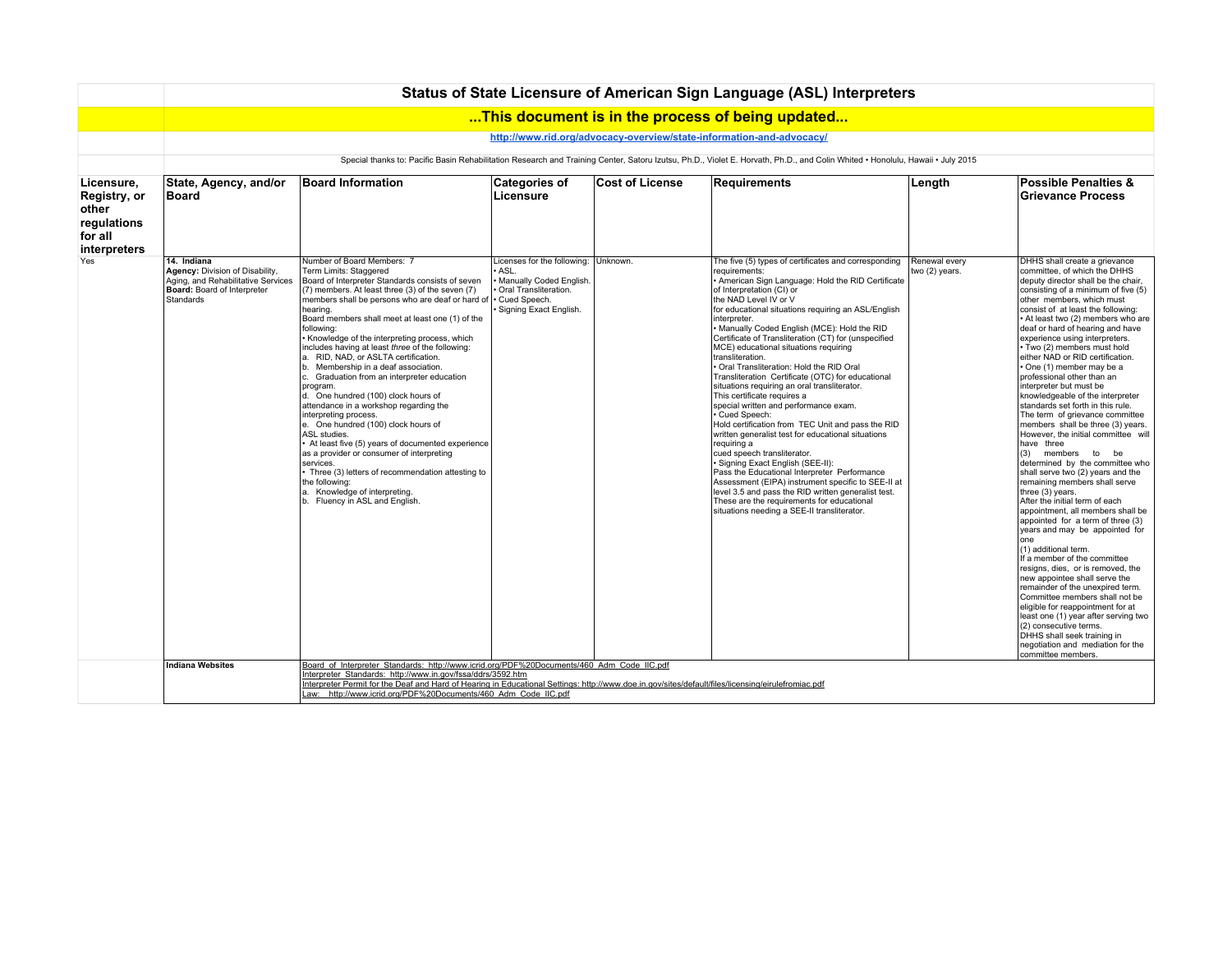|                                                                               | Status of State Licensure of American Sign Language (ASL) Interpreters                                                                                                        |                                                                                                                                                                                                                                                                                                                                                                                                                                                                                                                                                                                       |                                                              |                                                                                                                                                                                                                                                                              |                                                                                                                                                                                                                                                                                                                                                                                                                                                                                                                                                                                                                                                                                                                                                                                                                                                                                                                                                                                                                                                                                                                                                                                                                                                                                                                                                                                                                                                                                                                                                                                                                                                                                                                 |                                                                                                 |                                                                                                |  |  |  |  |  |
|-------------------------------------------------------------------------------|-------------------------------------------------------------------------------------------------------------------------------------------------------------------------------|---------------------------------------------------------------------------------------------------------------------------------------------------------------------------------------------------------------------------------------------------------------------------------------------------------------------------------------------------------------------------------------------------------------------------------------------------------------------------------------------------------------------------------------------------------------------------------------|--------------------------------------------------------------|------------------------------------------------------------------------------------------------------------------------------------------------------------------------------------------------------------------------------------------------------------------------------|-----------------------------------------------------------------------------------------------------------------------------------------------------------------------------------------------------------------------------------------------------------------------------------------------------------------------------------------------------------------------------------------------------------------------------------------------------------------------------------------------------------------------------------------------------------------------------------------------------------------------------------------------------------------------------------------------------------------------------------------------------------------------------------------------------------------------------------------------------------------------------------------------------------------------------------------------------------------------------------------------------------------------------------------------------------------------------------------------------------------------------------------------------------------------------------------------------------------------------------------------------------------------------------------------------------------------------------------------------------------------------------------------------------------------------------------------------------------------------------------------------------------------------------------------------------------------------------------------------------------------------------------------------------------------------------------------------------------|-------------------------------------------------------------------------------------------------|------------------------------------------------------------------------------------------------|--|--|--|--|--|
|                                                                               |                                                                                                                                                                               |                                                                                                                                                                                                                                                                                                                                                                                                                                                                                                                                                                                       |                                                              |                                                                                                                                                                                                                                                                              | This document is in the process of being updated                                                                                                                                                                                                                                                                                                                                                                                                                                                                                                                                                                                                                                                                                                                                                                                                                                                                                                                                                                                                                                                                                                                                                                                                                                                                                                                                                                                                                                                                                                                                                                                                                                                                |                                                                                                 |                                                                                                |  |  |  |  |  |
|                                                                               |                                                                                                                                                                               |                                                                                                                                                                                                                                                                                                                                                                                                                                                                                                                                                                                       |                                                              |                                                                                                                                                                                                                                                                              | http://www.rid.org/advocacy-overview/state-information-and-advocacy/                                                                                                                                                                                                                                                                                                                                                                                                                                                                                                                                                                                                                                                                                                                                                                                                                                                                                                                                                                                                                                                                                                                                                                                                                                                                                                                                                                                                                                                                                                                                                                                                                                            |                                                                                                 |                                                                                                |  |  |  |  |  |
|                                                                               | Special thanks to: Pacific Basin Rehabilitation Research and Training Center, Satoru Izutsu, Ph.D., Violet E. Horvath, Ph.D., and Colin Whited · Honolulu, Hawaii · July 2015 |                                                                                                                                                                                                                                                                                                                                                                                                                                                                                                                                                                                       |                                                              |                                                                                                                                                                                                                                                                              |                                                                                                                                                                                                                                                                                                                                                                                                                                                                                                                                                                                                                                                                                                                                                                                                                                                                                                                                                                                                                                                                                                                                                                                                                                                                                                                                                                                                                                                                                                                                                                                                                                                                                                                 |                                                                                                 |                                                                                                |  |  |  |  |  |
| Licensure,<br>Registry, or<br>other<br>regulations<br>for all<br>interpreters | State, Agency, and/or<br>Board                                                                                                                                                | <b>Board Information</b>                                                                                                                                                                                                                                                                                                                                                                                                                                                                                                                                                              | <b>Categories of</b><br>Licensure                            | <b>Cost of License</b>                                                                                                                                                                                                                                                       | Requirements                                                                                                                                                                                                                                                                                                                                                                                                                                                                                                                                                                                                                                                                                                                                                                                                                                                                                                                                                                                                                                                                                                                                                                                                                                                                                                                                                                                                                                                                                                                                                                                                                                                                                                    | Length                                                                                          | <b>Possible Penalties &amp;</b><br><b>Grievance Process</b>                                    |  |  |  |  |  |
| Yes                                                                           | 15. Iowa<br>Board:<br>lowa<br>Board of Sign Language<br>Interpreters<br><b>Iowa Websites</b>                                                                                  | Number of Board Members: 7<br>Term Limits: Three-year terms.<br>No more than nine (9) years<br>(three full terms).<br>The Board is made up of seven (7) members<br>appointed by the governor and confirmed by the<br>senate. The members of the board include:<br>· Four (4) licensed interpreters, three of whom are<br>to be practicing with at least one of the four<br>employed in an educational setting.<br>· Three (3) consumers of interpreter services who<br>are deaf.<br>lowa Board of Sign Language Interpreters: https://www.legis.iowa.gov/docs/ACO/chapter/645.361.pdf | · Temporary License.<br>Examination/<br>Endorsement License. | Biennial license:<br>5120<br>Temporary license: \$120<br>Late fee:<br>560<br>Duplicate or reissue license:<br>l \$20<br>Verification of license fee:<br>l \$20<br>Returned check:<br><b>S25</b><br>Disciplinary hearing fee:<br>Maximum of \$75<br>Reactivation fee:<br>5180 | Requirements:<br>Pass the National Association of the Deaf/Registry<br>of Interpreters for the Deaf (NAD/RID), National<br>Interpreter Certification (NIC) examination after<br>November 30, 2011, OR<br>· Pass one of the following examinations<br>administered by the Registry of Interpreters for the<br>Deaf (RID):<br>o Oral Transliteration Certificate (OTC).<br>o Certified Deaf Interpreter (CDI).<br>0 <sub>R</sub><br>Pass the Educational Interpreter Performance<br>Assessment (EIPA) with a score of 3.5 or above.<br><b>OR</b><br>· Pass the Cued Language Transliterator National<br>Certification Examination (CLTNCE) administered<br>by The National Certifying Body for Cued Language<br>Transliterators.<br>OR.<br>. Currently holds one of the following NAD/RID<br>certifications awarded through November 30, 2011,<br>by the National Council on Interpreting (NCI):<br>o National Interpreter Certification (NIC).<br>o National Interpreter Certification Advanced (NIC<br>Advanced).<br>o National Interpreter Certification Master (NIC<br>Master).<br><b>OR</b><br>• Currently holds one of the following certifications<br>previously awarded by the RID:<br>o Certificate of<br>Interpretation (CI).<br>o Certificate of Transliteration (CT).<br>o Certificate of Interpretation and Certificate of<br>Transliteration (CI and CT).<br>o Interpretation Certificate/Transliteration Certificate<br>$(IC/TC)$ .<br>o Comprehensive Skills Certificate (CSC).<br><b>OR</b><br>· Currently holds one of the following certifications<br>previously awarded by the National Association of<br>the Deaf (NAD):<br>o NAD III (Generalist). o NAD IV (Advanced). o<br>NAD V (Master) | Two (2) years per license<br>cycle.<br>Temporary License:<br>Up to two (2) licensure<br>cycles. | The Iowa Board of Sign Language<br>Interpreters posts disciplinary<br>issues on their website. |  |  |  |  |  |
|                                                                               |                                                                                                                                                                               | Grievance Process: http://www.idph.state.ia.us/licensure/Actions.aspx?board=Sign%20Language%20Interpreters%20and%20Transliterators                                                                                                                                                                                                                                                                                                                                                                                                                                                    |                                                              |                                                                                                                                                                                                                                                                              |                                                                                                                                                                                                                                                                                                                                                                                                                                                                                                                                                                                                                                                                                                                                                                                                                                                                                                                                                                                                                                                                                                                                                                                                                                                                                                                                                                                                                                                                                                                                                                                                                                                                                                                 |                                                                                                 |                                                                                                |  |  |  |  |  |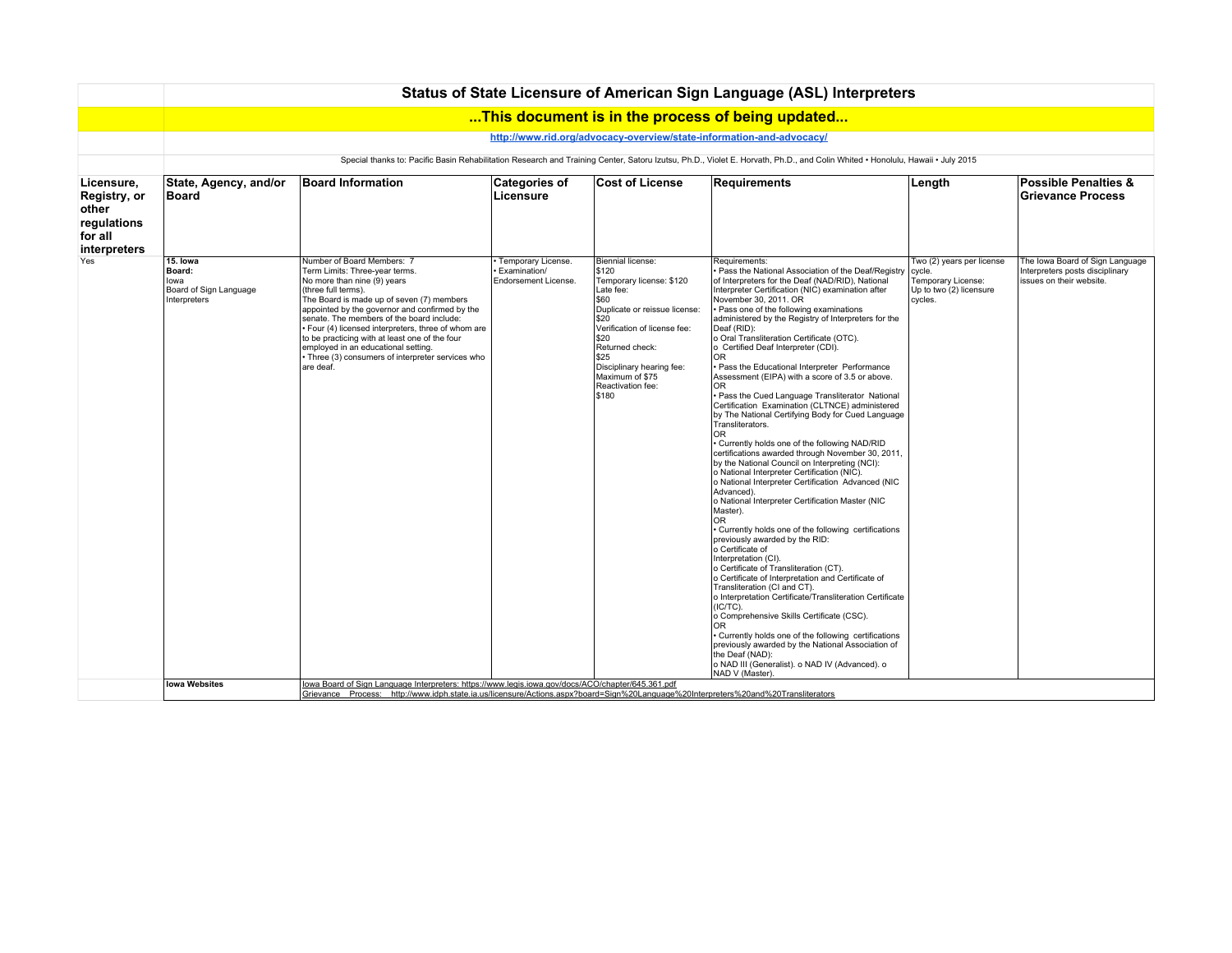|                                                                               | Status of State Licensure of American Sign Language (ASL) Interpreters                                                                                                                                                     |                                                                                                                                                                                                                                                                                                                                                                                                                                                                                                                                                                                                                                                                                                                                                                                                                                                                                                                                 |                                   |                                                                                                                                                                                                                  |                                                                                                                                                                                                                                                                                                                                                                                                                                                                                      |                            |                                                                                                                                                 |  |  |  |  |
|-------------------------------------------------------------------------------|----------------------------------------------------------------------------------------------------------------------------------------------------------------------------------------------------------------------------|---------------------------------------------------------------------------------------------------------------------------------------------------------------------------------------------------------------------------------------------------------------------------------------------------------------------------------------------------------------------------------------------------------------------------------------------------------------------------------------------------------------------------------------------------------------------------------------------------------------------------------------------------------------------------------------------------------------------------------------------------------------------------------------------------------------------------------------------------------------------------------------------------------------------------------|-----------------------------------|------------------------------------------------------------------------------------------------------------------------------------------------------------------------------------------------------------------|--------------------------------------------------------------------------------------------------------------------------------------------------------------------------------------------------------------------------------------------------------------------------------------------------------------------------------------------------------------------------------------------------------------------------------------------------------------------------------------|----------------------------|-------------------------------------------------------------------------------------------------------------------------------------------------|--|--|--|--|
|                                                                               |                                                                                                                                                                                                                            |                                                                                                                                                                                                                                                                                                                                                                                                                                                                                                                                                                                                                                                                                                                                                                                                                                                                                                                                 |                                   |                                                                                                                                                                                                                  | This document is in the process of being updated                                                                                                                                                                                                                                                                                                                                                                                                                                     |                            |                                                                                                                                                 |  |  |  |  |
|                                                                               | http://www.rid.org/advocacy-overview/state-information-and-advocacy/                                                                                                                                                       |                                                                                                                                                                                                                                                                                                                                                                                                                                                                                                                                                                                                                                                                                                                                                                                                                                                                                                                                 |                                   |                                                                                                                                                                                                                  |                                                                                                                                                                                                                                                                                                                                                                                                                                                                                      |                            |                                                                                                                                                 |  |  |  |  |
|                                                                               | Special thanks to: Pacific Basin Rehabilitation Research and Training Center, Satoru Izutsu, Ph.D., Violet E. Horvath, Ph.D., and Colin Whited . Honolulu, Hawaii . July 2015                                              |                                                                                                                                                                                                                                                                                                                                                                                                                                                                                                                                                                                                                                                                                                                                                                                                                                                                                                                                 |                                   |                                                                                                                                                                                                                  |                                                                                                                                                                                                                                                                                                                                                                                                                                                                                      |                            |                                                                                                                                                 |  |  |  |  |
| Licensure,<br>Registry, or<br>other<br>regulations<br>for all<br>interpreters | State, Agency, and/or<br><b>Board</b>                                                                                                                                                                                      | <b>Board Information</b>                                                                                                                                                                                                                                                                                                                                                                                                                                                                                                                                                                                                                                                                                                                                                                                                                                                                                                        | <b>Categories of</b><br>Licensure | <b>Cost of License</b>                                                                                                                                                                                           | <b>Requirements</b>                                                                                                                                                                                                                                                                                                                                                                                                                                                                  | Length                     | <b>Possible Penalties &amp;</b><br>Grievance Process                                                                                            |  |  |  |  |
| Yes                                                                           | 16. Kansas<br>Commission: Kansas Commission<br>for the Deaf and Hard of Hearing<br>(KCDHH)<br>Note: There are currently no<br>licensing<br>requirements in Kansas.<br>Registration and proof of<br>certification required. | Number of Commission Members: 17 Ex-Officio<br>Members: 5<br>Designee for the Director of Kansas<br>Rehabilitation Services.<br>Superintendent of the Kansas School for the<br>Deaf.<br>Kansas State Department of Education<br>representative.<br>Kansas Department of Health and Environment<br>representative.<br>Kansas Department for Children and Families<br>representative.<br>Community Members: 5<br>KCDHH Vice-Chairperson.<br>Kansas Association of the Deaf representative.<br>Five (5) more community members.<br>Professional Members: 5<br>Representative who is a teacher, psychologist,<br>nurse, rehabilitation counselor or social worker for<br>the deaf or hard of hearing.<br>Representative who is an otolaryngologist.<br>Representative who is a speech language<br>pathologist.<br>Representative who is from the state registry of<br>interpreters.<br>Representative who is a clinical audiologist | No licensure.                     | Application fee:<br>l \$50<br>Initial and renewal fee for<br>registration:<br> \$175<br>Returned check fee: \$35<br>Late fee:<br>5100<br>Replacement of registration:<br> \$25<br>Roster fee:<br><b>S</b> 35     | Requirements:<br>Interpreter must hold a RID certification.<br><b>OR</b><br>A KQAS Level 4 or 5 and maintain CEUs<br>according to the KCDHH continuing education unit<br>policy.<br>All certified interpreters are expected to follow RID'<br>s Code of Professional Conduct (CPC).                                                                                                                                                                                                  | Unknown.                   | Unknown                                                                                                                                         |  |  |  |  |
|                                                                               | <b>Kansas Websites</b>                                                                                                                                                                                                     | Kansas Commission for the Deaf and Hard of Hearing: http://www.dcf.ks.gov/services/rs/pages/kcdhh.aspx                                                                                                                                                                                                                                                                                                                                                                                                                                                                                                                                                                                                                                                                                                                                                                                                                          |                                   |                                                                                                                                                                                                                  |                                                                                                                                                                                                                                                                                                                                                                                                                                                                                      |                            |                                                                                                                                                 |  |  |  |  |
| Yes                                                                           | 17. Kentucky<br>Board:<br>The Kentucky Board of Interpreters<br>for the Deaf and Hard of Hearing                                                                                                                           | Number of Board Members: 7<br>Term Limits: Four-year terms.<br>Members cannot serve consecutive terms.<br>Seven (7) members appointed by the Governor:<br>Five (5) practicing interpreters who hold current<br>nationally recognized certification and have at<br>least five (5) years interpreting experience.<br>One (1) deaf interpreter with past or current<br>nationally recognized certification.<br>And one (1) consumer with knowledge about<br>interpreter issues.                                                                                                                                                                                                                                                                                                                                                                                                                                                    | License.<br>Temporary License.    | Application fee:<br>$ $ \$50<br>Yearly licensure:<br>\$125<br>Late fee:<br><b>S60</b><br>Extension fee:<br>  \$35<br>Reinstatement fee:<br> \$135<br>Reciprocal license:<br>\$250<br>Duplicate license:<br>l\$10 | Requirements:<br>Submit a completed Application for Licensure form<br>to the board.<br>· Pay the application and license fee as set forth in<br>201 KAR 39:040.<br>Submit proof of valid certification.<br>o At a level recognized by RID, with the exception<br>of NAD III.<br>o At EIPA level 3.5.<br>o TEC Unit.<br>o Other certifications as identified by the Kentucky<br>Board of Interpreters for the Deaf and Hard of<br>Hearing, if applying for licensure via reciprocity. | Annual.                    | Any person who shall violate or<br>aid in the violation of any of the<br>provisions of KRS 309.301 shall be<br>guilty of a Class B misdemeanor. |  |  |  |  |
|                                                                               | <b>Kentucky Websites</b>                                                                                                                                                                                                   | The Kentucky Board of Interpreters for the Deaf and Hard of Hearing: http://www.lrc.ky.gov/Statutes/statute.aspx?id=30350<br>Law: http://www.lrc.ky.gov/statutes/chapter.aspx?id=38779                                                                                                                                                                                                                                                                                                                                                                                                                                                                                                                                                                                                                                                                                                                                          |                                   |                                                                                                                                                                                                                  |                                                                                                                                                                                                                                                                                                                                                                                                                                                                                      |                            |                                                                                                                                                 |  |  |  |  |
| No                                                                            | 18. Louisiana<br>Commission: Louisiana<br>Commission for the Deaf<br>Note: There are currently no<br>licensing<br>requirements in<br>Louisiana.                                                                            | No licensing requirements.                                                                                                                                                                                                                                                                                                                                                                                                                                                                                                                                                                                                                                                                                                                                                                                                                                                                                                      | No licensing<br>requirements.     | No licensing requirements.                                                                                                                                                                                       | No licensing requirements.                                                                                                                                                                                                                                                                                                                                                                                                                                                           | No licensing requirements. | No licensing requirements.                                                                                                                      |  |  |  |  |
|                                                                               | <b>Louisiana Websites</b>                                                                                                                                                                                                  | N/A                                                                                                                                                                                                                                                                                                                                                                                                                                                                                                                                                                                                                                                                                                                                                                                                                                                                                                                             |                                   |                                                                                                                                                                                                                  |                                                                                                                                                                                                                                                                                                                                                                                                                                                                                      |                            |                                                                                                                                                 |  |  |  |  |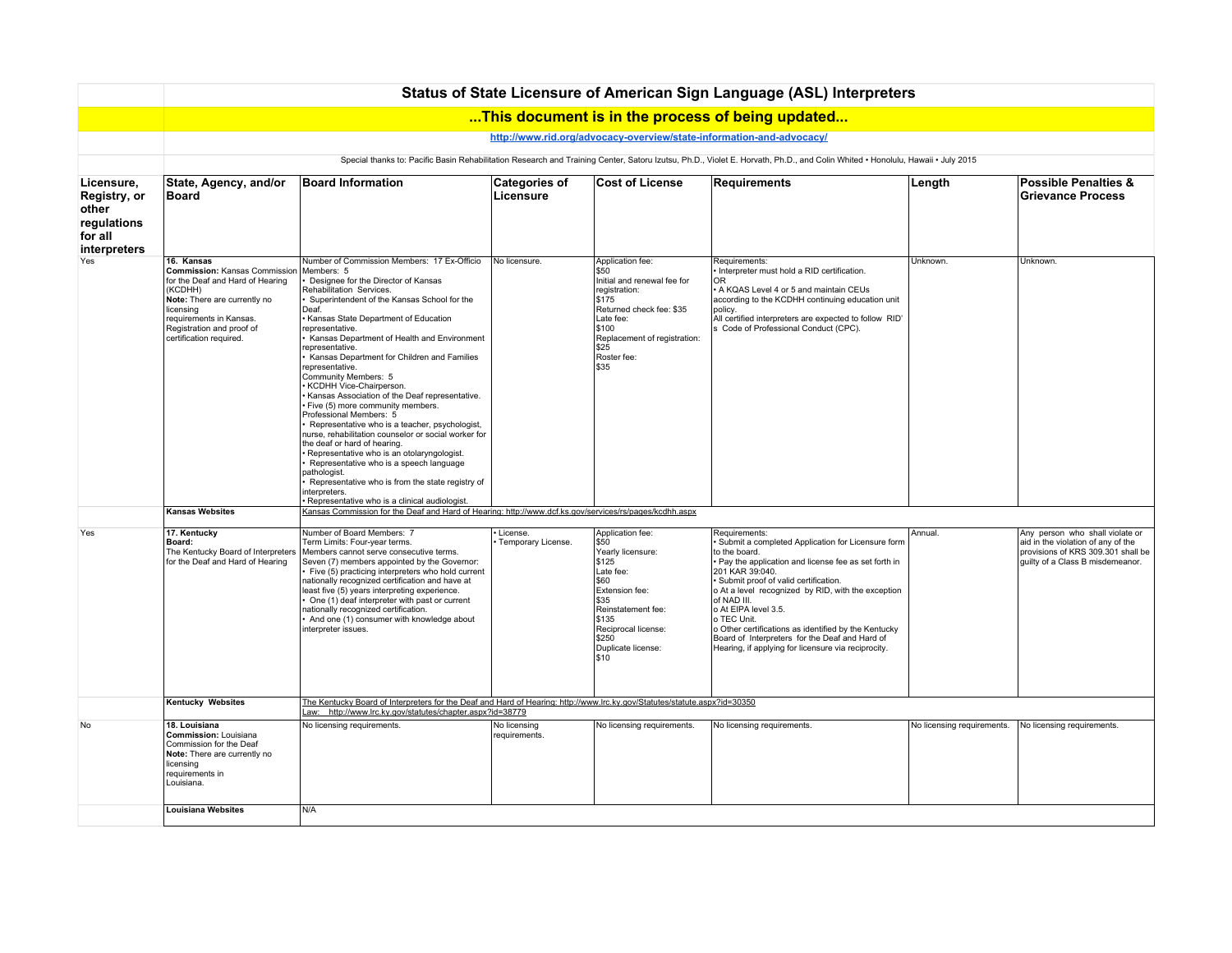|                                                                               | Status of State Licensure of American Sign Language (ASL) Interpreters                                                                                                                                                                                                                        |                                                                                                                                                                                                                                                                                                                                                                                                                                                                                                 |                                                                                                                                                                                                                                                                                                                                                |                                                                                                                        |                                                                                                                                                                                                                                                                                                                                                                                                                                                                                              |                            |                                                             |  |  |  |
|-------------------------------------------------------------------------------|-----------------------------------------------------------------------------------------------------------------------------------------------------------------------------------------------------------------------------------------------------------------------------------------------|-------------------------------------------------------------------------------------------------------------------------------------------------------------------------------------------------------------------------------------------------------------------------------------------------------------------------------------------------------------------------------------------------------------------------------------------------------------------------------------------------|------------------------------------------------------------------------------------------------------------------------------------------------------------------------------------------------------------------------------------------------------------------------------------------------------------------------------------------------|------------------------------------------------------------------------------------------------------------------------|----------------------------------------------------------------------------------------------------------------------------------------------------------------------------------------------------------------------------------------------------------------------------------------------------------------------------------------------------------------------------------------------------------------------------------------------------------------------------------------------|----------------------------|-------------------------------------------------------------|--|--|--|
|                                                                               |                                                                                                                                                                                                                                                                                               |                                                                                                                                                                                                                                                                                                                                                                                                                                                                                                 |                                                                                                                                                                                                                                                                                                                                                |                                                                                                                        | This document is in the process of being updated                                                                                                                                                                                                                                                                                                                                                                                                                                             |                            |                                                             |  |  |  |
|                                                                               |                                                                                                                                                                                                                                                                                               |                                                                                                                                                                                                                                                                                                                                                                                                                                                                                                 |                                                                                                                                                                                                                                                                                                                                                |                                                                                                                        | http://www.rid.org/advocacy-overview/state-information-and-advocacy/                                                                                                                                                                                                                                                                                                                                                                                                                         |                            |                                                             |  |  |  |
|                                                                               | Special thanks to: Pacific Basin Rehabilitation Research and Training Center, Satoru Izutsu, Ph.D., Violet E. Horvath, Ph.D., and Colin Whited . Honolulu, Hawaii . July 2015                                                                                                                 |                                                                                                                                                                                                                                                                                                                                                                                                                                                                                                 |                                                                                                                                                                                                                                                                                                                                                |                                                                                                                        |                                                                                                                                                                                                                                                                                                                                                                                                                                                                                              |                            |                                                             |  |  |  |
| Licensure,<br>Registry, or<br>other<br>regulations<br>for all<br>interpreters | State, Agency, and/or<br>Board                                                                                                                                                                                                                                                                | <b>Board Information</b>                                                                                                                                                                                                                                                                                                                                                                                                                                                                        | <b>Categories of</b><br>Licensure                                                                                                                                                                                                                                                                                                              | <b>Cost of License</b>                                                                                                 | <b>Requirements</b>                                                                                                                                                                                                                                                                                                                                                                                                                                                                          | Length                     | <b>Possible Penalties &amp;</b><br><b>Grievance Process</b> |  |  |  |
| Yes                                                                           | 19. Maine<br>Agency: Office of Licensing &<br>Registration<br><b>Board:</b> Board (Advisory capacity<br>only)                                                                                                                                                                                 | Number of Advisory Board Members: Unknown.<br>Term Limits: Unknown.<br>The commissioner, as necessary, may select<br>members of the interpreting profession and other<br>interested parties to serve on an advisory council<br>to advise and consult with the commissioner<br>concerning the regulation of interpreters for the<br>deaf and hard-of-hearing. Service on the council is<br>not in itself a conflict of interest regardless of the<br>occupations or associations of the members. | · Limited interpreter or<br>limited<br>transliterator.<br>· Limited deaf interpreter.<br>· Licensed certified<br>interpreter.<br>· Licensed certified deaf<br>interpreter.<br>· Licensed certified<br>transliterator.                                                                                                                          | License Fee:<br>\$250/annually<br>Application fee:<br>\$300<br>Background check: \$21<br>Late fee for renewal:<br>\$50 | Requirements:<br>Recent photo.<br>High School diploma or equivalent.<br>Sworn & signed and notarized code of ethics.<br>A disclosure statement.<br>Proof of having satisfied the following educational<br>requirements:<br>o Proof of completion of at least 100 clock hours of<br>instruction in ASL.<br>o A letter attesting to the applicant's skill level being<br>equivalent to a person having completed 100 hours<br>instruction: OR documentation of a score of 3.5+ on<br>the EIPA. | Annual                     | Unknown.                                                    |  |  |  |
|                                                                               | <b>Maine Websites</b>                                                                                                                                                                                                                                                                         |                                                                                                                                                                                                                                                                                                                                                                                                                                                                                                 | Interpreters and Transliterators of ASL and English: http://www.maine.gov/pfr/professionallicensing/professions/interpreters/license_types.html<br>Law: http://www.mainelegislature.org/legis/statutes/32/title32ch22sec0.html<br>License Registration: http://www.maine.gov/pfr/professionallicensing/professions/interpreters/pdf/AppLIT.pdf |                                                                                                                        |                                                                                                                                                                                                                                                                                                                                                                                                                                                                                              |                            |                                                             |  |  |  |
| N <sub>o</sub>                                                                | 20. Maryland<br>Agency:<br>Office of the Deaf and Hard of<br><b>Hearing Advisory Council</b><br>Note: There are currently no<br>licensina<br>requirements in Maryland.                                                                                                                        | No licensing requirements.                                                                                                                                                                                                                                                                                                                                                                                                                                                                      | No licensing<br>requirements.                                                                                                                                                                                                                                                                                                                  | No licensing requirements.                                                                                             | No licensing requirements.                                                                                                                                                                                                                                                                                                                                                                                                                                                                   | No licensing requirements. | No licensing requirements.                                  |  |  |  |
|                                                                               | <b>Maryland Websites</b>                                                                                                                                                                                                                                                                      | N/A                                                                                                                                                                                                                                                                                                                                                                                                                                                                                             |                                                                                                                                                                                                                                                                                                                                                |                                                                                                                        |                                                                                                                                                                                                                                                                                                                                                                                                                                                                                              |                            |                                                             |  |  |  |
| Yes                                                                           | 21. Massachusetts<br>Agency:<br>The Department of Interpreter/<br>CART Services within the<br>Massachusetts Commission for the<br>Deaf and Hard of Hearing<br>Note:<br>There are currently no licensing<br>requirements in Massachusetts.<br>Registration with the commission is<br>required. | Unknown.<br>MCDHH is the principal agency of Massachusetts<br>to advocate, and coordinate public policies,<br>regulations, and programs, and improve the<br>quality of existing services and promote the<br>development of new services for deaf and hard of<br>hearing citizens.                                                                                                                                                                                                               | No licensure.                                                                                                                                                                                                                                                                                                                                  | All interpreters are employed<br>through the state and their<br>fees are taken from the<br>individual assignments.     | Standards unknown.                                                                                                                                                                                                                                                                                                                                                                                                                                                                           | Unknown.                   | Unknown.                                                    |  |  |  |
|                                                                               | <b>Massachusetts Websites</b>                                                                                                                                                                                                                                                                 | Massachusetts Commission for the Deaf and Hard of Hearing: http://www.mass.gov/eohhs/gov/departments/mcdhh/                                                                                                                                                                                                                                                                                                                                                                                     |                                                                                                                                                                                                                                                                                                                                                |                                                                                                                        |                                                                                                                                                                                                                                                                                                                                                                                                                                                                                              |                            |                                                             |  |  |  |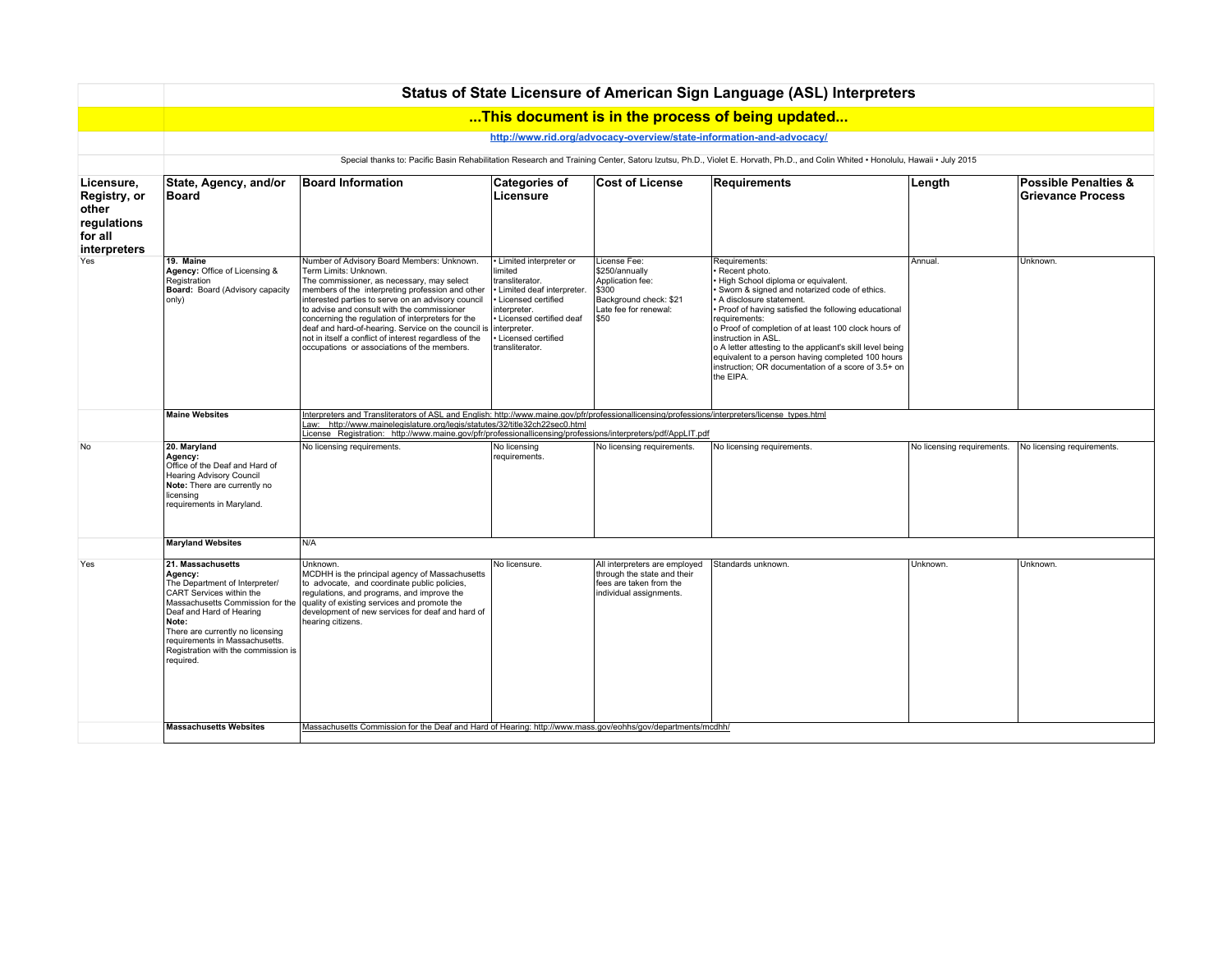|                                                                               | Status of State Licensure of American Sign Language (ASL) Interpreters                                                                                                              |                                                                                                                                                                                                                                                                                                                                                                                                                                                                                                                                                                                                                                                                                                                                                                                                                                                                                                                                                                                                                                                                                                                                                                                                                                                                                                                                                                                                                                                                                                                                                                                                                                                                                                                                                                                                                                                                                                                        |                                                                                                                                                                                                                                                                                                                                                                                                                                                                                                                                                      |                                                                                                   |                                                  |        |                                                                                                                                                    |  |  |  |  |
|-------------------------------------------------------------------------------|-------------------------------------------------------------------------------------------------------------------------------------------------------------------------------------|------------------------------------------------------------------------------------------------------------------------------------------------------------------------------------------------------------------------------------------------------------------------------------------------------------------------------------------------------------------------------------------------------------------------------------------------------------------------------------------------------------------------------------------------------------------------------------------------------------------------------------------------------------------------------------------------------------------------------------------------------------------------------------------------------------------------------------------------------------------------------------------------------------------------------------------------------------------------------------------------------------------------------------------------------------------------------------------------------------------------------------------------------------------------------------------------------------------------------------------------------------------------------------------------------------------------------------------------------------------------------------------------------------------------------------------------------------------------------------------------------------------------------------------------------------------------------------------------------------------------------------------------------------------------------------------------------------------------------------------------------------------------------------------------------------------------------------------------------------------------------------------------------------------------|------------------------------------------------------------------------------------------------------------------------------------------------------------------------------------------------------------------------------------------------------------------------------------------------------------------------------------------------------------------------------------------------------------------------------------------------------------------------------------------------------------------------------------------------------|---------------------------------------------------------------------------------------------------|--------------------------------------------------|--------|----------------------------------------------------------------------------------------------------------------------------------------------------|--|--|--|--|
|                                                                               |                                                                                                                                                                                     |                                                                                                                                                                                                                                                                                                                                                                                                                                                                                                                                                                                                                                                                                                                                                                                                                                                                                                                                                                                                                                                                                                                                                                                                                                                                                                                                                                                                                                                                                                                                                                                                                                                                                                                                                                                                                                                                                                                        |                                                                                                                                                                                                                                                                                                                                                                                                                                                                                                                                                      |                                                                                                   | This document is in the process of being updated |        |                                                                                                                                                    |  |  |  |  |
|                                                                               | http://www.rid.org/advocacy-overview/state-information-and-advocacy/                                                                                                                |                                                                                                                                                                                                                                                                                                                                                                                                                                                                                                                                                                                                                                                                                                                                                                                                                                                                                                                                                                                                                                                                                                                                                                                                                                                                                                                                                                                                                                                                                                                                                                                                                                                                                                                                                                                                                                                                                                                        |                                                                                                                                                                                                                                                                                                                                                                                                                                                                                                                                                      |                                                                                                   |                                                  |        |                                                                                                                                                    |  |  |  |  |
|                                                                               | Special thanks to: Pacific Basin Rehabilitation Research and Training Center, Satoru Izutsu, Ph.D., Violet E. Horvath, Ph.D., and Colin Whited . Honolulu, Hawaii . July 2015       |                                                                                                                                                                                                                                                                                                                                                                                                                                                                                                                                                                                                                                                                                                                                                                                                                                                                                                                                                                                                                                                                                                                                                                                                                                                                                                                                                                                                                                                                                                                                                                                                                                                                                                                                                                                                                                                                                                                        |                                                                                                                                                                                                                                                                                                                                                                                                                                                                                                                                                      |                                                                                                   |                                                  |        |                                                                                                                                                    |  |  |  |  |
| Licensure,<br>Registry, or<br>other<br>regulations<br>for all<br>interpreters | State, Agency, and/or<br><b>Board</b>                                                                                                                                               | <b>Board Information</b>                                                                                                                                                                                                                                                                                                                                                                                                                                                                                                                                                                                                                                                                                                                                                                                                                                                                                                                                                                                                                                                                                                                                                                                                                                                                                                                                                                                                                                                                                                                                                                                                                                                                                                                                                                                                                                                                                               | <b>Categories of</b><br>Licensure                                                                                                                                                                                                                                                                                                                                                                                                                                                                                                                    | <b>Cost of License</b>                                                                            | Requirements                                     | Length | <b>Possible Penalties &amp;</b><br><b>Grievance Process</b>                                                                                        |  |  |  |  |
| Yes                                                                           | 22. Michigan<br>Agency:<br>Department<br>of Civil Rights - Division on Deaf<br>land<br>Hard of Hearing<br>Council: Advisory Council on<br>Deaf, Deaf- Blind, and Hard of<br>Hearing | Number of Council Members: 13<br>Term Limits:<br>First Appointed: Staggered.<br>Subsequent Appointments: Three-vear terms.<br>A director of the division who shall be appointed<br>by the director of labor shall supervise the<br>division. The director of the division shall be a<br>member of the classified state civil service, hold<br>not less than a bachelor's degree, be fluent in<br>American sign language, and have the ability to<br>communicate in various ways with deaf persons.<br>The council shall consist of thirteen (13) members<br>appointed by the governor. The governor shall<br>select members who are knowledgeable in the<br>field of deafness. Not less than seven (7)<br>members of the council shall be hearing impaired<br>persons. The governor shall designate a<br>chairperson of the council who shall serve in that<br>capacity at the pleasure of the governor. The<br>director of the division or his or her designee shall<br>serve as secretary to the council.<br>Except for members first appointed, the term of<br>office of each member shall be three (3) years. Of<br>the members first appointed, five (5) shall serve<br>for three (3) years, four (4) for two (2) years, and<br>four<br>(4) for one (1) year. A vacancy on the council shall<br>be filled in the same manner as the original<br>appointment for the remainder of the unexpired<br>term.<br>Seven (7) members of the council shall constitute<br>a quorum for the transaction of business at a<br>meeting of the council. Except as provided by<br>rule, action by the council shall be by vote of a<br>majority of the members present at a meeting.<br>The council shall meet not less than twice a year<br>at the call of the chairperson.<br>A member of the council may be reimbursed for<br>actual and necessary expenses incurred in the<br>performance of an official duty of the council. | There are<br>four (4) levels:<br>· Standard Level 1<br>Standard Level 2<br>Standard Level 3<br><b>Educational</b><br>Each level corresponds to<br>the environment in which<br>an interpreter is<br>authorized to work.<br>· Standard Level 1:<br>Non-complex, low-risk<br>environments.<br>· Standard Level 2:<br>Moderately complex<br>environments, medium to<br>high-risk environments,<br>health care, government,<br>employment, and finance.<br>Standard Level 3:<br>High risk, legal<br>environments.<br>· Educational: Academic<br>settings. | Annual fee:<br>530<br>Test fee for in- state residents:<br>\$125<br>Non-residents:<br><b>S175</b> | Extremely detailed. Please review the websites.  | Anuual | Misdemeanor punishable by<br>imprisonment for not more than 90<br>days or a fine of not less than<br>\$500,00 or more than \$1,000,00, or<br>both. |  |  |  |  |
|                                                                               | <b>Michigan Websites</b>                                                                                                                                                            | Division on Deafness Act: http://www.legislature.mi.gov/(S(sodfzyzpz4aekh55ng0k4azb))/documents/mcl/pdf/mcl-Act-72-of-1937.pdf<br>General Interpreter Rules: http://www.michigan.gov/documents/mdcr/2007-047 General Interpreter Rules 5-16 submitted FINAL 458355 7.pdf<br>Deaf Persons' Interpreters Act: https://www.legislature.mi.gov/(S(h3taby0bu5tcquvdtjeq42bx))/mileg.aspx?page=getObject&objectName=mcl-Act-204-of-1982<br>Grievance Process: https://www.legislature.mi.gov/(S(qti3z0spxgjhcvd5c5pk4leu))/mileg.aspx?page=getObject&objectName=mcl-393-508b                                                                                                                                                                                                                                                                                                                                                                                                                                                                                                                                                                                                                                                                                                                                                                                                                                                                                                                                                                                                                                                                                                                                                                                                                                                                                                                                                 |                                                                                                                                                                                                                                                                                                                                                                                                                                                                                                                                                      |                                                                                                   |                                                  |        |                                                                                                                                                    |  |  |  |  |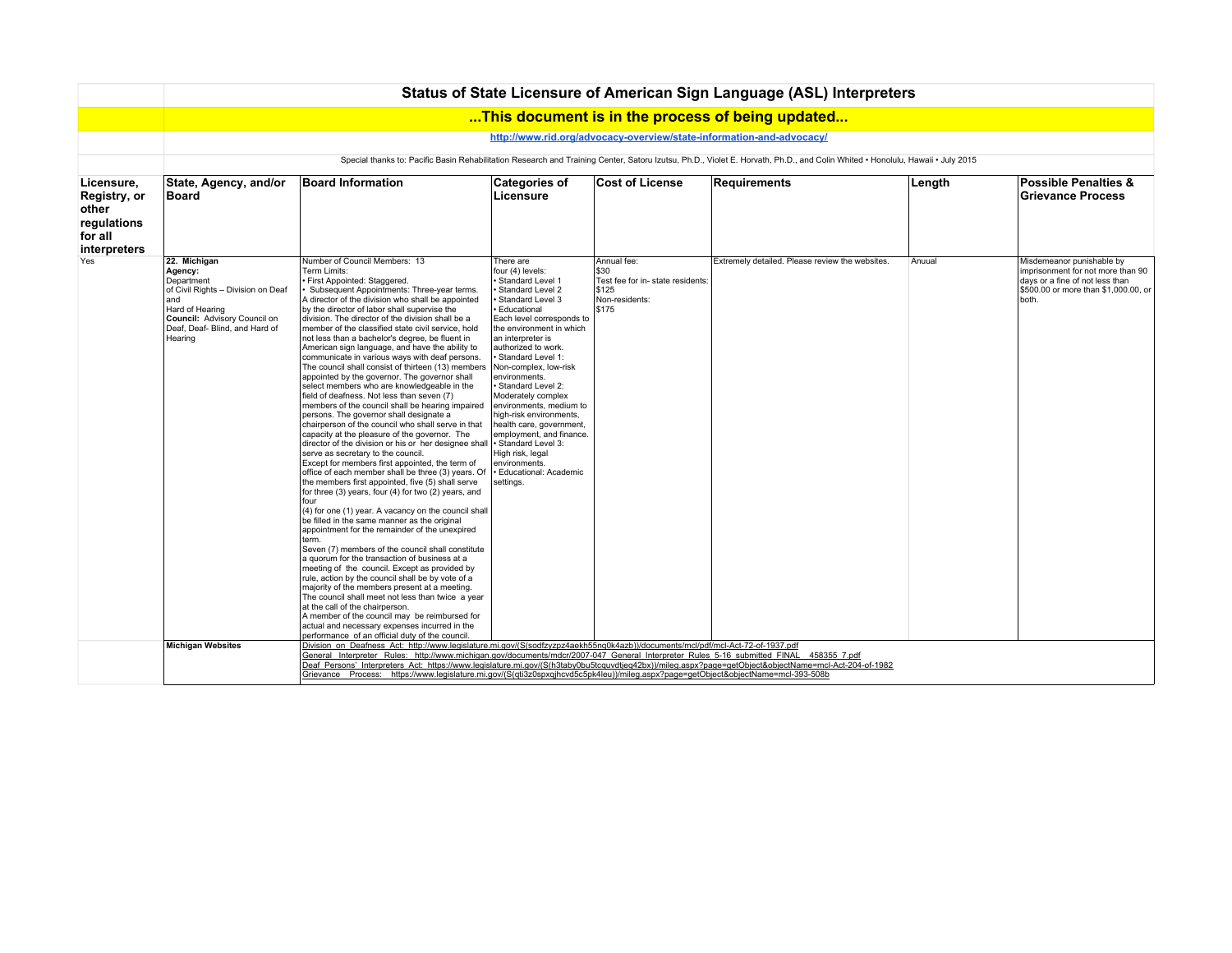|                                                                               | Status of State Licensure of American Sign Language (ASL) Interpreters                                                                                                                                                                                                                |                                                                                                                                                                                                                                                                                                                                                                                                                                                                                                                                                                                                    |                                                                                                                |                                                                                                                                                                                                                                                                 |                                                                                                                                                                                                                           |                                                                                                                            |                                                                                                                  |  |  |  |
|-------------------------------------------------------------------------------|---------------------------------------------------------------------------------------------------------------------------------------------------------------------------------------------------------------------------------------------------------------------------------------|----------------------------------------------------------------------------------------------------------------------------------------------------------------------------------------------------------------------------------------------------------------------------------------------------------------------------------------------------------------------------------------------------------------------------------------------------------------------------------------------------------------------------------------------------------------------------------------------------|----------------------------------------------------------------------------------------------------------------|-----------------------------------------------------------------------------------------------------------------------------------------------------------------------------------------------------------------------------------------------------------------|---------------------------------------------------------------------------------------------------------------------------------------------------------------------------------------------------------------------------|----------------------------------------------------------------------------------------------------------------------------|------------------------------------------------------------------------------------------------------------------|--|--|--|
|                                                                               |                                                                                                                                                                                                                                                                                       |                                                                                                                                                                                                                                                                                                                                                                                                                                                                                                                                                                                                    |                                                                                                                |                                                                                                                                                                                                                                                                 | This document is in the process of being updated                                                                                                                                                                          |                                                                                                                            |                                                                                                                  |  |  |  |
|                                                                               | http://www.rid.org/advocacy-overview/state-information-and-advocacy/                                                                                                                                                                                                                  |                                                                                                                                                                                                                                                                                                                                                                                                                                                                                                                                                                                                    |                                                                                                                |                                                                                                                                                                                                                                                                 |                                                                                                                                                                                                                           |                                                                                                                            |                                                                                                                  |  |  |  |
|                                                                               | Special thanks to: Pacific Basin Rehabilitation Research and Training Center, Satoru Izutsu, Ph.D., Violet E. Horvath, Ph.D., and Colin Whited . Honolulu, Hawaii . July 2015                                                                                                         |                                                                                                                                                                                                                                                                                                                                                                                                                                                                                                                                                                                                    |                                                                                                                |                                                                                                                                                                                                                                                                 |                                                                                                                                                                                                                           |                                                                                                                            |                                                                                                                  |  |  |  |
| Licensure,<br>Registry, or<br>other<br>regulations<br>for all<br>interpreters | State, Agency, and/or<br>Board                                                                                                                                                                                                                                                        | <b>Board Information</b>                                                                                                                                                                                                                                                                                                                                                                                                                                                                                                                                                                           | <b>Categories of</b><br>Licensure                                                                              | <b>Cost of License</b>                                                                                                                                                                                                                                          | <b>Requirements</b>                                                                                                                                                                                                       | Length                                                                                                                     | <b>Possible Penalties &amp;</b><br><b>Grievance Process</b>                                                      |  |  |  |
| Yes                                                                           | 23. Minnesota<br>Commission: Commission for<br>Deaf, DeafBlind and Hard-of-<br>Hearing Minnesotans<br>Note: There are currently no<br>licensing<br>requirements in Minnesota.<br>Registration with the commission is<br>required.                                                     | Number of Commission Members: 7<br>Term Limits: Three-year terms;<br>no more than two (2) consecutive terms.<br>At least 50 percent of the members must be deaf<br>or deafblind or hard of hearing.<br>Members shall include persons who are:<br>Deaf.<br>· DeafBlind.<br>Hard of Hearing.<br>Parents of children who are deaf, deafblind, and<br>hard of hearing.<br>Representatives of county and regional human<br>services, including representatives of private<br>service providers.<br>The governor appoints commission members. The<br>commission shall select one (1) member as<br>chair. | Unknown.                                                                                                       | The state commission<br>charges a<br>\$3 referral fee                                                                                                                                                                                                           | Registration requirements:<br>· National Interpreter Certification plus graduation<br>from an Interpreter Training Program.<br>· New graduates have two (2) years to work with<br>mentor and implement an education plan. | Unknown                                                                                                                    | Unknown.                                                                                                         |  |  |  |
|                                                                               | <b>Minnesota Websites</b>                                                                                                                                                                                                                                                             |                                                                                                                                                                                                                                                                                                                                                                                                                                                                                                                                                                                                    | Commission for Deaf, DeafBlind and Hard-of-Hearing Minnesotans: http://www.mncdhh.org/                         |                                                                                                                                                                                                                                                                 |                                                                                                                                                                                                                           |                                                                                                                            |                                                                                                                  |  |  |  |
| Yes                                                                           | 24. Mississippi<br>Agency: Office on Deaf and Hard<br>of Hearing<br>Note: There are currently no<br>licensing<br>requirements in<br>Mississippi.<br>Registration with the Mississippi<br>Department of Rehabilitation<br>Services, Office on Deaf and Hard<br>of Hearing is required. | Number of Advisory Board Members: 6 Further<br>information unknown.                                                                                                                                                                                                                                                                                                                                                                                                                                                                                                                                | · Regular Registration.<br>Student Registration.<br>Provisional Registration.<br>Out of State<br>Registration. | Regular Registration:<br>\$25<br>Student Registration:<br>\$25<br>Provisional Registration:<br>\$20<br>Out of State Registration:<br>\$35<br>Registration Card<br>Replacement:<br>\$10<br>Late Registration Renewal<br>Fee:<br>\$10<br>Returned Check Fee: \$30 | Copy of Driver's License.<br>Documentation of Certification.                                                                                                                                                              | Regular, Student, Out of<br>State: Renewal every two<br>$(2)$ years.<br>· Provisional: Renewal<br>every one<br>$(1)$ year. | Misdemeanor, imprisoned up to 6<br>months and a fine between \$200 -<br>\$1000.<br>Grievance Procedure: Unknown. |  |  |  |
|                                                                               | <b>Mississippi Websites</b>                                                                                                                                                                                                                                                           | Senate Bill: http://billstatus.ls.state.ms.us/documents/2010/html/SB/2700-2799/SB2715PS.htm<br>Interpreter Registration: http://www.odhh.org/interpreter-registration/                                                                                                                                                                                                                                                                                                                                                                                                                             |                                                                                                                |                                                                                                                                                                                                                                                                 |                                                                                                                                                                                                                           |                                                                                                                            |                                                                                                                  |  |  |  |
| Yes                                                                           | 25. Missouri<br>Agency: Missouri Division of<br>Professional Registration<br>Board: Missouri Committee of<br>Interpreters                                                                                                                                                             | Number of Committee Members: 7<br>Term Limits:<br>Initial appointments are staggered; each term<br>thereafter is for four (4) years. No individual<br>may serve more than eight (8) years.<br>Composition: Seven (7) members, including<br>two (2) public members. At least one (1) of<br>the public members shall be deaf. The<br>remaining members shall be licensed as an<br>interpreter by this state. The governor with the<br>advice and consent of the senate shall appoint the<br>committee members. Each member of the<br>committee shall be a citizen of the United States.              | · Temporary Licensure.<br>Full Licensure.                                                                      | Temporary Licensure:<br>\$25<br>Full Licensure: \$75<br>Renewal: \$90                                                                                                                                                                                           | Possession of national and/or state certification.                                                                                                                                                                        | Annual renewal.                                                                                                            | Class A misdemeanor and<br>mandatory refund of all<br>compensation received rendered<br>in violations.           |  |  |  |
|                                                                               | <b>Missouri Websites</b>                                                                                                                                                                                                                                                              | Missouri Committee of Interpreters: http://pr.mo.gov/interpreters.asp                                                                                                                                                                                                                                                                                                                                                                                                                                                                                                                              |                                                                                                                |                                                                                                                                                                                                                                                                 |                                                                                                                                                                                                                           |                                                                                                                            |                                                                                                                  |  |  |  |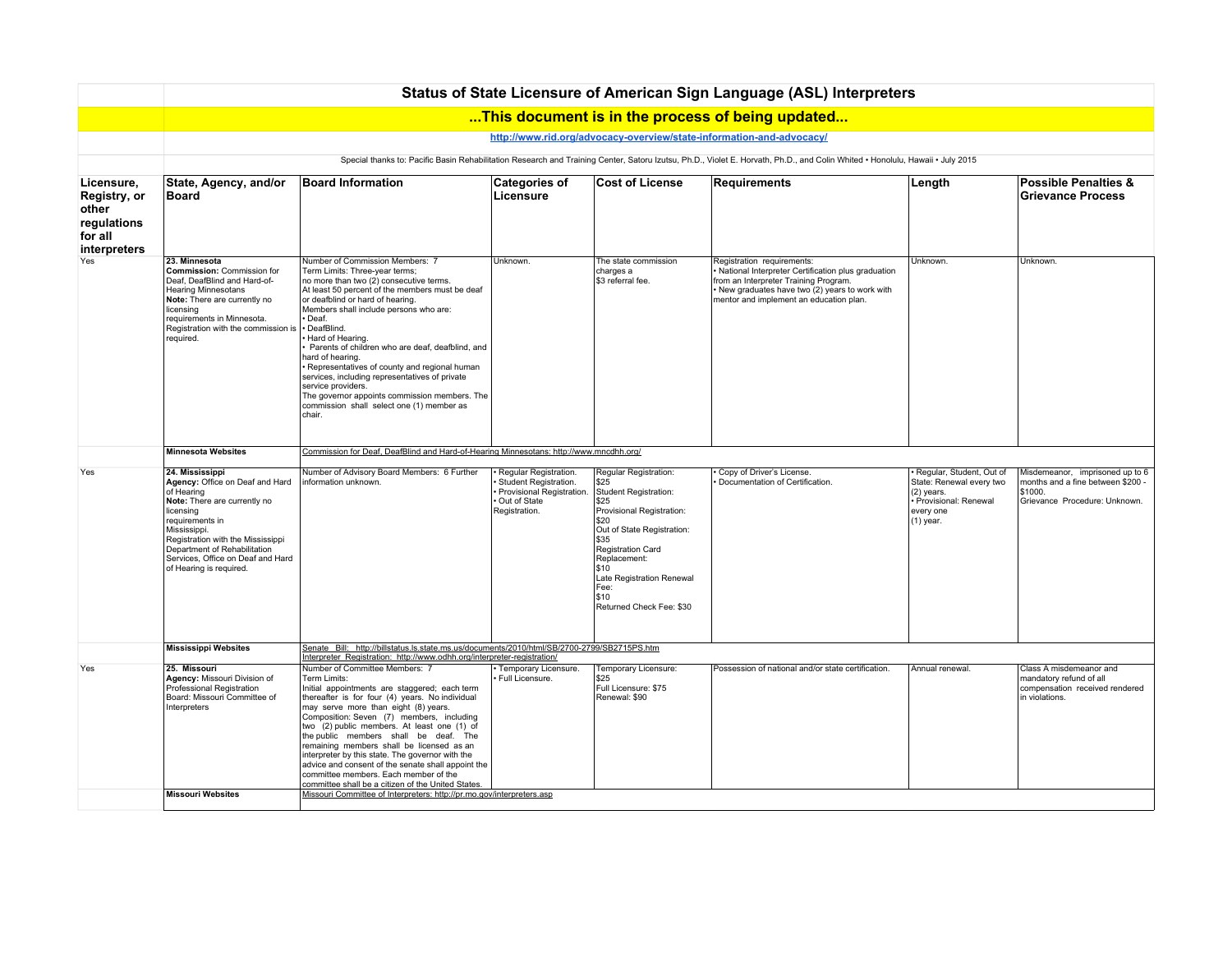|                                                                               | Status of State Licensure of American Sign Language (ASL) Interpreters                                                                                                                                                                                          |                                                                                                                                                                                                                                                                                                                                                                                                                                                                                       |                                                                                                                                      |                                                                                                                                                                                                                                                                                                                                                         |                                                                                                                                                                                                                                                                                                                                                                                                                         |                                  |                                                                                                                                                                                                                                                                                                                                                                                                                                                       |  |  |  |  |
|-------------------------------------------------------------------------------|-----------------------------------------------------------------------------------------------------------------------------------------------------------------------------------------------------------------------------------------------------------------|---------------------------------------------------------------------------------------------------------------------------------------------------------------------------------------------------------------------------------------------------------------------------------------------------------------------------------------------------------------------------------------------------------------------------------------------------------------------------------------|--------------------------------------------------------------------------------------------------------------------------------------|---------------------------------------------------------------------------------------------------------------------------------------------------------------------------------------------------------------------------------------------------------------------------------------------------------------------------------------------------------|-------------------------------------------------------------------------------------------------------------------------------------------------------------------------------------------------------------------------------------------------------------------------------------------------------------------------------------------------------------------------------------------------------------------------|----------------------------------|-------------------------------------------------------------------------------------------------------------------------------------------------------------------------------------------------------------------------------------------------------------------------------------------------------------------------------------------------------------------------------------------------------------------------------------------------------|--|--|--|--|
|                                                                               |                                                                                                                                                                                                                                                                 |                                                                                                                                                                                                                                                                                                                                                                                                                                                                                       |                                                                                                                                      |                                                                                                                                                                                                                                                                                                                                                         | This document is in the process of being updated                                                                                                                                                                                                                                                                                                                                                                        |                                  |                                                                                                                                                                                                                                                                                                                                                                                                                                                       |  |  |  |  |
|                                                                               | http://www.rid.org/advocacy-overview/state-information-and-advocacy/                                                                                                                                                                                            |                                                                                                                                                                                                                                                                                                                                                                                                                                                                                       |                                                                                                                                      |                                                                                                                                                                                                                                                                                                                                                         |                                                                                                                                                                                                                                                                                                                                                                                                                         |                                  |                                                                                                                                                                                                                                                                                                                                                                                                                                                       |  |  |  |  |
|                                                                               | Special thanks to: Pacific Basin Rehabilitation Research and Training Center, Satoru Izutsu, Ph.D., Violet E. Horvath, Ph.D., and Colin Whited · Honolulu, Hawaii · July 2015                                                                                   |                                                                                                                                                                                                                                                                                                                                                                                                                                                                                       |                                                                                                                                      |                                                                                                                                                                                                                                                                                                                                                         |                                                                                                                                                                                                                                                                                                                                                                                                                         |                                  |                                                                                                                                                                                                                                                                                                                                                                                                                                                       |  |  |  |  |
| Licensure,<br>Registry, or<br>other<br>regulations<br>for all<br>interpreters | State, Agency, and/or<br><b>Board</b>                                                                                                                                                                                                                           | <b>Board Information</b>                                                                                                                                                                                                                                                                                                                                                                                                                                                              | <b>Categories of</b><br>Licensure                                                                                                    | <b>Cost of License</b>                                                                                                                                                                                                                                                                                                                                  | <b>Requirements</b>                                                                                                                                                                                                                                                                                                                                                                                                     | Length                           | <b>Possible Penalties &amp;</b><br><b>Grievance Process</b>                                                                                                                                                                                                                                                                                                                                                                                           |  |  |  |  |
| No                                                                            | 26. Montana<br>Agency: Department of Education,<br>Standards of Accreditation<br>Note: Standards are in place for<br>educational interpreters.                                                                                                                  | Unknown.                                                                                                                                                                                                                                                                                                                                                                                                                                                                              | Authorization of Persons<br>Providing Sign Language<br>Interpreting for Students<br>who are Deaf or Hard of<br>Hearing.              | Unknown.                                                                                                                                                                                                                                                                                                                                                | Requirements:<br>· Demonstrated skills and knowledge, at a 3.5 level<br>or higher, on the Educational<br>Interpreter Performance Assessment (EIPA).<br>· Passed the written portion<br>of the Educational Interpreter Performance<br>Assessment.<br>12 hours of CEUs annually.                                                                                                                                          | Unknown.                         | Unknown.                                                                                                                                                                                                                                                                                                                                                                                                                                              |  |  |  |  |
|                                                                               | Montana Department of Education Rules: http://www.mtrules.org/gateway/ruleno.asp?RN=10.55.718<br><b>Montana Websites</b>                                                                                                                                        |                                                                                                                                                                                                                                                                                                                                                                                                                                                                                       |                                                                                                                                      |                                                                                                                                                                                                                                                                                                                                                         |                                                                                                                                                                                                                                                                                                                                                                                                                         |                                  |                                                                                                                                                                                                                                                                                                                                                                                                                                                       |  |  |  |  |
| Yes                                                                           | 27. Nebraska<br>Commission: Nebraska<br>Commission for the Deaf and Hard<br>of Hearing (NCDHH)<br>Board: Nebraska Sign Language<br>Interpreter Review Board                                                                                                     | Number of Board Members: 8 Term Limits:<br>Unknown.<br>The Board consists of eight (8) people:<br>One (1) director of Health and Human Services<br>or his/her designee.<br>One (1) director of the Commission for the Deaf<br>and Hard of Hearing or his/her designee.<br>Two (2) deaf or hard of hearing people.<br>Two (2) qualified interpreters who must be<br>licensed interpreters within one-year of their<br>appointment.<br>Two (2) members representing local<br>government | License.<br>Specialty License.<br>Provisional License.<br>Limited Practice License. Provisional license:                             | • Interpreter/ Transliterator   Two-year licensure cycle:<br>\$150<br>Specialty license:<br>\$50<br>\$50<br>Limited practice license:<br>\$25<br>Late charge:<br>\$25<br>Reinstatement charge:<br>\$75<br>Duplicate license:<br>\$10<br>Certified statement:<br>\$25<br>Verification of Nebraska<br>license:<br>l \$5<br>Administration charge:<br>\$25 | Applicants must hold the following:<br>A valid certificate awarded by the Registry of<br>Interpreters for the Deaf.<br>Valid level III or higher certification awarded by the<br>National Association of the Deaf.<br><b>OR</b><br>· Valid level III or higher in interpreting or<br>transliterating on the Mid-America Quality<br>Assurance Screening Test.                                                            | on June 30 of each odd<br>year). | Two (2) year cycles (expires The Commission determines if<br>violations have been committed<br>and have several actions that they<br>may take depending on the<br>infraction.<br>There are different processes in<br>place for license reinstatement<br>depending on the infraction.<br>There are processes in place if a<br>person chooses to challenge or<br>appeal the Commission's decision.<br>Complaint Process:<br>Please review the websites. |  |  |  |  |
|                                                                               | <b>Nebraska Websites</b>                                                                                                                                                                                                                                        | Rules and Regulations: http://www.ncdhh.ne.gov/SL_Interpreters/interpreter_rules_regs.pdf<br>Interpreter Licensing: http://www.ncdhh.ne.gov/SL_Interpreters/interpreter_licensing.html                                                                                                                                                                                                                                                                                                |                                                                                                                                      |                                                                                                                                                                                                                                                                                                                                                         |                                                                                                                                                                                                                                                                                                                                                                                                                         |                                  |                                                                                                                                                                                                                                                                                                                                                                                                                                                       |  |  |  |  |
| Yes                                                                           | 28. Nevada<br>Agency: Aging and Disability<br>Services Division of the<br>Department of Health and Human<br>Services<br>Note: There are currently no<br>licensing<br>requirements in Nevada.<br>Registration with Aging and<br>Disability Services is required. | Unknown.                                                                                                                                                                                                                                                                                                                                                                                                                                                                              | General<br>Two (2) Tiers:<br>Community.<br>Education. Three (3)<br>levels<br>for each Tiers:<br>Apprentice.<br>Skilled.<br>Advanced. | Unknown.                                                                                                                                                                                                                                                                                                                                                | Proof that the applicant is at least 18 years of age. Unknown.<br>An application in the form prescribed by the<br>Division.<br>· Proof that the applicant has complied with the<br>requirements for education, training, experience and<br>certification required for each professional<br>classification of the practice of interpreting pursuant<br>to this section or prescribed by a regulation of the<br>Division. |                                  | Misdemeanor and a fine not more<br>than \$5,000.                                                                                                                                                                                                                                                                                                                                                                                                      |  |  |  |  |
|                                                                               | <b>Nevada Websites</b>                                                                                                                                                                                                                                          | Law: http://www.leg.state.nv.us/NRS/NRS-656A.html                                                                                                                                                                                                                                                                                                                                                                                                                                     |                                                                                                                                      |                                                                                                                                                                                                                                                                                                                                                         |                                                                                                                                                                                                                                                                                                                                                                                                                         |                                  |                                                                                                                                                                                                                                                                                                                                                                                                                                                       |  |  |  |  |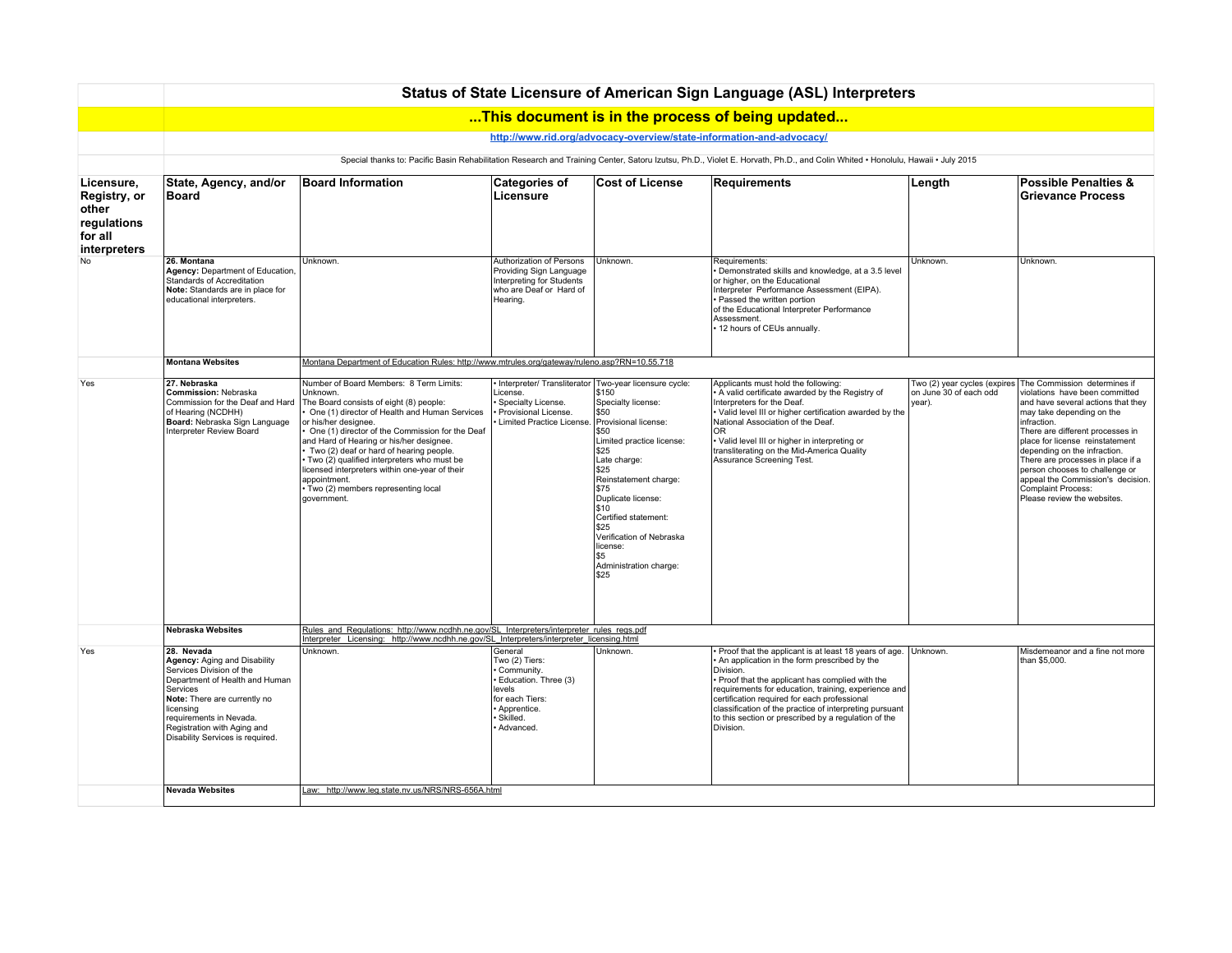|                                                                               |                                                                                                                                                                                                                                                                 |                                                                                                                                                                                                                                                                                                                                                                                                                                                                                                                                                                                                                                                                                                                                                                                                                                                                                                        |                                                                      |                                                                                                     | Status of State Licensure of American Sign Language (ASL) Interpreters                                                                                                                                                                                                                                                                                                                                                                                                                                                                                                                                                                                                                                                                                                                           |                  |                                                                                                                                                                                                            |
|-------------------------------------------------------------------------------|-----------------------------------------------------------------------------------------------------------------------------------------------------------------------------------------------------------------------------------------------------------------|--------------------------------------------------------------------------------------------------------------------------------------------------------------------------------------------------------------------------------------------------------------------------------------------------------------------------------------------------------------------------------------------------------------------------------------------------------------------------------------------------------------------------------------------------------------------------------------------------------------------------------------------------------------------------------------------------------------------------------------------------------------------------------------------------------------------------------------------------------------------------------------------------------|----------------------------------------------------------------------|-----------------------------------------------------------------------------------------------------|--------------------------------------------------------------------------------------------------------------------------------------------------------------------------------------------------------------------------------------------------------------------------------------------------------------------------------------------------------------------------------------------------------------------------------------------------------------------------------------------------------------------------------------------------------------------------------------------------------------------------------------------------------------------------------------------------------------------------------------------------------------------------------------------------|------------------|------------------------------------------------------------------------------------------------------------------------------------------------------------------------------------------------------------|
|                                                                               |                                                                                                                                                                                                                                                                 |                                                                                                                                                                                                                                                                                                                                                                                                                                                                                                                                                                                                                                                                                                                                                                                                                                                                                                        |                                                                      |                                                                                                     | This document is in the process of being updated                                                                                                                                                                                                                                                                                                                                                                                                                                                                                                                                                                                                                                                                                                                                                 |                  |                                                                                                                                                                                                            |
|                                                                               |                                                                                                                                                                                                                                                                 |                                                                                                                                                                                                                                                                                                                                                                                                                                                                                                                                                                                                                                                                                                                                                                                                                                                                                                        |                                                                      |                                                                                                     | http://www.rid.org/advocacy-overview/state-information-and-advocacy/                                                                                                                                                                                                                                                                                                                                                                                                                                                                                                                                                                                                                                                                                                                             |                  |                                                                                                                                                                                                            |
|                                                                               |                                                                                                                                                                                                                                                                 |                                                                                                                                                                                                                                                                                                                                                                                                                                                                                                                                                                                                                                                                                                                                                                                                                                                                                                        |                                                                      |                                                                                                     | Special thanks to: Pacific Basin Rehabilitation Research and Training Center, Satoru Izutsu, Ph.D., Violet E. Horvath, Ph.D., and Colin Whited . Honolulu, Hawaii . July 2015                                                                                                                                                                                                                                                                                                                                                                                                                                                                                                                                                                                                                    |                  |                                                                                                                                                                                                            |
| Licensure,<br>Registry, or<br>other<br>regulations<br>for all<br>interpreters | State, Agency, and/or<br><b>Board</b>                                                                                                                                                                                                                           | <b>Board Information</b>                                                                                                                                                                                                                                                                                                                                                                                                                                                                                                                                                                                                                                                                                                                                                                                                                                                                               | <b>Categories of</b><br>Licensure                                    | <b>Cost of License</b>                                                                              | Requirements                                                                                                                                                                                                                                                                                                                                                                                                                                                                                                                                                                                                                                                                                                                                                                                     | Length           | <b>Possible Penalties &amp;</b><br>Grievance Process                                                                                                                                                       |
| Yes                                                                           | <b>29. New</b><br>Hampshire<br>Board: Board of Licensing for<br>Interpreters for the Deaf and Hard<br>of Hearing                                                                                                                                                | Number of Board Members: 9 Term Limits:<br>· Initial Appointment: Staggered.<br>Subsequent Appointments: Three-year terms.<br>Members may not serve more than two (2)<br>consecutive terms.<br>The board shall consist of nine (9) members --<br>appointed by the governor, with approval from the<br>state council -- as follows:<br>· Four (4) licensed interpreters from a list of<br>names submitted by the New Hampshire Registry<br>of Interpreters for the Deaf in conjunction with the<br>New Hampshire Association of the Deaf, including<br>at least two (2) of whom are national level<br>licensees.<br>· Five (5) consumers, including:<br>o Three (3) deaf persons from a list of names<br>submitted by the New Hampshire Association of<br>the Deaf.<br>o One (1) consumer of oral interpreting services.<br>o One (1) non-deaf member of the public not<br>licensed under this chapter. | General Licensure<br>(Level contingent upon<br>examination results). | Application fee:<br>\$50<br>License fee for three (3)<br>years:<br>\$150                            | Be at least 18 years old.<br>Demonstrate sufficient evidence of good<br>professional character and reliability to satisfy the<br>board that the applicant shall faithfully and<br>conscientiously avoid professional misconduct and<br>otherwise adhere to the requirements of this<br>chapter.<br>. An interpreter for the deaf and hard of hearing<br>certified by the Registry of Interpreters for the Deaf,<br>the National Association of the Deaf, or the New<br>Hampshire Interpreter classification process prior to<br>the effective date of this chapter shall be accepted<br>for licensure by the board, at the appropriate license<br>level, without examination, provided that all such<br>certified persons comply with all other requirements<br>of the board under this chapter. | Three (3) years. | Class A misdemeanor and may; in<br>addition, be subject to a civil<br>penalty of up to<br>\$2000 per offense or, in the case of<br>a continuing offense,<br>\$250 for each day the violation<br>continues. |
|                                                                               | <b>New Hampshire Websites</b>                                                                                                                                                                                                                                   | Law: http://www.gencourt.state.nh.us/legislation/2001/hb0288.html<br>Law Revisions: http://nhrsa.org/law/chapter/326-i/<br>Department of Education Interpreter Licensure: http://www.education.nh.gov/career/vocational/deaf hh interp lic bd.htm<br>Grievance Process: http://nhrsa.org/law/326-i-14-disciplinary-actions/                                                                                                                                                                                                                                                                                                                                                                                                                                                                                                                                                                            |                                                                      |                                                                                                     | Board of Licensing for Interpreters for the Deaf and Hard of Hearing: http://nhrsa.org/law/326-i-3-board-of-licensing-for-interpreters-for-the-deaf-and-hard-of-hearing-administrative-attachment/                                                                                                                                                                                                                                                                                                                                                                                                                                                                                                                                                                                               |                  |                                                                                                                                                                                                            |
| No                                                                            | 30. New Jersey<br><b>Agency: Educational Interpreters</b><br>Professional Development Center<br>(EIPDC)<br>Note: There are currently no<br>licensing<br>requirements in New Jersey.<br>Certification from EIPDC is<br>required for educational<br>interpreters. | Unknown.                                                                                                                                                                                                                                                                                                                                                                                                                                                                                                                                                                                                                                                                                                                                                                                                                                                                                               | Certification for<br>Educational Interpreters.                       | Initial Fee:<br>\$95<br>Renewal Fee:<br>\$70<br>Substitute Fee:<br>\$125<br>Apply & Denied:<br>\$70 | Hold an associate or higher degree from a<br>regionally accredited college or university.<br>$\cdot$ EIPA 3+.<br>15 semester hour-credits of professionaleducation<br>coursework that includes study in child<br>development, language development, curriculum<br>development, methods of instruction, interpreting for<br>deaf-blind students, and legal and ethical issues for<br>educational interpreters.<br>Such study may be part of the degree program or in<br>addition to the degree program and may be<br>completed at an accredited two-year college.                                                                                                                                                                                                                                 | Unknown.         | Unknown.                                                                                                                                                                                                   |
|                                                                               | <b>New Jersey Websites</b>                                                                                                                                                                                                                                      | Educational Interpreters Professional Development Center: http://www.ucc.edu/community/eipdc/                                                                                                                                                                                                                                                                                                                                                                                                                                                                                                                                                                                                                                                                                                                                                                                                          |                                                                      |                                                                                                     |                                                                                                                                                                                                                                                                                                                                                                                                                                                                                                                                                                                                                                                                                                                                                                                                  |                  |                                                                                                                                                                                                            |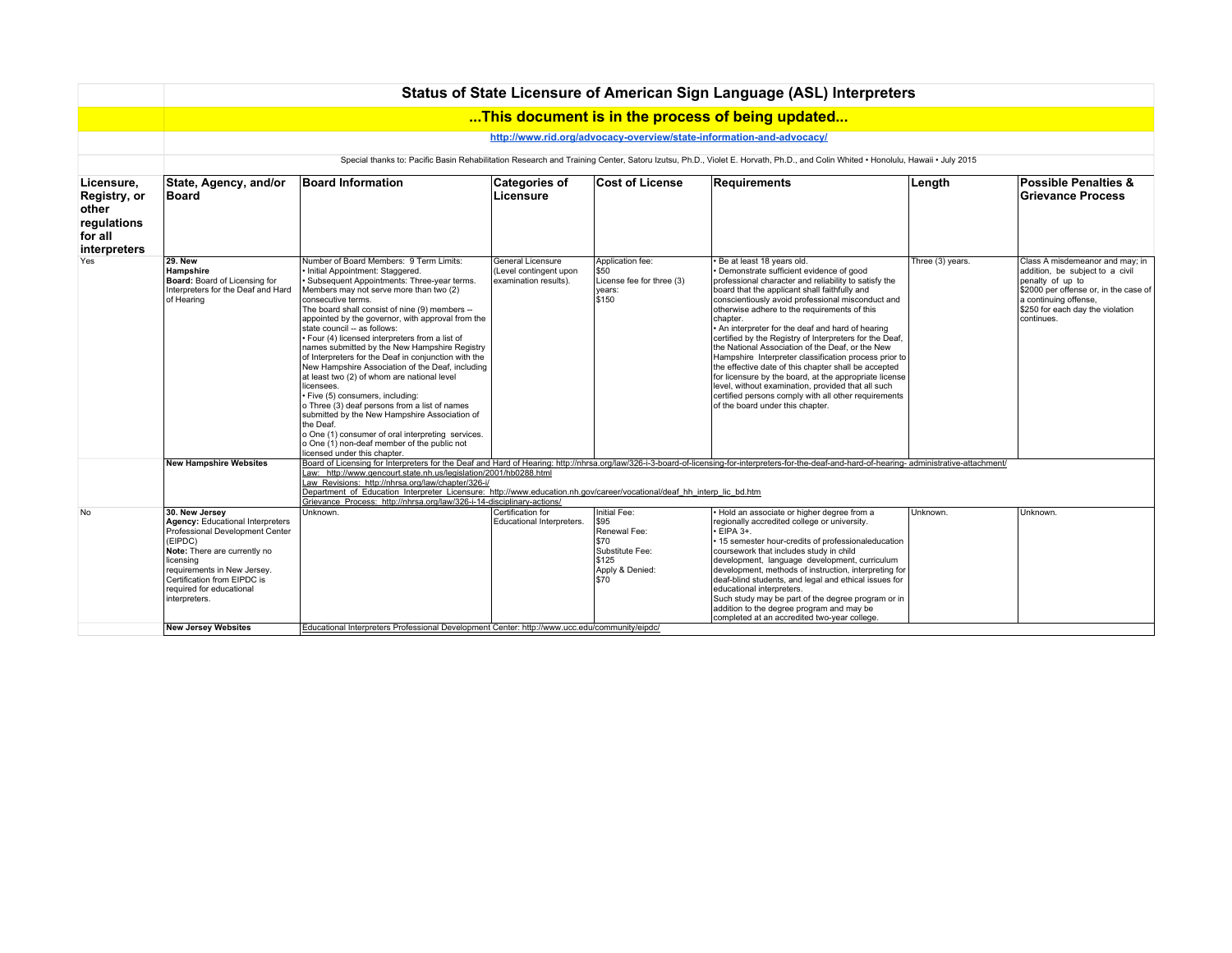|                                                                               |                                                                                                                                            |                                                                                                                                                                                                                                                                                                                                                                                                                                                                                                                                                                                                                                                                                                                                                                                                                                                                                                              |                                            |                                                                                                                                                                                                                                                                                                                                                     | Status of State Licensure of American Sign Language (ASL) Interpreters                                                                                                                                                                                                                                                                                                                                                                                                                                                                                                                                                                                                                                                                                                                                                                                                                                                                                                                                                                                                                                                                                                                                                                                                                                                                                                                                                                                                                                                                                                                                                                                                                                                                                                                                                                                                                                                                                                                                                                                                                                                                                                                                                                                                                                                                                                                                                             |                                                                                                                                                                          |                                                                                                                                                                              |
|-------------------------------------------------------------------------------|--------------------------------------------------------------------------------------------------------------------------------------------|--------------------------------------------------------------------------------------------------------------------------------------------------------------------------------------------------------------------------------------------------------------------------------------------------------------------------------------------------------------------------------------------------------------------------------------------------------------------------------------------------------------------------------------------------------------------------------------------------------------------------------------------------------------------------------------------------------------------------------------------------------------------------------------------------------------------------------------------------------------------------------------------------------------|--------------------------------------------|-----------------------------------------------------------------------------------------------------------------------------------------------------------------------------------------------------------------------------------------------------------------------------------------------------------------------------------------------------|------------------------------------------------------------------------------------------------------------------------------------------------------------------------------------------------------------------------------------------------------------------------------------------------------------------------------------------------------------------------------------------------------------------------------------------------------------------------------------------------------------------------------------------------------------------------------------------------------------------------------------------------------------------------------------------------------------------------------------------------------------------------------------------------------------------------------------------------------------------------------------------------------------------------------------------------------------------------------------------------------------------------------------------------------------------------------------------------------------------------------------------------------------------------------------------------------------------------------------------------------------------------------------------------------------------------------------------------------------------------------------------------------------------------------------------------------------------------------------------------------------------------------------------------------------------------------------------------------------------------------------------------------------------------------------------------------------------------------------------------------------------------------------------------------------------------------------------------------------------------------------------------------------------------------------------------------------------------------------------------------------------------------------------------------------------------------------------------------------------------------------------------------------------------------------------------------------------------------------------------------------------------------------------------------------------------------------------------------------------------------------------------------------------------------------|--------------------------------------------------------------------------------------------------------------------------------------------------------------------------|------------------------------------------------------------------------------------------------------------------------------------------------------------------------------|
|                                                                               |                                                                                                                                            |                                                                                                                                                                                                                                                                                                                                                                                                                                                                                                                                                                                                                                                                                                                                                                                                                                                                                                              |                                            |                                                                                                                                                                                                                                                                                                                                                     | This document is in the process of being updated                                                                                                                                                                                                                                                                                                                                                                                                                                                                                                                                                                                                                                                                                                                                                                                                                                                                                                                                                                                                                                                                                                                                                                                                                                                                                                                                                                                                                                                                                                                                                                                                                                                                                                                                                                                                                                                                                                                                                                                                                                                                                                                                                                                                                                                                                                                                                                                   |                                                                                                                                                                          |                                                                                                                                                                              |
|                                                                               |                                                                                                                                            |                                                                                                                                                                                                                                                                                                                                                                                                                                                                                                                                                                                                                                                                                                                                                                                                                                                                                                              |                                            | http://www.rid.org/advocacy-overview/state-information-and-advocacy/                                                                                                                                                                                                                                                                                |                                                                                                                                                                                                                                                                                                                                                                                                                                                                                                                                                                                                                                                                                                                                                                                                                                                                                                                                                                                                                                                                                                                                                                                                                                                                                                                                                                                                                                                                                                                                                                                                                                                                                                                                                                                                                                                                                                                                                                                                                                                                                                                                                                                                                                                                                                                                                                                                                                    |                                                                                                                                                                          |                                                                                                                                                                              |
|                                                                               |                                                                                                                                            |                                                                                                                                                                                                                                                                                                                                                                                                                                                                                                                                                                                                                                                                                                                                                                                                                                                                                                              |                                            |                                                                                                                                                                                                                                                                                                                                                     | Special thanks to: Pacific Basin Rehabilitation Research and Training Center, Satoru Izutsu, Ph.D., Violet E. Horvath, Ph.D., and Colin Whited · Honolulu, Hawaii · July 2015                                                                                                                                                                                                                                                                                                                                                                                                                                                                                                                                                                                                                                                                                                                                                                                                                                                                                                                                                                                                                                                                                                                                                                                                                                                                                                                                                                                                                                                                                                                                                                                                                                                                                                                                                                                                                                                                                                                                                                                                                                                                                                                                                                                                                                                      |                                                                                                                                                                          |                                                                                                                                                                              |
| Licensure,<br>Registry, or<br>other<br>regulations<br>for all<br>interpreters | State, Agency, and/or<br><b>Board</b>                                                                                                      | <b>Board Information</b>                                                                                                                                                                                                                                                                                                                                                                                                                                                                                                                                                                                                                                                                                                                                                                                                                                                                                     | <b>Categories of</b><br>Licensure          | <b>Cost of License</b>                                                                                                                                                                                                                                                                                                                              | Requirements                                                                                                                                                                                                                                                                                                                                                                                                                                                                                                                                                                                                                                                                                                                                                                                                                                                                                                                                                                                                                                                                                                                                                                                                                                                                                                                                                                                                                                                                                                                                                                                                                                                                                                                                                                                                                                                                                                                                                                                                                                                                                                                                                                                                                                                                                                                                                                                                                       | Length                                                                                                                                                                   | <b>Possible Penalties &amp;</b><br><b>Grievance Process</b>                                                                                                                  |
| Yes                                                                           | 31. New Mexico<br>Agency:<br>New Mexico Regulation and<br>Licensing Department<br>Board:<br>Signed Language Interpreting<br>Practice Board | Number of Board Members: 7<br>Term Limits:<br>Staggered three-year terms.<br>The governor shall appoint the members to serve<br>on the board. The board shall consist of seven<br>(7) members, at least two<br>(2) of whom are from each congressional<br>district, as follows:<br>· Two (2) licensed community interpreters.<br>Two (2) licensed educational interpreters, at<br>least one (1) of whom is a deaf or<br>hard-of-hearing person.<br>· Two (2) deaf, hard-of-hearing, deaf-blind<br>persons who are regular consumers of signed<br>language interpreting services.<br>One (1) person representing the general public<br>who has never been a licensed signed language<br>interpreter and has no financial interest in the<br>profession of signed language interpreting.<br>Members shall serve for staggered terms of three<br>(3) years each. Members shall be paid per diem<br>and mileage. | Community.<br>Educational.<br>Provisional. | Provisional licenses renew<br>each year. Provisional license<br>fees:<br>Initial fee:<br>\$40<br>Renewal:<br>\$25<br>Community and educational<br>licenses are renewed every 2<br>years.<br>Community and educational<br>license fees:<br>Initial fee:<br>\$65<br>Renewal:<br>\$50<br>Other Fees: Late fee:<br>\$20<br>Replacement license:<br>\$10 | All applications for licensure must include:<br>A completed and signed application.<br>Applicant name.<br>Proof of age indicating applicant is at least<br>eighteen years of age (copy of birth certificate,<br>driver's license, state issued identification card, or<br>baptismal certificate).<br>Mailing address.<br>Business address.<br>Phone number.<br>Non-refundable application fee as required by the<br>board.<br>Photograph.<br>Applicants for original licensure shall attach the<br>following:<br>A recent passport size, color photograph, front-<br>view of face.<br>An application for a community signed language<br>interpreter license must also include a copy of the<br>applicant's current RID membership card showing<br>that the applicant holds one or more certifications<br>recognized by RID at the time of application for<br>licensure with the exception of ED: K-12<br>(educational certificate: K-12).<br>An application for an educational signed language<br>interpreter license must also include:<br>Proof of EIPA rating of 4.0-5.0.<br>A copy of the applicant's current RID membership<br>card showing that the applicant holds the ED: K-12<br>certified member status by virtue of<br>EIPA rating.<br>0 <sub>R</sub><br>A copy of the applicant's current RID membership<br>card showing that the applicant holds one or more<br>certifications currently recognized by RID.<br>An application for a provisional signed language<br>interpreter license must also include:<br>Proof of completion of an interpreter education<br>program or interpreter preparation program at an<br>accredited institution.<br>OR<br>• Proof of employment as a community signed<br>language interpreter or an educational signed<br>language interpreter at the time the act became<br>effective.<br>A copy of the applicant's current RID<br>membership card showing that the applicant is an<br>associate member (for purposes of tracking CEU<br>requirements through the ACET program).<br>If an applicant submits an incomplete license<br>application they will be requested to submit any<br>missing documentation; failure to do so within six<br>months of receipt of the original application will<br>result in the application file being closed. After the<br>file has been closed, the applicant will be required<br>to submit a new application and application fee to<br>apply again. | Community/ Educational:<br>Every two<br>(2) years.<br>Expires every two years on<br>9/30.<br>Provisional: Every year up<br>to four years.<br>Expires every year on 9/30. | The Board has several options,<br>ranging from dismissing the<br>complaint, to imposing a fine,<br>to referring the complaint<br>to the Attorney General for<br>prosecution. |
|                                                                               | <b>New Mexico Websites</b>                                                                                                                 | Licensure: http://www.cdhh.state.nm.us/Licensure.aspx<br>Sign Language Interpreting Practices: http://www.rld.state.nm.us/boards/Signed_Language_Interpreting_Practices.aspx<br>Code: http://164.64.110.239/nmac/ title16/T16C028.htm<br>History & Purpose: http://www.cdhh.state.nm.us/pdf/factsheets/Interpreter-Licensure-History-Purpose.pdf<br>Grievance Process: http://www.rld.state.nm.us/boards/Signed Language Interpreting Practices Forms and Applications.aspx                                                                                                                                                                                                                                                                                                                                                                                                                                  |                                            |                                                                                                                                                                                                                                                                                                                                                     |                                                                                                                                                                                                                                                                                                                                                                                                                                                                                                                                                                                                                                                                                                                                                                                                                                                                                                                                                                                                                                                                                                                                                                                                                                                                                                                                                                                                                                                                                                                                                                                                                                                                                                                                                                                                                                                                                                                                                                                                                                                                                                                                                                                                                                                                                                                                                                                                                                    |                                                                                                                                                                          |                                                                                                                                                                              |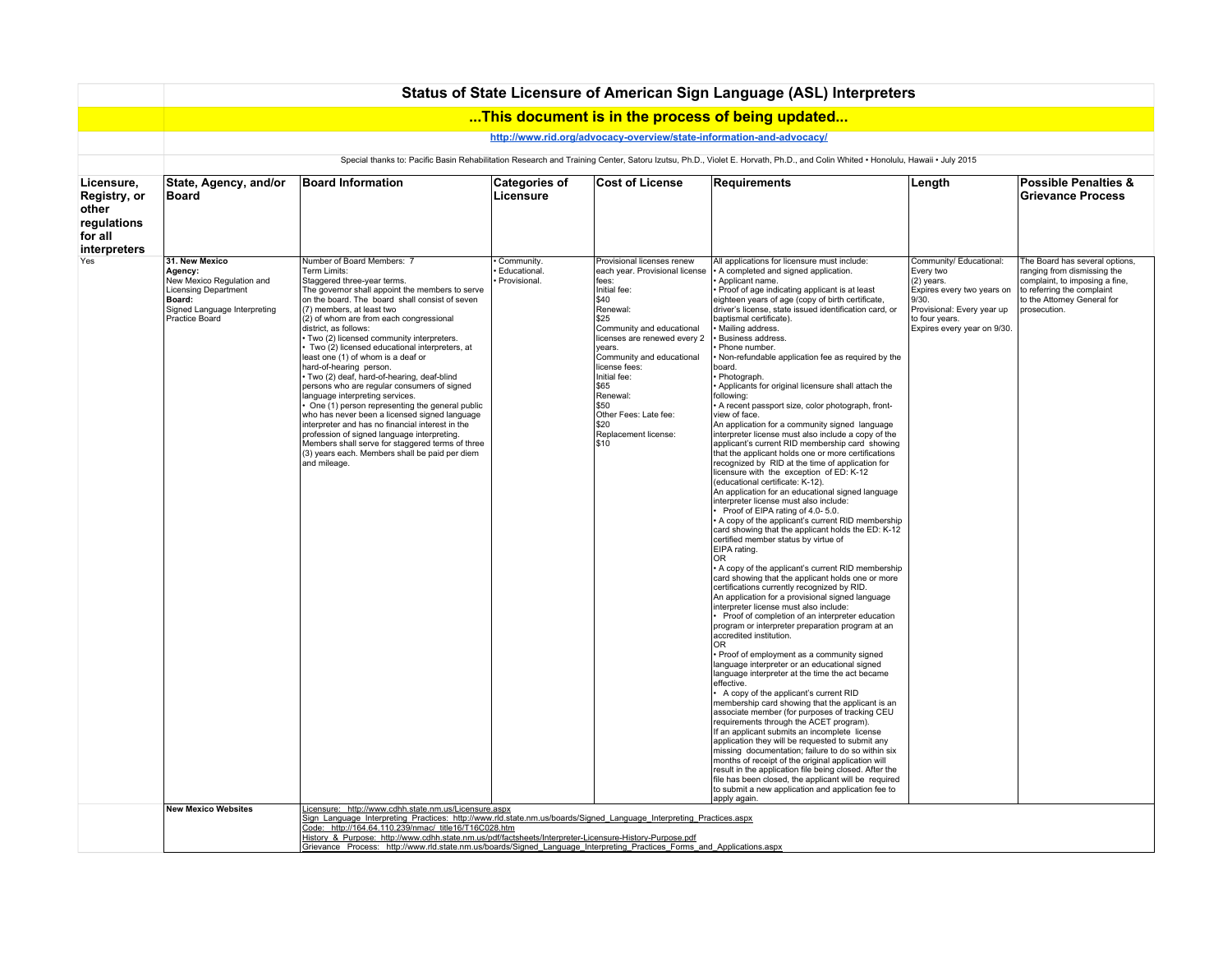|                                                               |                                                                                                                                                       |                                                                                                                                                                                                                                                                                                                                                                                                                                                                                                                                                                                                                                                                                                                                                                                                                                                                                                                                                                                                                                                                                                                                                                                                                                                                                                                                                                                                                                                                                                                                                                                                                                                                                                                                                                                                                                                                                                                                                                                                                                                                                                           |                                       |                                                                                                                                                                                                                                                                  | Status of State Licensure of American Sign Language (ASL) Interpreters                                                                                                                                                                                                                                                                                                                                                                                                                                                                                                                                                                                                                                                                                                                                     |                      |                                                             |
|---------------------------------------------------------------|-------------------------------------------------------------------------------------------------------------------------------------------------------|-----------------------------------------------------------------------------------------------------------------------------------------------------------------------------------------------------------------------------------------------------------------------------------------------------------------------------------------------------------------------------------------------------------------------------------------------------------------------------------------------------------------------------------------------------------------------------------------------------------------------------------------------------------------------------------------------------------------------------------------------------------------------------------------------------------------------------------------------------------------------------------------------------------------------------------------------------------------------------------------------------------------------------------------------------------------------------------------------------------------------------------------------------------------------------------------------------------------------------------------------------------------------------------------------------------------------------------------------------------------------------------------------------------------------------------------------------------------------------------------------------------------------------------------------------------------------------------------------------------------------------------------------------------------------------------------------------------------------------------------------------------------------------------------------------------------------------------------------------------------------------------------------------------------------------------------------------------------------------------------------------------------------------------------------------------------------------------------------------------|---------------------------------------|------------------------------------------------------------------------------------------------------------------------------------------------------------------------------------------------------------------------------------------------------------------|------------------------------------------------------------------------------------------------------------------------------------------------------------------------------------------------------------------------------------------------------------------------------------------------------------------------------------------------------------------------------------------------------------------------------------------------------------------------------------------------------------------------------------------------------------------------------------------------------------------------------------------------------------------------------------------------------------------------------------------------------------------------------------------------------------|----------------------|-------------------------------------------------------------|
|                                                               |                                                                                                                                                       |                                                                                                                                                                                                                                                                                                                                                                                                                                                                                                                                                                                                                                                                                                                                                                                                                                                                                                                                                                                                                                                                                                                                                                                                                                                                                                                                                                                                                                                                                                                                                                                                                                                                                                                                                                                                                                                                                                                                                                                                                                                                                                           |                                       |                                                                                                                                                                                                                                                                  | This document is in the process of being updated                                                                                                                                                                                                                                                                                                                                                                                                                                                                                                                                                                                                                                                                                                                                                           |                      |                                                             |
|                                                               |                                                                                                                                                       |                                                                                                                                                                                                                                                                                                                                                                                                                                                                                                                                                                                                                                                                                                                                                                                                                                                                                                                                                                                                                                                                                                                                                                                                                                                                                                                                                                                                                                                                                                                                                                                                                                                                                                                                                                                                                                                                                                                                                                                                                                                                                                           |                                       |                                                                                                                                                                                                                                                                  | http://www.rid.org/advocacy-overview/state-information-and-advocacy/                                                                                                                                                                                                                                                                                                                                                                                                                                                                                                                                                                                                                                                                                                                                       |                      |                                                             |
|                                                               |                                                                                                                                                       |                                                                                                                                                                                                                                                                                                                                                                                                                                                                                                                                                                                                                                                                                                                                                                                                                                                                                                                                                                                                                                                                                                                                                                                                                                                                                                                                                                                                                                                                                                                                                                                                                                                                                                                                                                                                                                                                                                                                                                                                                                                                                                           |                                       |                                                                                                                                                                                                                                                                  | Special thanks to: Pacific Basin Rehabilitation Research and Training Center, Satoru Izutsu, Ph.D., Violet E. Horvath, Ph.D., and Colin Whited . Honolulu, Hawaii . July 2015                                                                                                                                                                                                                                                                                                                                                                                                                                                                                                                                                                                                                              |                      |                                                             |
| Licensure,<br>Registry, or<br>other<br>regulations<br>for all | State, Agency, and/or<br><b>Board</b>                                                                                                                 | <b>Board Information</b>                                                                                                                                                                                                                                                                                                                                                                                                                                                                                                                                                                                                                                                                                                                                                                                                                                                                                                                                                                                                                                                                                                                                                                                                                                                                                                                                                                                                                                                                                                                                                                                                                                                                                                                                                                                                                                                                                                                                                                                                                                                                                  | <b>Categories of</b><br>Licensure     | <b>Cost of License</b>                                                                                                                                                                                                                                           | Requirements                                                                                                                                                                                                                                                                                                                                                                                                                                                                                                                                                                                                                                                                                                                                                                                               | Length               | <b>Possible Penalties &amp;</b><br><b>Grievance Process</b> |
| interpreters                                                  |                                                                                                                                                       |                                                                                                                                                                                                                                                                                                                                                                                                                                                                                                                                                                                                                                                                                                                                                                                                                                                                                                                                                                                                                                                                                                                                                                                                                                                                                                                                                                                                                                                                                                                                                                                                                                                                                                                                                                                                                                                                                                                                                                                                                                                                                                           |                                       |                                                                                                                                                                                                                                                                  |                                                                                                                                                                                                                                                                                                                                                                                                                                                                                                                                                                                                                                                                                                                                                                                                            |                      |                                                             |
| Attempted                                                     | 32. New York<br>Note: Legislation to establish state<br>licensure for sign language<br>interpreters<br>currently pending.                             | Legislation pending.                                                                                                                                                                                                                                                                                                                                                                                                                                                                                                                                                                                                                                                                                                                                                                                                                                                                                                                                                                                                                                                                                                                                                                                                                                                                                                                                                                                                                                                                                                                                                                                                                                                                                                                                                                                                                                                                                                                                                                                                                                                                                      | Legislation pending.                  | Legislation pending.                                                                                                                                                                                                                                             | Legislation pending.                                                                                                                                                                                                                                                                                                                                                                                                                                                                                                                                                                                                                                                                                                                                                                                       | Legislation pending. | Legislation pending.                                        |
|                                                               | <b>New York Websites</b>                                                                                                                              | Legislation: http://open.nysenate.gov/legislation/bill/S5712-2013                                                                                                                                                                                                                                                                                                                                                                                                                                                                                                                                                                                                                                                                                                                                                                                                                                                                                                                                                                                                                                                                                                                                                                                                                                                                                                                                                                                                                                                                                                                                                                                                                                                                                                                                                                                                                                                                                                                                                                                                                                         |                                       |                                                                                                                                                                                                                                                                  |                                                                                                                                                                                                                                                                                                                                                                                                                                                                                                                                                                                                                                                                                                                                                                                                            |                      |                                                             |
| Yes                                                           | 33. North Carolina<br>Board:<br>North Carolina Interpreters &<br><b>Transliterators Licensing Board</b>                                               | Number of Board Members: 9<br>Term Limits: Staggered.<br>The Board shall consist of nine (9) members who<br>shall serve staggered terms:<br>A member of the North Carolina Association of<br>the Deaf (NCAD) who is deaf and familiar with the<br>interpreting process.<br>. An interpreter who is a member of the North<br>Carolina Registry of Interpreters for the Deaf, Inc.,<br>(NCRID) with five (5) years' experience in a<br>community setting and who is licensed to practice<br>as an interpreter or transliterator under this<br>Chapter.<br>. An employee of the North Carolina Department<br>of Health and Human Services.<br>An interpreter or transliterator for deaf- blind<br>individuals who is licensed to practice as an<br>interpreter or transliterator under this Chapter or a<br>deaf-blind individual who is a member of the North<br>Carolina Deaf-Blind Association and who has<br>knowledge of the interpreting process.<br>• A cued speech or oral transliterator licensed to<br>practice as an interpreter or transliterator under<br>this Chapter.<br>A member of Self Help for Hard of Hearing<br>(SHHH) with knowledge of the interpreting<br>process and deafness.<br>An interpreter who is a member of the North<br>Carolina Registry of Interpreters for the Deaf, Inc.,<br>(NCRID) with five (5) years' experience in an<br>educational setting in grades K-12 and who is<br>licensed to practice as an interpreter or<br>transliterator under this Chapter.<br>• A faculty member of an Interpreter Training<br>Program (ITP), an Interpreter Preparation<br>Program (IPP), or a qualified or professional<br>certified instructor of the American Sign Language<br>Teachers Association (ASLTA).<br>A public member. This member shall be<br>appointed by the General Assembly, upon<br>recommendation of the Speaker of the House of<br>Representatives, and serve a term of two (2)<br>years. For purposes of this section, a public<br>member shall not be licensed under this Chapter<br>or have an immediate family member who is deaf<br>or hard-of-hearing. | Full License.<br>Provisional License. | Licensure fee:<br>\$225<br>Renewal fee:<br>\$125<br>Initial provisional license:<br>\$225<br>Renewal of provisional<br>license: \$125<br>Lost license:<br>\$10<br>Background check: \$38<br>(Renewal fee waived if people<br>are serving in the armed<br>forces) | Upon application to the Board and the payment of<br>the required fees, an applicant may be licensed as<br>an interpreter or transliterator if the applicant meets<br>all of the following qualifications:<br>· Is eighteen (18) years of age or older.<br>Is of good moral character as determined by the<br>Board.<br>· Meets one of the following criteria:<br>o Holds a valid National Association of the Deaf<br>(NAD), level 4 or 5 certification.<br>o Is nationally certified by the Registry of<br>Interpreters for the Deaf, Inc., (RID).<br>o Has a national certification recognized by the<br>National Cued Speech Association (NCSA).<br>o Holds a quality assurance North Carolina<br>Interpreter Classification System (NCICS) level A or<br>B classification in effect on January 1, 2000. | Annual.              | Please visit the websites.                                  |
|                                                               | <b>North Carolina Websites</b>                                                                                                                        | North Carolina Interpreters and Transliterators Licensing Board: http://www.ncitlb.org/<br>Board Members: http://www.ncitlb.org/board-members/                                                                                                                                                                                                                                                                                                                                                                                                                                                                                                                                                                                                                                                                                                                                                                                                                                                                                                                                                                                                                                                                                                                                                                                                                                                                                                                                                                                                                                                                                                                                                                                                                                                                                                                                                                                                                                                                                                                                                            |                                       |                                                                                                                                                                                                                                                                  |                                                                                                                                                                                                                                                                                                                                                                                                                                                                                                                                                                                                                                                                                                                                                                                                            |                      |                                                             |
|                                                               |                                                                                                                                                       | Law and Rules: http://www.ncitlb.org/statute-rules/<br>Grievance Process: http://www.ncitlb.org/wp-content/uploads/2014/12/Filing-a-Complaint-Rev.-08-14.pdf                                                                                                                                                                                                                                                                                                                                                                                                                                                                                                                                                                                                                                                                                                                                                                                                                                                                                                                                                                                                                                                                                                                                                                                                                                                                                                                                                                                                                                                                                                                                                                                                                                                                                                                                                                                                                                                                                                                                              |                                       |                                                                                                                                                                                                                                                                  |                                                                                                                                                                                                                                                                                                                                                                                                                                                                                                                                                                                                                                                                                                                                                                                                            |                      |                                                             |
| No                                                            | 34. North Dakota<br>Note: There are currently no<br>licensing<br>requirements in North Dakota.<br>Nationally recognized certification<br>is required. | Unknown.                                                                                                                                                                                                                                                                                                                                                                                                                                                                                                                                                                                                                                                                                                                                                                                                                                                                                                                                                                                                                                                                                                                                                                                                                                                                                                                                                                                                                                                                                                                                                                                                                                                                                                                                                                                                                                                                                                                                                                                                                                                                                                  | None.                                 | Unknown.                                                                                                                                                                                                                                                         | National certification required.                                                                                                                                                                                                                                                                                                                                                                                                                                                                                                                                                                                                                                                                                                                                                                           | Unknown.             | Class B Misdemeanor.                                        |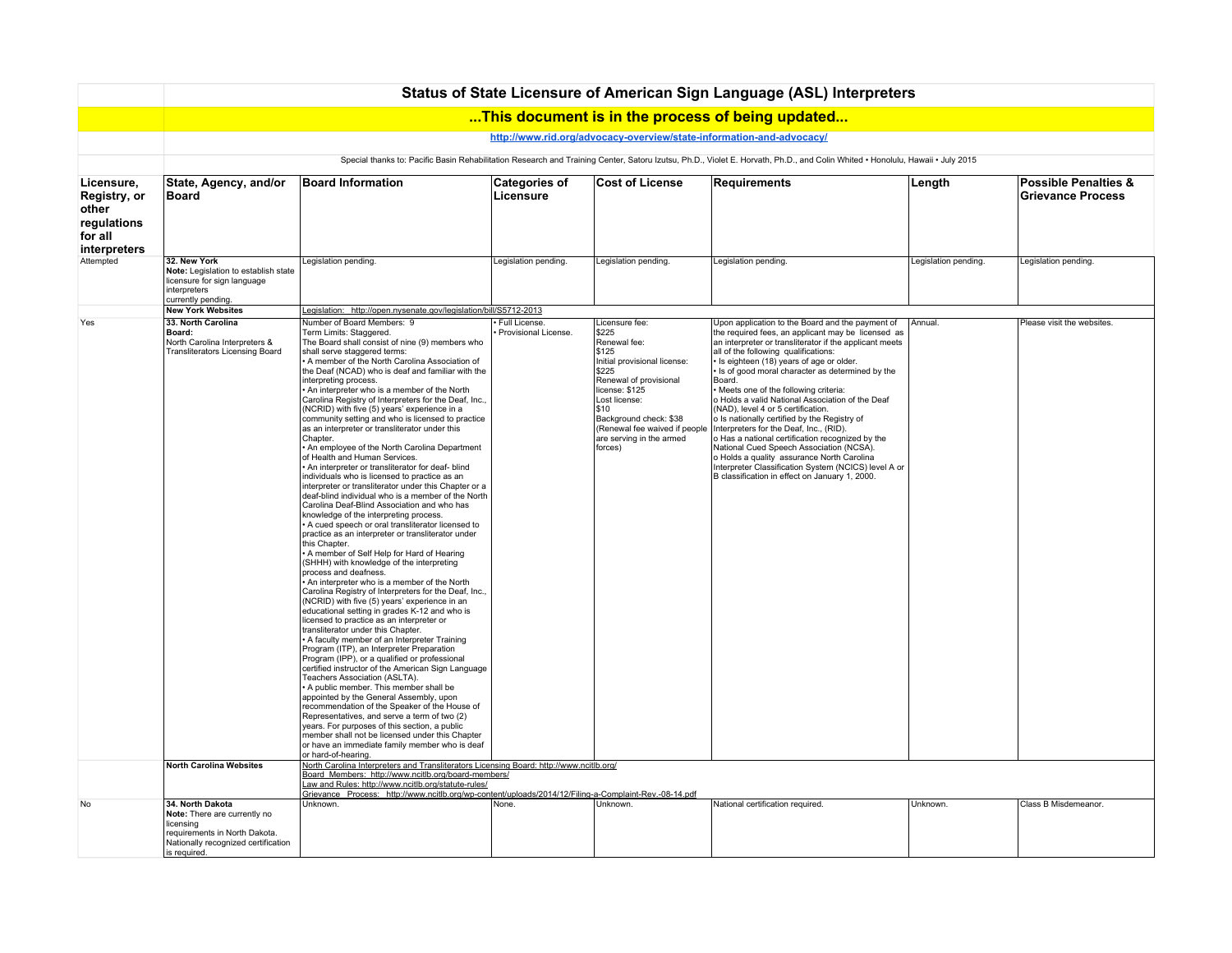|                                                                               |                                                                                                                                                                                                                                                                                                                                                                                                                           |                                                                                                                                                                                                                                                                                                                                                                                                                                                                                                                                                                                                                                                                                                                                                                                                                                                                                                                                                                                                                                                                                                                   |                                                                               |                                                                                                                                                                                             | Status of State Licensure of American Sign Language (ASL) Interpreters                                                                                                                                                                                                                         |                                  |                                                                                                                                                                                                                                                                                                                                                                                                                                                                                                                                                                                                                                                                                                                                                                                                                                                                                                                                                                                                                                                |
|-------------------------------------------------------------------------------|---------------------------------------------------------------------------------------------------------------------------------------------------------------------------------------------------------------------------------------------------------------------------------------------------------------------------------------------------------------------------------------------------------------------------|-------------------------------------------------------------------------------------------------------------------------------------------------------------------------------------------------------------------------------------------------------------------------------------------------------------------------------------------------------------------------------------------------------------------------------------------------------------------------------------------------------------------------------------------------------------------------------------------------------------------------------------------------------------------------------------------------------------------------------------------------------------------------------------------------------------------------------------------------------------------------------------------------------------------------------------------------------------------------------------------------------------------------------------------------------------------------------------------------------------------|-------------------------------------------------------------------------------|---------------------------------------------------------------------------------------------------------------------------------------------------------------------------------------------|------------------------------------------------------------------------------------------------------------------------------------------------------------------------------------------------------------------------------------------------------------------------------------------------|----------------------------------|------------------------------------------------------------------------------------------------------------------------------------------------------------------------------------------------------------------------------------------------------------------------------------------------------------------------------------------------------------------------------------------------------------------------------------------------------------------------------------------------------------------------------------------------------------------------------------------------------------------------------------------------------------------------------------------------------------------------------------------------------------------------------------------------------------------------------------------------------------------------------------------------------------------------------------------------------------------------------------------------------------------------------------------------|
|                                                                               |                                                                                                                                                                                                                                                                                                                                                                                                                           |                                                                                                                                                                                                                                                                                                                                                                                                                                                                                                                                                                                                                                                                                                                                                                                                                                                                                                                                                                                                                                                                                                                   |                                                                               |                                                                                                                                                                                             | This document is in the process of being updated                                                                                                                                                                                                                                               |                                  |                                                                                                                                                                                                                                                                                                                                                                                                                                                                                                                                                                                                                                                                                                                                                                                                                                                                                                                                                                                                                                                |
|                                                                               |                                                                                                                                                                                                                                                                                                                                                                                                                           |                                                                                                                                                                                                                                                                                                                                                                                                                                                                                                                                                                                                                                                                                                                                                                                                                                                                                                                                                                                                                                                                                                                   |                                                                               |                                                                                                                                                                                             | http://www.rid.org/advocacy-overview/state-information-and-advocacy/                                                                                                                                                                                                                           |                                  |                                                                                                                                                                                                                                                                                                                                                                                                                                                                                                                                                                                                                                                                                                                                                                                                                                                                                                                                                                                                                                                |
|                                                                               |                                                                                                                                                                                                                                                                                                                                                                                                                           |                                                                                                                                                                                                                                                                                                                                                                                                                                                                                                                                                                                                                                                                                                                                                                                                                                                                                                                                                                                                                                                                                                                   |                                                                               |                                                                                                                                                                                             | Special thanks to: Pacific Basin Rehabilitation Research and Training Center, Satoru Izutsu, Ph.D., Violet E. Horvath, Ph.D., and Colin Whited . Honolulu, Hawaii . July 2015                                                                                                                  |                                  |                                                                                                                                                                                                                                                                                                                                                                                                                                                                                                                                                                                                                                                                                                                                                                                                                                                                                                                                                                                                                                                |
| Licensure,<br>Registry, or<br>other<br>regulations<br>for all<br>interpreters | State, Agency, and/or<br><b>Board</b>                                                                                                                                                                                                                                                                                                                                                                                     | <b>Board Information</b>                                                                                                                                                                                                                                                                                                                                                                                                                                                                                                                                                                                                                                                                                                                                                                                                                                                                                                                                                                                                                                                                                          | <b>Categories of</b><br>Licensure                                             | <b>Cost of License</b>                                                                                                                                                                      | <b>Requirements</b>                                                                                                                                                                                                                                                                            | Length                           | <b>Possible Penalties &amp;</b><br><b>Grievance Process</b>                                                                                                                                                                                                                                                                                                                                                                                                                                                                                                                                                                                                                                                                                                                                                                                                                                                                                                                                                                                    |
|                                                                               | <b>North Dakota Websites</b>                                                                                                                                                                                                                                                                                                                                                                                              | North Dakota Resource Center for Deaf and Hard of Hearing, Communications: http://www.nd.gov/ndsd/outreach/communications.html<br>Law: http://www.legis.nd.gov/cencode/t43c52.pdf?20150311104828                                                                                                                                                                                                                                                                                                                                                                                                                                                                                                                                                                                                                                                                                                                                                                                                                                                                                                                  |                                                                               |                                                                                                                                                                                             |                                                                                                                                                                                                                                                                                                |                                  |                                                                                                                                                                                                                                                                                                                                                                                                                                                                                                                                                                                                                                                                                                                                                                                                                                                                                                                                                                                                                                                |
| No                                                                            | 35. Ohio<br>Agency:<br>Ohio Department of Education<br>Note: Educational Interpreters<br>only.                                                                                                                                                                                                                                                                                                                            | Unknown.                                                                                                                                                                                                                                                                                                                                                                                                                                                                                                                                                                                                                                                                                                                                                                                                                                                                                                                                                                                                                                                                                                          | Associate's license.                                                          | Unknown                                                                                                                                                                                     | Associate's degree.<br>Applicant deemed of good moral character.<br>Completion of an approved program of preparation<br>Interpreter for Hearing Impaired Associate.<br>Achieves standards outlined in the Department of<br>Education Interpreter for Hearing Impaired<br>Associate guidelines. | Renewal every five (5)<br>years. | Unknown.                                                                                                                                                                                                                                                                                                                                                                                                                                                                                                                                                                                                                                                                                                                                                                                                                                                                                                                                                                                                                                       |
|                                                                               | <b>Ohio Websites</b>                                                                                                                                                                                                                                                                                                                                                                                                      |                                                                                                                                                                                                                                                                                                                                                                                                                                                                                                                                                                                                                                                                                                                                                                                                                                                                                                                                                                                                                                                                                                                   |                                                                               |                                                                                                                                                                                             | Interpreter for Hearing Impaired Associate guidelines: https://www.ohiohighered.org/files/uploads/education-prep/documents/associate_interpreter_for_hearing_impaired_licensure_program_standards.pdf                                                                                          |                                  |                                                                                                                                                                                                                                                                                                                                                                                                                                                                                                                                                                                                                                                                                                                                                                                                                                                                                                                                                                                                                                                |
| <b>No</b>                                                                     | 36. Oklahoma<br>Note: There are currently no<br>licensing<br>requirements in Oklahoma.                                                                                                                                                                                                                                                                                                                                    | No licensing requirements.                                                                                                                                                                                                                                                                                                                                                                                                                                                                                                                                                                                                                                                                                                                                                                                                                                                                                                                                                                                                                                                                                        | No licensing<br>requirements.                                                 | No licensing requirements.                                                                                                                                                                  | No licensing requirements.                                                                                                                                                                                                                                                                     | No licensing requirements.       | No licensing requirements.                                                                                                                                                                                                                                                                                                                                                                                                                                                                                                                                                                                                                                                                                                                                                                                                                                                                                                                                                                                                                     |
|                                                                               | <b>Oklahoma Websites</b>                                                                                                                                                                                                                                                                                                                                                                                                  | N/A                                                                                                                                                                                                                                                                                                                                                                                                                                                                                                                                                                                                                                                                                                                                                                                                                                                                                                                                                                                                                                                                                                               |                                                                               |                                                                                                                                                                                             |                                                                                                                                                                                                                                                                                                |                                  |                                                                                                                                                                                                                                                                                                                                                                                                                                                                                                                                                                                                                                                                                                                                                                                                                                                                                                                                                                                                                                                |
| No                                                                            | 37. Oregon<br>Agency: Oregon Deaf and<br>Hard of Hearing Services.<br>Registration is required to work for<br>ODHHS.<br>Note: There are currently no<br>licensing<br>requirements in Oregon.                                                                                                                                                                                                                              | No licensing requirements.                                                                                                                                                                                                                                                                                                                                                                                                                                                                                                                                                                                                                                                                                                                                                                                                                                                                                                                                                                                                                                                                                        | No licensing<br>requirements.                                                 | No licensing requirements.                                                                                                                                                                  | No licensing requirements.                                                                                                                                                                                                                                                                     | No licensing requirements.       | No licensing requirements.                                                                                                                                                                                                                                                                                                                                                                                                                                                                                                                                                                                                                                                                                                                                                                                                                                                                                                                                                                                                                     |
|                                                                               | <b>Oregon Websites</b>                                                                                                                                                                                                                                                                                                                                                                                                    | Department of Human Services, Deaf and Hard of Hearing Services: www.oregon.gov/dhs/odhhs/Pages/ecs_home.aspx                                                                                                                                                                                                                                                                                                                                                                                                                                                                                                                                                                                                                                                                                                                                                                                                                                                                                                                                                                                                     |                                                                               |                                                                                                                                                                                             |                                                                                                                                                                                                                                                                                                |                                  |                                                                                                                                                                                                                                                                                                                                                                                                                                                                                                                                                                                                                                                                                                                                                                                                                                                                                                                                                                                                                                                |
| Yes                                                                           | 38. Pennsylvania<br>Agency:<br>The Office for the Deaf and Hard of<br>Hearing<br><b>Advisory Council: Advisory</b><br>Council for the Deaf & Hard of<br>Hearing<br>Note: There are currently no<br>licensing<br>requirements in<br>Pennsylvania.<br>Registration with the Pennsylvania<br>Department of Labor and Industry,<br>Office for the<br>Deaf and<br>Hard of Hearing is required.<br><b>Pennsylvania Websites</b> | Oregon Certified Sign Language Interpreters Registration: http://licenseinfo.oregon.gov/index.cfm?fuseaction=license_seng&link_item_id=26411<br>Number of Advisory Council Members: 17<br>The Governor or his/her designee.<br>• The Secretary of Public Welfare or his/her<br>designee.<br>The Secretary of Health or his/her designee.<br>The Secretary of Education or his/her designee.<br>The Secretary of Labor and Industry or his/her<br>designee.<br>The Secretary of Aging or his/her<br>designee.<br>A member of the Senate, appointed by the<br>President Pro Tempore.<br>A member of the House of Representatives,<br>appointed by the Speaker.<br>· Nine (9) public members to be appointed by the<br>Governor, who "shall be individuals selected from<br>schools, organizations and non-State agencies<br>which render services to or represent persons<br>who are hard of hearing" at least four (4) of which<br>"shall be deaf or hard of hearing."<br>Office for the Deaf and Hard of Hearing: http://www.dli.state.pa.us/portal/server.pt/community/office for the deaf hard of hearing/10371 | <b>Required State</b><br>Registration; Provisional<br>Registration available. | Registration fee:<br>$s_1$ 00<br>Late renewal:<br>\$50<br>Reactivation following<br>suspension:<br>\$100<br>Registration card<br>replacement:<br> \$10<br>Provisional Registration:<br>\$50 | The applicant is 18 years of age or older.<br>Has passed the examination required by<br>subsection.<br>Has paid applicable fees.<br>Possesses the general fitness.<br>Competence and reliability sufficient to satisfy the<br>office that the applicant is worthy of State<br>registration.    | Biennial renewal.                | The Department may impose<br>disciplinary or corrective measures<br>or levy administrative fines of up to<br>\$500 on a registrant for doing<br>one or more of the following:<br>• Obtaining a State registration or<br>renewal of a registration through<br>fraud, deceit or misrepresentation.<br>• Being convicted of a felony or a<br>crime in this Commonwealth or<br>other jurisdiction relating to the<br>provision of interpreter or<br>transliterator services.<br>• Being the subject of a disciplinary<br>or other administrative action taken<br>against this registration, certificate<br>or license to provide interpreting or<br>transliterating services in another<br>state by a government agency.<br>• Committing fraud, gross<br>negligence or misconduct relating<br>to the provision of interpreting or<br>transliterating services as<br>determined by the office.<br>· Engaging in any other misconduct<br>relating to the provision of<br>interpreting or transliterating<br>services as determined by the<br>office. |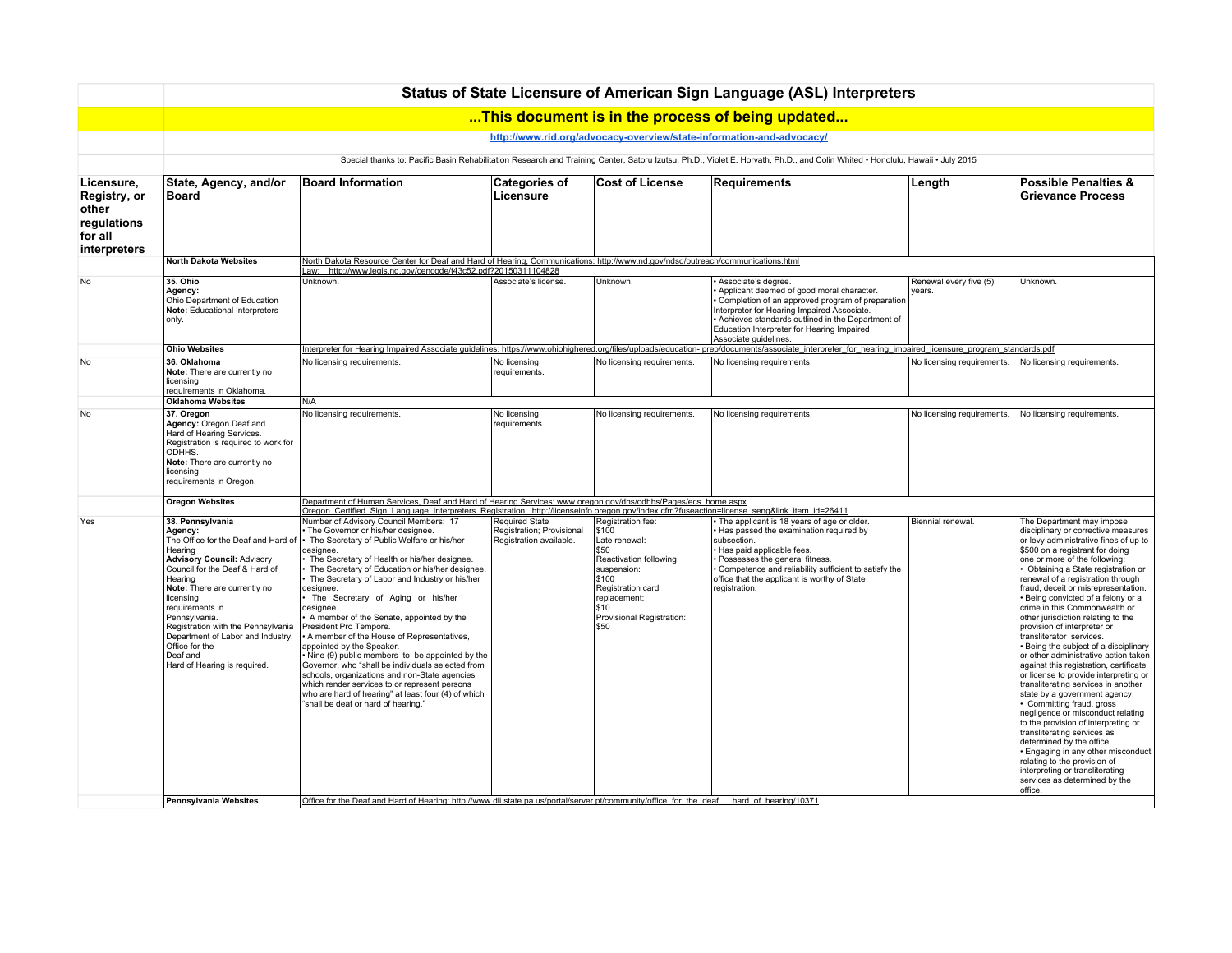|                                                                               |                                                                                                                                                                                                                 |                                                                                                                                                                                                                                                                                                                                                                                                                                                                                                                                                                                                                                                                                                                 |                                                                                             |                                                                                                                                                                                                                                         | Status of State Licensure of American Sign Language (ASL) Interpreters                                                                                                                                                                                                                                                                                                                                                                                                                                                                                                                                                                                                                                                                                                                                                                                                                                                       |                                    |                                                             |
|-------------------------------------------------------------------------------|-----------------------------------------------------------------------------------------------------------------------------------------------------------------------------------------------------------------|-----------------------------------------------------------------------------------------------------------------------------------------------------------------------------------------------------------------------------------------------------------------------------------------------------------------------------------------------------------------------------------------------------------------------------------------------------------------------------------------------------------------------------------------------------------------------------------------------------------------------------------------------------------------------------------------------------------------|---------------------------------------------------------------------------------------------|-----------------------------------------------------------------------------------------------------------------------------------------------------------------------------------------------------------------------------------------|------------------------------------------------------------------------------------------------------------------------------------------------------------------------------------------------------------------------------------------------------------------------------------------------------------------------------------------------------------------------------------------------------------------------------------------------------------------------------------------------------------------------------------------------------------------------------------------------------------------------------------------------------------------------------------------------------------------------------------------------------------------------------------------------------------------------------------------------------------------------------------------------------------------------------|------------------------------------|-------------------------------------------------------------|
|                                                                               |                                                                                                                                                                                                                 |                                                                                                                                                                                                                                                                                                                                                                                                                                                                                                                                                                                                                                                                                                                 |                                                                                             |                                                                                                                                                                                                                                         | This document is in the process of being updated                                                                                                                                                                                                                                                                                                                                                                                                                                                                                                                                                                                                                                                                                                                                                                                                                                                                             |                                    |                                                             |
|                                                                               |                                                                                                                                                                                                                 |                                                                                                                                                                                                                                                                                                                                                                                                                                                                                                                                                                                                                                                                                                                 |                                                                                             | http://www.rid.org/advocacy-overview/state-information-and-advocacy/                                                                                                                                                                    |                                                                                                                                                                                                                                                                                                                                                                                                                                                                                                                                                                                                                                                                                                                                                                                                                                                                                                                              |                                    |                                                             |
|                                                                               |                                                                                                                                                                                                                 |                                                                                                                                                                                                                                                                                                                                                                                                                                                                                                                                                                                                                                                                                                                 |                                                                                             |                                                                                                                                                                                                                                         | Special thanks to: Pacific Basin Rehabilitation Research and Training Center, Satoru Izutsu, Ph.D., Violet E. Horvath, Ph.D., and Colin Whited . Honolulu, Hawaii . July 2015                                                                                                                                                                                                                                                                                                                                                                                                                                                                                                                                                                                                                                                                                                                                                |                                    |                                                             |
| Licensure,<br>Registry, or<br>other<br>regulations<br>for all<br>interpreters | State, Agency, and/or<br>Board                                                                                                                                                                                  | <b>Board Information</b>                                                                                                                                                                                                                                                                                                                                                                                                                                                                                                                                                                                                                                                                                        | <b>Categories of</b><br>Licensure                                                           | <b>Cost of License</b>                                                                                                                                                                                                                  | <b>Requirements</b>                                                                                                                                                                                                                                                                                                                                                                                                                                                                                                                                                                                                                                                                                                                                                                                                                                                                                                          | Length                             | <b>Possible Penalties &amp;</b><br><b>Grievance Process</b> |
| Yes                                                                           | 39. Rhode Island<br>Board: Board of Interpreters for<br>the Deaf                                                                                                                                                | Number of Board Members: 5<br>Term Limits: Three-year terms.<br>No more than two (2) consecutive terms.<br>The board shall consist of five (5) persons who<br>shall be residents of the state of Rhode Island for<br>at least two (2) years prior to their appointments:<br>Three (3) nationally certified interpreters.<br>Two (2) consumers of interpreting services.<br>All appointments made under this section shall be<br>made by the governor with the advice and consent<br>of the senate. In making appointments to the<br>board, the governor shall give consideration to<br>recommendations made by the commission on<br>the deaf and hard-of- hearing established<br>pursuant to state regulations. | · Interpreter License.<br>Transliterator License.<br>Temporary License.                     | Interpreter or Transliterator<br>License:<br><b>S25</b><br>(If applying for both licenses,<br>two separate applications are<br>required and the fee is \$50)                                                                            | Requirements:<br>Recent passport type photograph.<br>Birth certificate (original or a copy notarized as<br>being a true copy of the original), or if born outside<br>the United States, proof of citizenship or lawful alien<br>status, (original or a copy notarized as being a true<br>copy of the original).<br>Registry of Interpreters for the Deaf (RID)<br>certification or state screening, sent directly from<br>RID or the state to the Board.<br>If application is by a state screening, evidence of<br>successful completion of the RID generalist written<br>exam is required OR evidence of completion of<br>coursework in ASL, Deaf Culture and the Code of<br>Ethics is required.<br>License Verifications from the state(s) in which<br>applicant holds or has held a license (Endorsement<br>applicants only).<br>· Mandatory Addendum to License Application -<br>Verification of Social Security Number. | Annual.                            | Please visit the websites.                                  |
|                                                                               | <b>Rhode Island Websites</b>                                                                                                                                                                                    | Application: http://www.health.ri.gov/applications/DeafInterpreter.pdf<br>Rules and Regulations: http://sos.ri.gov/documents/archives/regdocs/released/pdf/DOH/7013.pdf                                                                                                                                                                                                                                                                                                                                                                                                                                                                                                                                         |                                                                                             |                                                                                                                                                                                                                                         |                                                                                                                                                                                                                                                                                                                                                                                                                                                                                                                                                                                                                                                                                                                                                                                                                                                                                                                              |                                    |                                                             |
| Attempted                                                                     | 40. South Carolina<br>Note: Legislation to establish state<br>licensure for sign language<br>interpreters<br>currently pending.                                                                                 | Legislation pending.                                                                                                                                                                                                                                                                                                                                                                                                                                                                                                                                                                                                                                                                                            | Legislation pending.                                                                        | Legislation pending.                                                                                                                                                                                                                    | Legislation pending.                                                                                                                                                                                                                                                                                                                                                                                                                                                                                                                                                                                                                                                                                                                                                                                                                                                                                                         | Legislation pending.               | Legislation pending.                                        |
|                                                                               | <b>South Carolina Websites</b>                                                                                                                                                                                  | Legislation: http://www.scstatehouse.gov/sess121_2015-2016/bills/293.htm                                                                                                                                                                                                                                                                                                                                                                                                                                                                                                                                                                                                                                        |                                                                                             |                                                                                                                                                                                                                                         |                                                                                                                                                                                                                                                                                                                                                                                                                                                                                                                                                                                                                                                                                                                                                                                                                                                                                                                              |                                    |                                                             |
| Yes                                                                           | 41. South Dakota<br>Agency: Department of Human<br>Services<br>Note: There are currently no<br>licensing<br>requirements in South Dakota.<br>Registration with the Department of<br>Human Services is required. | Unknown.                                                                                                                                                                                                                                                                                                                                                                                                                                                                                                                                                                                                                                                                                                        | South Dakota State<br>Certification.<br>Certified Interpreters.<br>Provisional Certificate. | South Dakota State Certified<br>Interpreters:<br>\$75 initial and renewal<br>Certified Interpreters:<br>\$50 initial fee<br>\$35 renewal<br>Provisional certificate:<br>\$250 initial<br>\$35 renewal<br>Name change on records:<br>510 | • A current NAD or RID certificate.<br><b>OR</b><br>An assessment score of 3.5 or higher on the EIPA<br>performance test obtained not more than five years<br>prior to the date of initial registration.<br>OR<br>A South Dakota interpreter certificate obtained<br>within the previous year and the required contact<br>hours.                                                                                                                                                                                                                                                                                                                                                                                                                                                                                                                                                                                             | Annual renewal.                    | Class 2 Misdemeanor.                                        |
|                                                                               | <b>South Dakota Websites</b>                                                                                                                                                                                    | Interpreter Registration: http://dhs.sd.gov/drs/deafserv/interpreter_certification_main.aspx                                                                                                                                                                                                                                                                                                                                                                                                                                                                                                                                                                                                                    |                                                                                             |                                                                                                                                                                                                                                         |                                                                                                                                                                                                                                                                                                                                                                                                                                                                                                                                                                                                                                                                                                                                                                                                                                                                                                                              |                                    |                                                             |
| Attempted                                                                     | 42. Tennessee<br>Note: Legislation to establish state<br>licensure for sign language<br>interpreters<br>currently pending.                                                                                      | Legislation pending.                                                                                                                                                                                                                                                                                                                                                                                                                                                                                                                                                                                                                                                                                            | Legislation pending.                                                                        | Legislation pending.                                                                                                                                                                                                                    | Legislation pending.                                                                                                                                                                                                                                                                                                                                                                                                                                                                                                                                                                                                                                                                                                                                                                                                                                                                                                         | Legislation pending.               | Legislation pending.                                        |
|                                                                               | <b>Tennessee Websites</b>                                                                                                                                                                                       | Legislation: https://legiscan.com/TN/bill/SB2480/2013                                                                                                                                                                                                                                                                                                                                                                                                                                                                                                                                                                                                                                                           |                                                                                             |                                                                                                                                                                                                                                         |                                                                                                                                                                                                                                                                                                                                                                                                                                                                                                                                                                                                                                                                                                                                                                                                                                                                                                                              |                                    |                                                             |
| Yes                                                                           | 43. Texas<br>Agency:<br>Texas Commission for the Deaf<br>and Hard of Hearing<br>Note: There are currently no<br>licensing<br>requirements in Texas.<br>Registration with the commission is<br>required.         | Number of Commission Members: 9 Term limits:<br>Staggered, six-year terms<br>Members are appointed by the governor with the<br>advice and consent of the senate:<br>Three (3) members of the commission must be<br>persons who are deaf or hard of hearing.<br>Two (2) must be parents of persons who are<br>deaf or hard of hearing.<br>Two (2) must be professionals serving persons<br>who are deaf or hard of hearing.<br>Two (2) must be persons from the general<br>public.<br>A majority of the members shall be deaf.                                                                                                                                                                                   | Registration required.                                                                      | Annual maintenance fee:<br>IS50                                                                                                                                                                                                         | Unknown.                                                                                                                                                                                                                                                                                                                                                                                                                                                                                                                                                                                                                                                                                                                                                                                                                                                                                                                     | Annual maintenance fee<br>reauired | Unknown.                                                    |
|                                                                               | <b>Texas Websites</b>                                                                                                                                                                                           | Registry: http://www.statutes.legis.state.tx.us/Docs/HR/htm/HR.81.htm                                                                                                                                                                                                                                                                                                                                                                                                                                                                                                                                                                                                                                           |                                                                                             |                                                                                                                                                                                                                                         |                                                                                                                                                                                                                                                                                                                                                                                                                                                                                                                                                                                                                                                                                                                                                                                                                                                                                                                              |                                    |                                                             |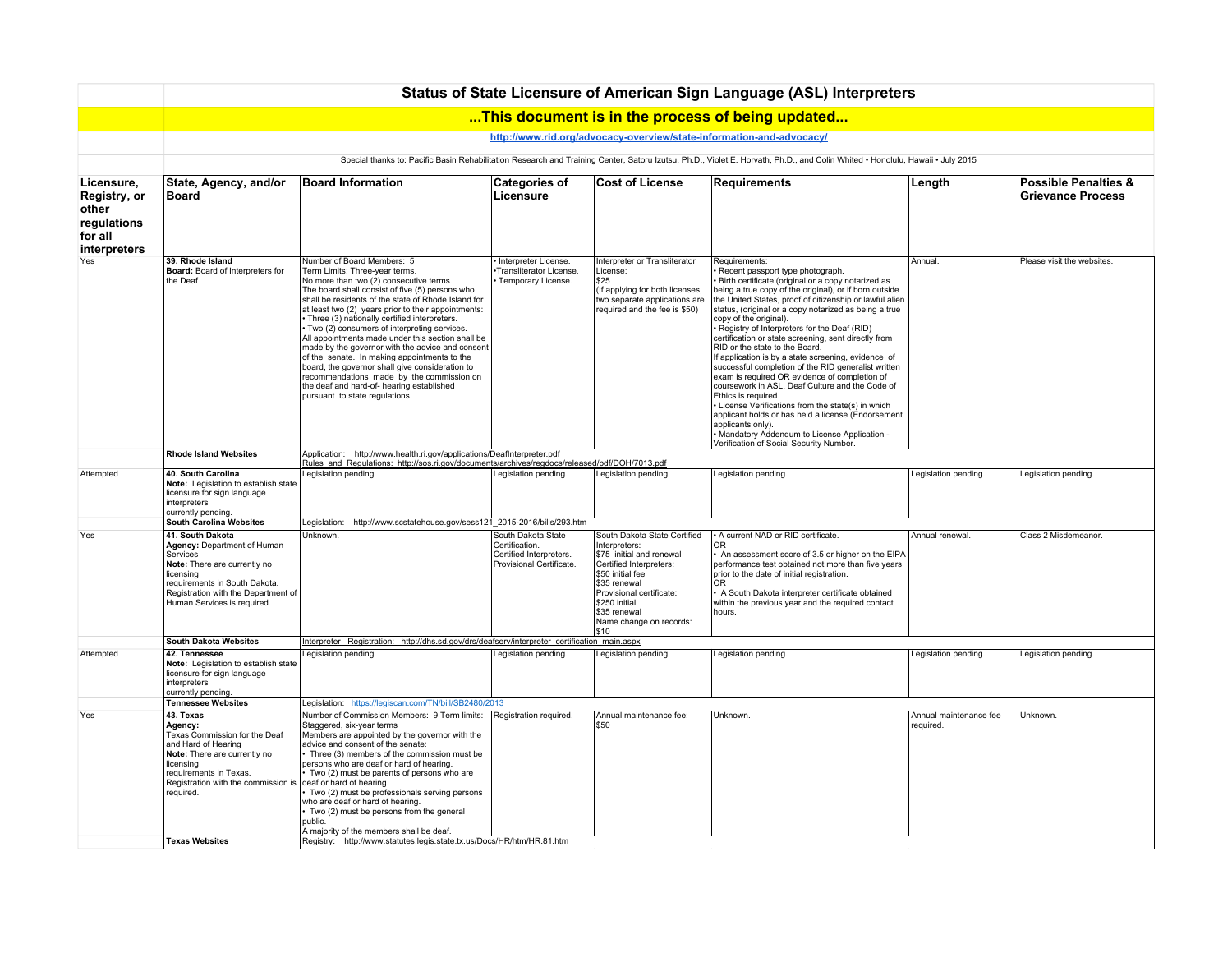|                                                                               |                                                                                                                                                                                                                                                                                                                                                                |                                                                                                                                                                                                                                                                                                                                                                                                                                                                                                                                                                                                                                                                                                                                                                                                                                                                                                                                              |                                        |                                  | Status of State Licensure of American Sign Language (ASL) Interpreters                                                                                                                                                                                                                                                                                                                                                                                                                                      |                                  |                                                                                                                                                                                                                                                                |
|-------------------------------------------------------------------------------|----------------------------------------------------------------------------------------------------------------------------------------------------------------------------------------------------------------------------------------------------------------------------------------------------------------------------------------------------------------|----------------------------------------------------------------------------------------------------------------------------------------------------------------------------------------------------------------------------------------------------------------------------------------------------------------------------------------------------------------------------------------------------------------------------------------------------------------------------------------------------------------------------------------------------------------------------------------------------------------------------------------------------------------------------------------------------------------------------------------------------------------------------------------------------------------------------------------------------------------------------------------------------------------------------------------------|----------------------------------------|----------------------------------|-------------------------------------------------------------------------------------------------------------------------------------------------------------------------------------------------------------------------------------------------------------------------------------------------------------------------------------------------------------------------------------------------------------------------------------------------------------------------------------------------------------|----------------------------------|----------------------------------------------------------------------------------------------------------------------------------------------------------------------------------------------------------------------------------------------------------------|
|                                                                               |                                                                                                                                                                                                                                                                                                                                                                |                                                                                                                                                                                                                                                                                                                                                                                                                                                                                                                                                                                                                                                                                                                                                                                                                                                                                                                                              |                                        |                                  | This document is in the process of being updated                                                                                                                                                                                                                                                                                                                                                                                                                                                            |                                  |                                                                                                                                                                                                                                                                |
|                                                                               |                                                                                                                                                                                                                                                                                                                                                                |                                                                                                                                                                                                                                                                                                                                                                                                                                                                                                                                                                                                                                                                                                                                                                                                                                                                                                                                              |                                        |                                  | http://www.rid.org/advocacy-overview/state-information-and-advocacy/                                                                                                                                                                                                                                                                                                                                                                                                                                        |                                  |                                                                                                                                                                                                                                                                |
|                                                                               |                                                                                                                                                                                                                                                                                                                                                                |                                                                                                                                                                                                                                                                                                                                                                                                                                                                                                                                                                                                                                                                                                                                                                                                                                                                                                                                              |                                        |                                  | Special thanks to: Pacific Basin Rehabilitation Research and Training Center, Satoru Izutsu, Ph.D., Violet E. Horvath, Ph.D., and Colin Whited . Honolulu, Hawaii . July 2015                                                                                                                                                                                                                                                                                                                               |                                  |                                                                                                                                                                                                                                                                |
| Licensure,<br>Registry, or<br>other<br>regulations<br>for all<br>interpreters | State, Agency, and/or<br>Board                                                                                                                                                                                                                                                                                                                                 | <b>Board Information</b>                                                                                                                                                                                                                                                                                                                                                                                                                                                                                                                                                                                                                                                                                                                                                                                                                                                                                                                     | <b>Categories of</b><br>Licensure      | <b>Cost of License</b>           | <b>Requirements</b>                                                                                                                                                                                                                                                                                                                                                                                                                                                                                         | Length                           | <b>Possible Penalties &amp;</b><br><b>Grievance Process</b>                                                                                                                                                                                                    |
| No                                                                            | 44. Utah: Certification Required                                                                                                                                                                                                                                                                                                                               | No licensing requirements.                                                                                                                                                                                                                                                                                                                                                                                                                                                                                                                                                                                                                                                                                                                                                                                                                                                                                                                   | No licensing<br>requirements.          | No licensing requirements.       | No licensing requirements                                                                                                                                                                                                                                                                                                                                                                                                                                                                                   | No licensing requirements.       | No licensing requirements.                                                                                                                                                                                                                                     |
|                                                                               | <b>Utah Websites</b>                                                                                                                                                                                                                                                                                                                                           | N/A                                                                                                                                                                                                                                                                                                                                                                                                                                                                                                                                                                                                                                                                                                                                                                                                                                                                                                                                          |                                        |                                  |                                                                                                                                                                                                                                                                                                                                                                                                                                                                                                             |                                  |                                                                                                                                                                                                                                                                |
| <b>No</b>                                                                     | 45. Vermont<br>Note: There are currently no<br>licensing<br>requirements in Vermont.                                                                                                                                                                                                                                                                           | No licensing requirements.                                                                                                                                                                                                                                                                                                                                                                                                                                                                                                                                                                                                                                                                                                                                                                                                                                                                                                                   | No licensing<br>requirements.          | No licensing requirements.       | No licensing requirements.                                                                                                                                                                                                                                                                                                                                                                                                                                                                                  | No licensing requirements.       | No licensing requirements.                                                                                                                                                                                                                                     |
| No                                                                            | <b>Vermont Websites</b><br>46. Virginia                                                                                                                                                                                                                                                                                                                        | N/A<br>Number of Advisory Board Members: 9                                                                                                                                                                                                                                                                                                                                                                                                                                                                                                                                                                                                                                                                                                                                                                                                                                                                                                   | No licensure.                          | Written test:                    | Certification from any national organization whose                                                                                                                                                                                                                                                                                                                                                                                                                                                          | Unknown.                         |                                                                                                                                                                                                                                                                |
|                                                                               | Agency: Virginia Department for<br>the Deaf and Hard of Hearing<br>(VDDHH)<br><b>Advisory Board: VDDHH Advisory</b><br>Board<br>Note: There are currently no<br>licensing<br>requirements in<br>Virginia.<br>Registration with the VDDHH is<br>required in order to work for state<br>agencies.                                                                | Term Limits:<br>Four-year terms: no more than two (2)<br>consecutive terms, except that a person appointed<br>to fill a vacancy may serve two<br>(2) additional successive four-year terms.<br>Composition:<br>Nine (9) members appointed by the<br>Governor.<br>Four (4) members who are deaf or hard of<br>hearing.<br>Four (4) members who are professionals in<br>related fields.<br>One (1) member who is a parent of a child who<br>is deaf or hard of hearing.                                                                                                                                                                                                                                                                                                                                                                                                                                                                        |                                        | \$20<br>Performance test:<br>580 | certification process has been recognized by the<br>Department for the Deaf and Hard of Hearing.<br>OR.<br>• Current screening level awarded by the Virginia<br>Quality Assurance Screening Program of the<br>Department for the Deaf and Hard-of-Hearing.<br>IOR.<br>A screening level or recognized evaluation from<br>any other state when the credentials meet the<br>minimum requirements of Virginia Quality<br>Assurance Screening and the credentials are valid<br>and current in the state issued. |                                  |                                                                                                                                                                                                                                                                |
|                                                                               | <b>Virginia Websites</b>                                                                                                                                                                                                                                                                                                                                       | Virginia Department for the Deaf and Hard of Hearing: http://www.vddhh.org/Default.htm                                                                                                                                                                                                                                                                                                                                                                                                                                                                                                                                                                                                                                                                                                                                                                                                                                                       |                                        |                                  |                                                                                                                                                                                                                                                                                                                                                                                                                                                                                                             |                                  |                                                                                                                                                                                                                                                                |
| Attempted                                                                     | 47. Washington<br>Agency:<br>Unknown<br>Note: There are currently no<br>licensing<br>requirements in Washington.                                                                                                                                                                                                                                               | No licensing requirements.                                                                                                                                                                                                                                                                                                                                                                                                                                                                                                                                                                                                                                                                                                                                                                                                                                                                                                                   | No licensing<br>requirements.          | No licensing requirements.       | No licensing requirements.                                                                                                                                                                                                                                                                                                                                                                                                                                                                                  | No licensing requirements.       | No licensing requirements.                                                                                                                                                                                                                                     |
|                                                                               | <b>Washington Websites</b>                                                                                                                                                                                                                                                                                                                                     | N/A                                                                                                                                                                                                                                                                                                                                                                                                                                                                                                                                                                                                                                                                                                                                                                                                                                                                                                                                          |                                        |                                  |                                                                                                                                                                                                                                                                                                                                                                                                                                                                                                             |                                  |                                                                                                                                                                                                                                                                |
| Yes                                                                           | 48. West Virginia<br>Agency:<br>West Virginia Commission for the<br>Deaf and Hard of Hearing<br>Note: There are currently no<br>licensing<br>requirements in West Virginia.<br>Registration with West Virginia<br>Department of Health and Human<br>Resources, Commission for the<br>Deaf and Hard of Hearing is<br>required.<br><b>West Virginia Websites</b> | Number of Board Members: 17<br>Nine (9) members appointed by the Governor:<br>Five (5) members representing the Deaf and<br>Hard of Hearing Communities.<br>Four (4) members representing professionals<br>and family members.<br>Eight (8) ex-officio members:<br>Designee for the Division of Labor<br>Commissioner.<br>Designee for the Department of Education<br>Superintendent.<br>Designee for the Department of Health and<br>Human Resources Cabinet Secretary.<br>Designee for the Division of Rehabilitation<br>Services Director.<br>Designee for the Bureau for Public Health<br>Commissioner.<br>Representative of West Virginia Birth to Three<br>Programs.<br>Representative from the West Virginia Schools<br>for the Deaf and Blind.<br>Representative from the Advisory Council for<br>the Education of Exceptional Children.<br>West Virginia Commission for the Deaf and Hard of Hearing: http://www.wvdhhr.org/wvcdhh/ | <b>Required State</b><br>Registration. | Registration fee:<br><b>S25</b>  | Three (3) professional references.<br>Resume.<br>RID membership.<br>Copies of all certifications held and transcripts<br>from ITP if applicable.                                                                                                                                                                                                                                                                                                                                                            | Renewal every three (3)<br>vears | Possible Penalties:<br>Indefinitely suspend, suspend for<br>a certain term, refuse to issue, and<br>refuse to renew or revoke a<br>registration.<br>· Issue a reprimand.<br>· Request the registrant to take a<br>refresher educational course or<br>training. |
|                                                                               |                                                                                                                                                                                                                                                                                                                                                                | Administrative Law: http://www.wvdhhr.org/wvcdhh/interpreters/WVRI%20Legislative%20Rule.pdf                                                                                                                                                                                                                                                                                                                                                                                                                                                                                                                                                                                                                                                                                                                                                                                                                                                  |                                        |                                  |                                                                                                                                                                                                                                                                                                                                                                                                                                                                                                             |                                  |                                                                                                                                                                                                                                                                |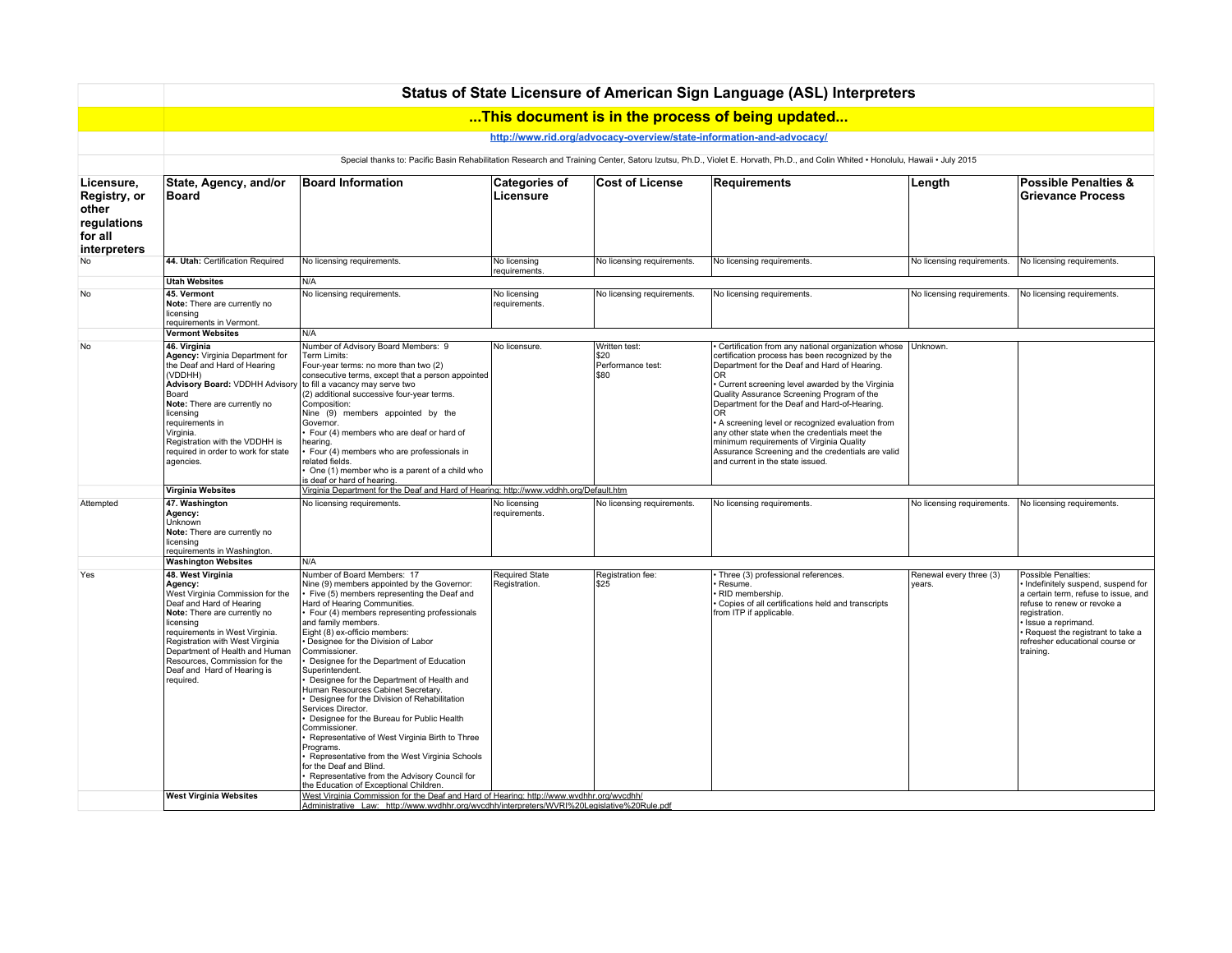|                                                                               | Status of State Licensure of American Sign Language (ASL) Interpreters                                                                                                        |                                                                                                                                                                                                                                                                                                                                                                                                                                                                                                                                                                                                                                                                                                                                                                                                                                                                                                                                                                                                                                                                                                                                                                                        |                                               |                                     |                                                                                                                                                                                                                                                                                                                                                                                                                                                                                                                                                                                                                                                                                                                                                                                                                                                                                                                                                                                                                                                                                                                                                                                                                                                                                                                                                                                                                                                                                                                                                                                                                                                                                                                                                                                                                                                                                                                                                                                                                                                                                                                                                                                                                                                                                                                                                                                                                                                                                                                                                                                                                                                                                                                                                                                                                                                                                                                          |                        |                                                             |  |  |  |  |
|-------------------------------------------------------------------------------|-------------------------------------------------------------------------------------------------------------------------------------------------------------------------------|----------------------------------------------------------------------------------------------------------------------------------------------------------------------------------------------------------------------------------------------------------------------------------------------------------------------------------------------------------------------------------------------------------------------------------------------------------------------------------------------------------------------------------------------------------------------------------------------------------------------------------------------------------------------------------------------------------------------------------------------------------------------------------------------------------------------------------------------------------------------------------------------------------------------------------------------------------------------------------------------------------------------------------------------------------------------------------------------------------------------------------------------------------------------------------------|-----------------------------------------------|-------------------------------------|--------------------------------------------------------------------------------------------------------------------------------------------------------------------------------------------------------------------------------------------------------------------------------------------------------------------------------------------------------------------------------------------------------------------------------------------------------------------------------------------------------------------------------------------------------------------------------------------------------------------------------------------------------------------------------------------------------------------------------------------------------------------------------------------------------------------------------------------------------------------------------------------------------------------------------------------------------------------------------------------------------------------------------------------------------------------------------------------------------------------------------------------------------------------------------------------------------------------------------------------------------------------------------------------------------------------------------------------------------------------------------------------------------------------------------------------------------------------------------------------------------------------------------------------------------------------------------------------------------------------------------------------------------------------------------------------------------------------------------------------------------------------------------------------------------------------------------------------------------------------------------------------------------------------------------------------------------------------------------------------------------------------------------------------------------------------------------------------------------------------------------------------------------------------------------------------------------------------------------------------------------------------------------------------------------------------------------------------------------------------------------------------------------------------------------------------------------------------------------------------------------------------------------------------------------------------------------------------------------------------------------------------------------------------------------------------------------------------------------------------------------------------------------------------------------------------------------------------------------------------------------------------------------------------------|------------------------|-------------------------------------------------------------|--|--|--|--|
|                                                                               |                                                                                                                                                                               |                                                                                                                                                                                                                                                                                                                                                                                                                                                                                                                                                                                                                                                                                                                                                                                                                                                                                                                                                                                                                                                                                                                                                                                        |                                               |                                     | This document is in the process of being updated                                                                                                                                                                                                                                                                                                                                                                                                                                                                                                                                                                                                                                                                                                                                                                                                                                                                                                                                                                                                                                                                                                                                                                                                                                                                                                                                                                                                                                                                                                                                                                                                                                                                                                                                                                                                                                                                                                                                                                                                                                                                                                                                                                                                                                                                                                                                                                                                                                                                                                                                                                                                                                                                                                                                                                                                                                                                         |                        |                                                             |  |  |  |  |
|                                                                               | http://www.rid.org/advocacy-overview/state-information-and-advocacy/                                                                                                          |                                                                                                                                                                                                                                                                                                                                                                                                                                                                                                                                                                                                                                                                                                                                                                                                                                                                                                                                                                                                                                                                                                                                                                                        |                                               |                                     |                                                                                                                                                                                                                                                                                                                                                                                                                                                                                                                                                                                                                                                                                                                                                                                                                                                                                                                                                                                                                                                                                                                                                                                                                                                                                                                                                                                                                                                                                                                                                                                                                                                                                                                                                                                                                                                                                                                                                                                                                                                                                                                                                                                                                                                                                                                                                                                                                                                                                                                                                                                                                                                                                                                                                                                                                                                                                                                          |                        |                                                             |  |  |  |  |
|                                                                               | Special thanks to: Pacific Basin Rehabilitation Research and Training Center, Satoru Izutsu, Ph.D., Violet E. Horvath, Ph.D., and Colin Whited . Honolulu, Hawaii . July 2015 |                                                                                                                                                                                                                                                                                                                                                                                                                                                                                                                                                                                                                                                                                                                                                                                                                                                                                                                                                                                                                                                                                                                                                                                        |                                               |                                     |                                                                                                                                                                                                                                                                                                                                                                                                                                                                                                                                                                                                                                                                                                                                                                                                                                                                                                                                                                                                                                                                                                                                                                                                                                                                                                                                                                                                                                                                                                                                                                                                                                                                                                                                                                                                                                                                                                                                                                                                                                                                                                                                                                                                                                                                                                                                                                                                                                                                                                                                                                                                                                                                                                                                                                                                                                                                                                                          |                        |                                                             |  |  |  |  |
| Licensure,<br>Registry, or<br>other<br>regulations<br>for all<br>interpreters | State, Agency, and/or<br>Board                                                                                                                                                | <b>Board Information</b>                                                                                                                                                                                                                                                                                                                                                                                                                                                                                                                                                                                                                                                                                                                                                                                                                                                                                                                                                                                                                                                                                                                                                               | <b>Categories of</b><br>Licensure             | <b>Cost of License</b>              | <b>Requirements</b>                                                                                                                                                                                                                                                                                                                                                                                                                                                                                                                                                                                                                                                                                                                                                                                                                                                                                                                                                                                                                                                                                                                                                                                                                                                                                                                                                                                                                                                                                                                                                                                                                                                                                                                                                                                                                                                                                                                                                                                                                                                                                                                                                                                                                                                                                                                                                                                                                                                                                                                                                                                                                                                                                                                                                                                                                                                                                                      | Length                 | <b>Possible Penalties &amp;</b><br><b>Grievance Process</b> |  |  |  |  |
| Yes                                                                           | 49. Wisconsin<br>Agency: Department of Safety and<br><b>Professional Services</b><br>Council:<br>Sign Language Interpreter Council                                            | Number of Council Members: 8<br>Term Limits: Three-year terms.<br>Sign Language Interpreter Council Consists of<br>the Secretary of Safety and Professional<br>Services or a designee of the secretary and<br>the following eight (8) members nominated<br>by the governor, and with the advice and<br>consent of the senate appointed, for three-year<br>terms:<br>Five (5) deaf or hard of hearing individuals who<br>are or have been clients of a sign language<br>interpreter, at least one (1) of whom is a graduate<br>of a residential school for the deaf or hard of<br>hearing and at least one (1) of whom is a graduate<br>of a private or public school that is not a<br>residential school for the deaf or hard of hearing.<br>Two (2) interpreters licensed by the state, at<br>least one (1) of who holds a renewable license.<br>One (1) individual who is not deaf or hard of<br>hearing and who has obtained, or represents an<br>entity that has obtained, sign language interpreter<br>services for the benefit of another who is deaf or<br>hard of hearing.<br>If possible, the governor shall nominate individuals<br>from diverse locations within the state. | General License.<br><b>Education License.</b> | License fee:<br>\$75 every odd year | There are three (3) methods: Method one (1):<br>Associate degree in sign language interpretation<br>or a certificate of completion of an education and<br>training program regarding such interpretation.<br>• One of the following:<br>o RID certification.<br>o NAD 3, 4 or 5 or equivalent certification.<br>Method two (2):<br>RID certification and satisfactory evidence of a<br>diagnosis by a physician that the applicant is deaf or<br>hard of hearing.<br>Method three (3):<br>· Within twenty-four (24) months after establishing<br>residency in the state, the applicant must provide<br>satisfactory evidence that the applicant holds one of<br>the following certifications:<br>o RID certification.<br>o NAD certification level 3, 4, or 5 or equivalent<br>certification and the applicant must meet both of the<br>following:<br>a. Applicant obtained the certification prior to<br>establishing residence in this state.<br>b. Applicant held the<br>certification at the time the applicant established<br>residency in this state.<br>Educational Interpreters:<br>o Two (2) years of course work related to<br>interpreter preparation and is a five (5) year license.<br>Renewal requirements include taking and passing<br>the Educational Interpreter Performance<br>Assessment (EIPA) and successfully completing<br>five<br>(5) additional credits or a Professional Development<br>Plan (PDP).<br>For Educational Interpreters, there is an alternate<br>license that can be acquired. The initial license<br>requires two (2) years of course work related to<br>interpreter preparation and is a five (5) year license.<br>Renewal requirements include taking and passing<br>the Educational Interpreter Performance<br>Assessment (EIPA) and successfully completing<br>five<br>(5) additional credits or a Professional Development<br>Plan (PDP).<br>All interpreters shall hold a permit to function in a<br>public school as an Educational Sign Language<br>Interpreter (ESLI).<br>An ESLI Permit is valid for five (5) years.<br>Requirements:<br>o Submit an Institutional Recommendation and<br>Official Transcripts with degree(s) listed from an<br>accredited institution of higher education.<br>ΟR<br>o Document national certification.<br><b>OR</b><br>o Obtain a score of 3.5 or greater on the<br>Educational Interpreter Performance Assessment<br>(EIPA) in one of the following areas of sign<br>language:<br>a. American Sign Language (ASL).<br>b. Manually Coded English (MCE) or Pidgin Sign<br>Language (PSE).<br>OR<br>Document successful, full-time experience as an<br>interpreter in a public school setting three (3) out of<br>the last six (6) years AND obtain a score of 3.2 or<br>greater on the Educational Interpreter Performance<br>Assessment (EIPA) in one of the following areas<br>of sign language:<br>a. American Sign Language (ASL). | Expires every odd year | Please visit the websites.                                  |  |  |  |  |